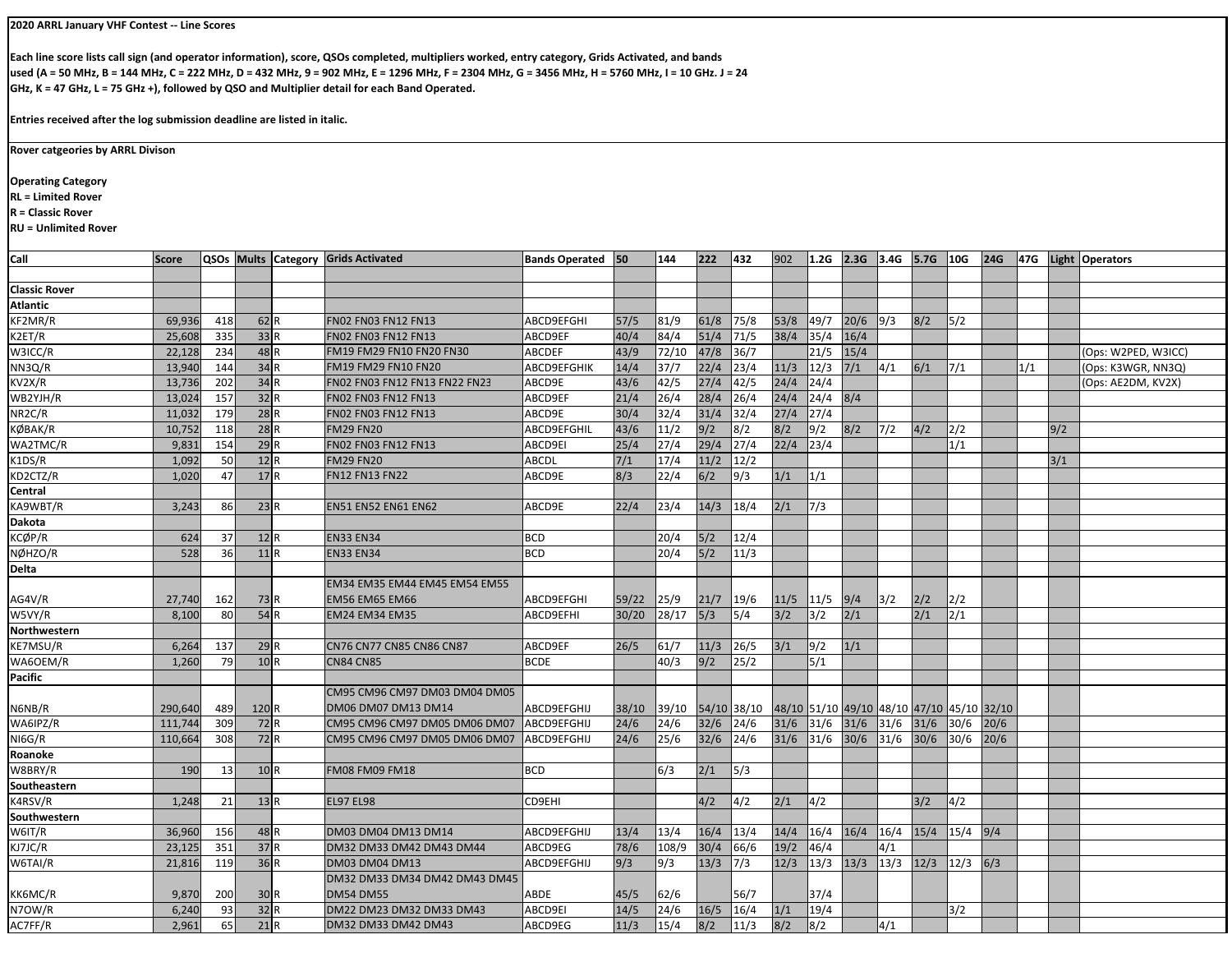| K7TJK/R              | 1,200        | 43       | 16R                |                    | <b>DM42 DM43</b>                   | ABCD9E                   | $5/1$ | 12/3            | 5/2         | 12/3                               | 3/2        | 6/3  |       |               |       |     |  |                      |
|----------------------|--------------|----------|--------------------|--------------------|------------------------------------|--------------------------|-------|-----------------|-------------|------------------------------------|------------|------|-------|---------------|-------|-----|--|----------------------|
| K7AMB/R              | 1,152        | 48       | 16R                |                    | <b>DM42 DM43</b>                   | ABCDE                    | 4/2   | 18/4            | $3/1$       | 20/4                               |            | 3/3  |       |               |       |     |  |                      |
| West Gulf            |              |          |                    |                    |                                    |                          |       |                 |             |                                    |            |      |       |               |       |     |  |                      |
|                      |              |          |                    |                    | EM15 EM16 EM25 EM26 EM34 EM35      |                          |       |                 |             |                                    |            |      |       |               |       |     |  |                      |
|                      |              |          |                    |                    | EM45 EM55 EM65 EM66 EM75 EM76      |                          |       |                 |             |                                    |            |      |       |               |       |     |  |                      |
| K2EZ/R               | 110,715      | 385      | 121 R              |                    | EM97 FM07 FM08 FM09 FM18 FM19      | ABCD9EFG                 | 62/18 |                 |             | 87/22 64/16 62/16 45/11 46/10 16/7 |            |      |       | $\frac{3}{2}$ |       |     |  |                      |
|                      |              |          |                    |                    | EL08 EL09 EL18 EL19 EM00 EM01 EM02 |                          |       |                 |             |                                    |            |      |       |               |       |     |  |                      |
| KD5IKG/R             | 19,431       | 259      | 51R                |                    | <b>EM10 EM11 EM12</b>              | ABCD                     | 33/8  | 95/12           | 69/10 62/11 |                                    |            |      |       |               |       |     |  |                      |
| N6RH/R               | 15,180       | 338      | 30R                |                    | EM20 EM21 EM22 EM30 EM31 EM32      | ABCD                     | 82/6  | 86/6            | 86/6        | 84/6                               |            |      |       |               |       |     |  |                      |
|                      |              |          |                    |                    | DL99 DM90 DM91 DM92 DM93 EL09      |                          |       |                 |             |                                    |            |      |       |               |       |     |  |                      |
|                      |              |          |                    |                    | EM00 EM01 EM02 EM03 EM10 EM11      |                          |       |                 |             |                                    |            |      |       |               |       |     |  |                      |
| W5DMB/R              | 11,475       | 167      | 51 <sub>R</sub>    |                    | EM12 EM13 EM20 EM21 EM22 EM23      | ABCDE                    | 26/6  | 80/13 33/5 25/7 |             |                                    |            | 3/2  |       |               |       |     |  | (Ops: K5TR, W5DMB)   |
| Canada               |              |          |                    |                    |                                    |                          |       |                 |             |                                    |            |      |       |               |       |     |  |                      |
|                      |              |          |                    |                    | EN82 EN92 EN93 FN02 FN03 FN04 FN13 |                          |       |                 |             |                                    |            |      |       |               |       |     |  |                      |
| VE3OIL/R             | 25,608       | 211      | 66 R               |                    | <b>FN14</b>                        | ABCD9EFGHI               | 62/13 | 73/16           | 14/5        | 32/8                               | $10/4$ 9/5 |      | 6/3   | 3/2           | 1/1   | 1/1 |  |                      |
| VA3ELE/R             | 16,785       | 114      | 45R                |                    | EN92 EN93 FN02 FN03 FN24 FN25      | ABCD9EFGHI               | 3/1   | 26/9            | 19/7        | 25/8                               | $7/2$      | 11/4 | $7/2$ | 5/2           | $3/1$ | 8/3 |  | (Ops: VA3ELE, VA3TO) |
| VE3TFU/R             | 1,170        | 35       | 18R                |                    | <b>EN93 FN02 FN03</b>              | ABCD9E                   | 4/2   | 11/5            | 6/2         | 9/3                                | 3/2        | 2/1  |       |               |       |     |  |                      |
|                      |              |          |                    |                    |                                    |                          |       |                 |             |                                    |            |      |       |               |       |     |  |                      |
| Limited Rover        |              |          |                    |                    |                                    |                          |       |                 |             |                                    |            |      |       |               |       |     |  |                      |
| Atlantic             |              |          |                    |                    |                                    |                          |       |                 |             |                                    |            |      |       |               |       |     |  |                      |
| N5BNO/R              | 4,920        | 173      |                    | 20 RL              | FN02 FN03 FN12 FN13                | ABCD                     | 37/4  | 58/4            | 39/4        | 39/4                               |            |      |       |               |       |     |  |                      |
| N1XKT/R              | 540          | 40       |                    | $12$ RL            | <b>FN20 FN30</b>                   | ABD                      | 14/3  | 19/4            |             | 7/3                                |            |      |       |               |       |     |  |                      |
| Central              |              |          |                    |                    |                                    |                          |       |                 |             |                                    |            |      |       |               |       |     |  |                      |
| W9YOY/R              | 2,583        | 96       | $21$ RL            |                    | <b>EN51 EN52 EN61 EN62</b>         | ABCD                     | 23/5  | 37/4            | 14/4        | 22/4                               |            |      |       |               |       |     |  |                      |
| K9JK/R               | 2,260        | 79       | $20$ RL            |                    | <b>EN51 EN52 EN61 EN62</b>         | ABCD                     | 19/4  | 24/4            | 15/4        | 21/4                               |            |      |       |               |       |     |  |                      |
| N9GH/R               | 465          | 28       | $15$ <sub>RL</sub> |                    | <b>EN51 EN54 EN61</b>              | ABD                      | 7/4   | 12/5            |             | 9/3                                |            |      |       |               |       |     |  |                      |
| WA9FIH/R             | 238          | 28       |                    | 7RL                | <b>EN51 EN61</b>                   | <b>BCD</b>               |       | 20/3            | $5/1$       | 3/1                                |            |      |       |               |       |     |  |                      |
| Dakota               |              |          |                    |                    |                                    |                          |       |                 |             |                                    |            |      |       |               |       |     |  |                      |
| NØSPN/R              | 225          | 22       |                    | $9$ RL             | EN33 EN34 EN43 EN44                | <b>ABD</b>               | 3/1   | 14/3            |             | 5/1                                |            |      |       |               |       |     |  |                      |
| Delta                |              |          |                    |                    |                                    |                          |       |                 |             |                                    |            |      |       |               |       |     |  |                      |
| AE5P/R               | 14,550       | 333      |                    | 30 RL              | EM20 EM21 EM22 EM30 EM31 EM32      | ABCD                     | 82/6  | 84/6            | 84/6        | 83/6                               |            |      |       |               |       |     |  |                      |
| W5TV/R               | 6,280        | 207      | 20 RL              |                    | EM21 EM22 EM31 EM32                | ABCD                     | 40/4  | 56/4            | 56/4        | 55/4                               |            |      |       |               |       |     |  |                      |
| WD5HJF/R             | 196          | 13       |                    | $14$ <sub>RL</sub> | <b>EM23 EM33</b>                   | ABD                      | 7/7   | 5/4             |             | 1/1                                |            |      |       |               |       |     |  |                      |
| Hudson               |              |          |                    |                    |                                    |                          |       |                 |             |                                    |            |      |       |               |       |     |  |                      |
| WB2SIH/R             | 7,654        | 133      | $43$ RL            |                    | <b>FN32 FN33</b>                   | ABCD                     | 28/8  | 58/15           | 23/9        | 24/9                               |            |      |       |               |       |     |  |                      |
| KD2BKD/R             | 1,071        | 54       |                    | $17$ RL            | FN20 FN21 FN30 FN31                | ABD                      | 17/5  | 25/4            |             | 12/4                               |            |      |       |               |       |     |  |                      |
| Midwest              |              |          |                    |                    |                                    |                          |       |                 |             |                                    |            |      |       |               |       |     |  |                      |
|                      |              |          |                    |                    | EM38 EM39 EM48 EM49 EN30 EN31      |                          |       |                 |             |                                    |            |      |       |               |       |     |  |                      |
| KEØMHJ/R             |              | 115      |                    |                    | <b>EN40 EN41</b>                   | ABD                      | 69/20 | 37/13           |             | 9/2                                |            |      |       |               |       |     |  |                      |
| KBØZOM/R             | 5,074<br>336 | 19       |                    | $43$ RL<br>$16$ RL | <b>EN00 EN10</b>                   | ABD                      | 9/5   | 8/7             |             | 2/2                                |            |      |       |               |       |     |  |                      |
| KCØEZE/R             | 91           | 9        |                    | 7RL                | EM38 EM39 EM48 EM49                | <b>ABD</b>               | 1/1   | 4/1             |             | 4/1                                |            |      |       |               |       |     |  | (Ops: KCØEZE, NØAXZ) |
| <b>New England</b>   |              |          |                    |                    |                                    |                          |       |                 |             |                                    |            |      |       |               |       |     |  |                      |
| AF1R/R               | 1,350        | 60       |                    | $18$ RL            | FN32 FN33 FN41 FN42 FN43           | ABCD                     | 15/3  | 25/4            | 9/3         | 11/3                               |            |      |       |               |       |     |  |                      |
| WS1O/R               | 42           | 8        |                    | 6RL                | <b>FN31 FN41</b>                   | <b>BD</b>                |       | 7/3             |             | 1/1                                |            |      |       |               |       |     |  |                      |
| Northwestern         |              |          |                    |                    |                                    |                          |       |                 |             |                                    |            |      |       |               |       |     |  |                      |
| KL7VHF/R             | 480          | 37       | $12$ RL            |                    | BP40 BP41 BP50 BP51                | <b>ABD</b>               | 5/2   | 26/4            |             | 6/2                                |            |      |       |               |       |     |  | (Ops: KL7BSC)        |
| Pacific              |              |          |                    |                    |                                    |                          |       |                 |             |                                    |            |      |       |               |       |     |  |                      |
| WB6HUM/R             | 1,520        | 66       |                    | $19$ RL            | CM87 CM88 CM97 CM98                | ABCD                     | 6/2   | 41/5            | 9/4         | 10/4                               |            |      |       |               |       |     |  |                      |
| AI6JB/R              | 64           | 9        |                    | 8RL                | CM98 CM99 DM09                     | <b>BD</b>                |       | 7/4             |             | 2/1                                |            |      |       |               |       |     |  |                      |
| Roanoke              |              |          |                    |                    |                                    |                          |       |                 |             |                                    |            |      |       |               |       |     |  |                      |
|                      |              |          |                    |                    |                                    |                          |       |                 |             |                                    |            |      |       |               |       |     |  |                      |
| KM4OZH/R<br>WB5RMG/R | 3,509        | 95<br>38 | 29 RL<br>$12$ RL   |                    | FM07 FM08 FM09 FM17 FM18 FM19      | <b>ABCD</b><br><b>BD</b> | 20/9  | 47/8            | 8/1         | 20/5<br>16/4                       |            |      |       |               |       |     |  |                      |
|                      | 648          |          |                    |                    | EM95 EM96 FM05 FM06                |                          |       | 22/4            |             |                                    |            |      |       |               |       |     |  |                      |
| WB5NTV/R             | 612          | 35       | $12$ RL            |                    | EM95 EM96 FM05 FM06                | <b>BD</b>                |       | 19/4            |             | 16/4                               |            |      |       |               |       |     |  |                      |
| Rocky Mountain       |              |          |                    |                    |                                    |                          |       |                 |             |                                    |            |      |       |               |       |     |  |                      |
| AA5PR/R              | 1,200        | 39       |                    | 30 RL              | DM51 DM52 DM53 DM54 DM61 DM62 ABD  |                          | 31/18 | 7/4             |             | 1/1                                |            |      |       |               |       |     |  |                      |
| ABØYM/R              | 91           | 13       |                    | $7$ RL             | <b>DM79 DN70 DN71</b>              | AB                       | 10/2  | 3/2             |             |                                    |            |      |       |               |       |     |  |                      |
| Southeastern         |              |          |                    |                    |                                    |                          |       |                 |             |                                    |            |      |       |               |       |     |  |                      |
| WB8LYJ/R             | 4,255        | 110      |                    | 37 RL              | EM72 EM73 EM74 EM83 EM84           | ABD                      | 55/16 | 44/13           |             | 11/3                               |            |      |       |               |       |     |  |                      |
| N1RBD/R              | 423          | 42       |                    | $9$ RL             | <b>EM73 EM74</b>                   | <b>BD</b>                |       | 36/4            |             | $\sqrt{6/3}$                       |            |      |       |               |       |     |  |                      |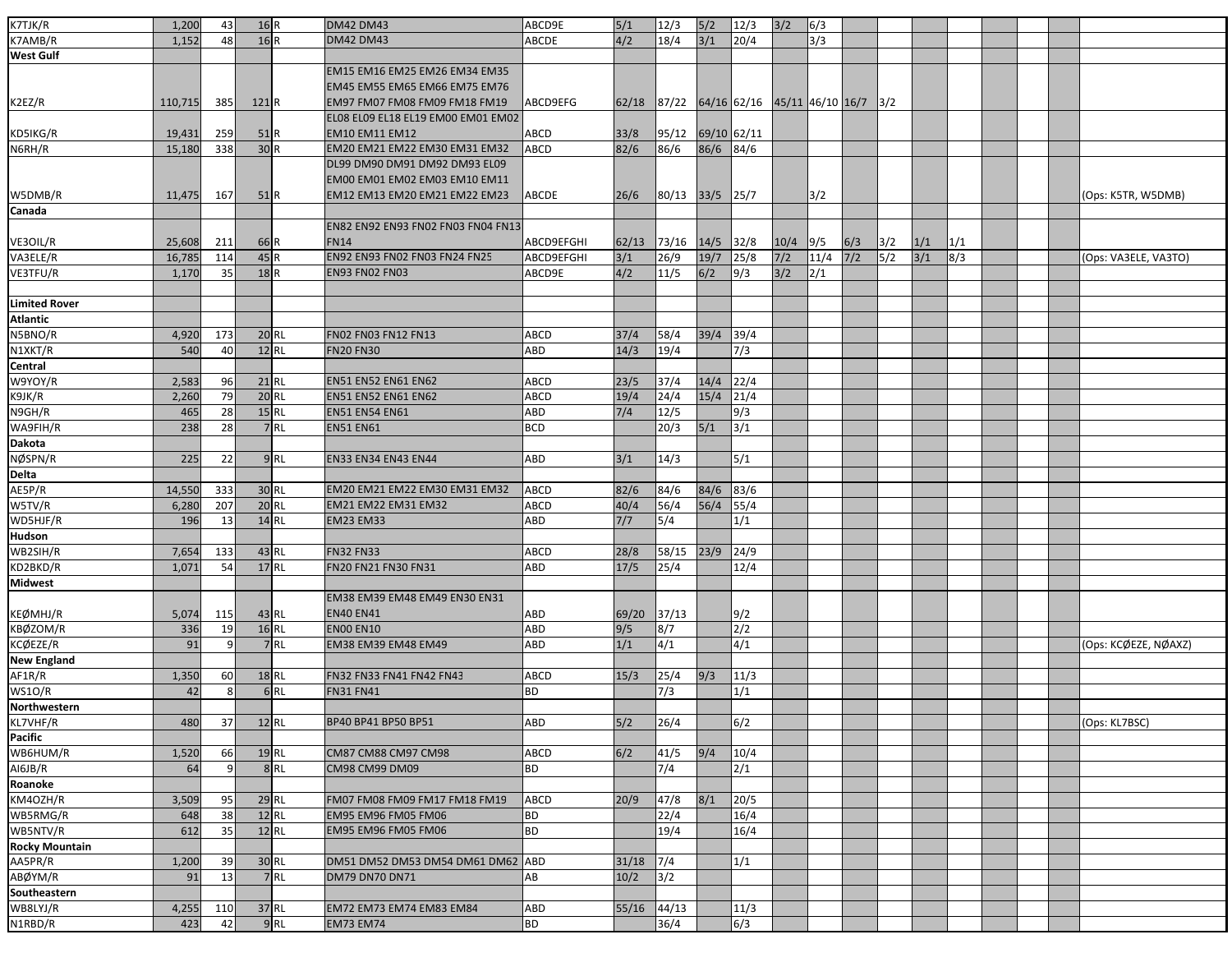| NI4Y/R                                   | 220          | 24      | $10$ RL |         | <b>EM73 EM74</b>                    | AB                       | 22/7  | 2/1                       |      |                     |             |                           |      |      |      |      |      |  |                            |
|------------------------------------------|--------------|---------|---------|---------|-------------------------------------|--------------------------|-------|---------------------------|------|---------------------|-------------|---------------------------|------|------|------|------|------|--|----------------------------|
| Southwestern                             |              |         |         |         |                                     |                          |       |                           |      |                     |             |                           |      |      |      |      |      |  |                            |
| N6GP/R                                   | 4,181        | 88      | 37 RL   |         | DM03 DM04 DM13 DM23                 | ABCD                     | 34/11 | 27/10                     | 14/6 | 13/6                |             |                           |      |      |      |      |      |  |                            |
|                                          |              | 139     | 21 RL   |         |                                     |                          |       |                           | 21/4 |                     |             |                           |      |      |      |      |      |  |                            |
| K6LMN/R                                  | 3,591        |         |         | 7RL     | DM03 DM04 DM13 DM14                 | ABCD                     | 29/4  | 71/5                      |      | 18/4                |             |                           |      |      |      |      |      |  |                            |
| KM6ZJK/R                                 | 196          | 20<br>6 |         | 7RL     | <b>CM94 DM04</b>                    | BD                       |       | 12/3                      |      | 8/2<br>$\sqrt{5/3}$ |             |                           |      |      |      |      |      |  |                            |
| NQ6X/R                                   | 49           |         |         |         | DM04 DM12 DM13                      | <b>BD</b>                |       | 1/1                       |      |                     |             |                           |      |      |      |      |      |  |                            |
| KM6ZQB/R                                 |              |         |         | $2$ RL  | <b>DM12</b>                         |                          |       | 2/1                       |      |                     |             |                           |      |      |      |      |      |  |                            |
| West Gulf                                |              |         |         |         |                                     |                          |       |                           |      |                     |             |                           |      |      |      |      |      |  |                            |
|                                          |              |         |         |         | EL08 EL09 EL18 EL19 EM00 EM01 EM02  |                          |       |                           |      |                     |             |                           |      |      |      |      |      |  |                            |
| KA5D/R                                   | 28,480       | 325     |         | 64 RL   | <b>EM10 EM11 EM12</b>               | ABCD                     | 71/16 | 119/15 72/11 63/12        |      |                     |             |                           |      |      |      |      |      |  | (Ops: KA5D, KB5PRZ)        |
| KI5FIQ/R                                 | 15,090       | 334     | 30 RL   |         | EM20 EM21 EM22 EM30 EM31 EM32       | ABCD                     | 78/6  | 86/6                      | 86/6 | 84/6                |             |                           |      |      |      |      |      |  |                            |
| KT5TE/R                                  | 14,130       | 327     | 30 RL   |         | EM20 EM21 EM22 EM30 EM31 EM32       | ABCD                     | 78/6  | 83/6                      | 83/6 | 83/6                |             |                           |      |      |      |      |      |  |                            |
|                                          |              |         |         |         | EM01 EM02 EM03 EM11 EM12 EM13       |                          |       |                           |      |                     |             |                           |      |      |      |      |      |  |                            |
| K5ND/R                                   | 6,750        | 116     | 45 RL   |         | EM14 EM21 EM22 EM23 EM24            | <b>ABCD</b>              | 56/15 | 24/7                      | 16/5 | 20/7                |             |                           |      |      |      |      |      |  |                            |
| WA5RR/R                                  | 400          | 32      | $10$ RL |         | <b>EM03 EM04</b>                    | ABD                      | 3/1   | 20/5                      |      | 9/2                 |             |                           |      |      |      |      |      |  |                            |
| WA5AZQ/R                                 | 246          | 33      |         | 6RL     | <b>EM00 EM10</b>                    | <b>BD</b>                |       | 22/2                      |      | 11/2                |             |                           |      |      |      |      |      |  |                            |
| Canada                                   |              |         |         |         |                                     |                          |       |                           |      |                     |             |                           |      |      |      |      |      |  |                            |
| VO2AAA/R                                 | 2,660        | 57      | $28$ RL |         | FO92 FO93 GO02 GO11 GO12 GO13       | <b>BCD</b>               |       | 19/7                      | 19/7 | 19/7                |             |                           |      |      |      |      |      |  | (Ops: VE9CB)               |
| VO2AC/R                                  | 2,660        | 57      | $28$ RL |         | FO92 FO93 GO02 GO11 GO12 GO13       | <b>BCD</b>               |       | 19/7                      | 19/7 | 19/7                |             |                           |      |      |      |      |      |  |                            |
| VE3RKS/R                                 | 1,136        | 56      | $16$ RL |         | <b>EN92 EN93 FN02 FN03</b>          | ABD                      | 18/4  | 21/4                      |      | 17/4                |             |                           |      |      |      |      |      |  |                            |
| VE3CRU/R                                 | 288          | 27      |         | 8RL     | <b>FN03 FN04</b>                    | <b>BD</b>                |       | 17/4                      |      | 10/2                |             |                           |      |      |      |      |      |  |                            |
|                                          |              |         |         |         |                                     |                          |       |                           |      |                     |             |                           |      |      |      |      |      |  |                            |
| <b>Unlimited Rover</b>                   |              |         |         |         |                                     |                          |       |                           |      |                     |             |                           |      |      |      |      |      |  |                            |
| Atlantic                                 |              |         |         |         |                                     |                          |       |                           |      |                     |             |                           |      |      |      |      |      |  |                            |
|                                          |              |         |         |         |                                     |                          |       |                           |      |                     |             |                           |      |      |      |      |      |  | (Ops: AA2YG, KB2YSI,       |
| N2SLN/R                                  | 2,108        | 52      |         | 31 RU   | <b>FN12 FN22 FN23</b>               | ABCDE                    | 19/11 | 19/7                      | 5/4  | 8/5                 |             | 1/1                       |      |      |      |      |      |  | KC2SFU, N2SLN, W2BDN)      |
| Delta                                    |              |         |         |         |                                     |                          |       |                           |      |                     |             |                           |      |      |      |      |      |  |                            |
| WD5DJW/R                                 | 72           | 8       |         | 6RU     | <b>EM25 EM35</b>                    | <b>BD</b>                |       | 4/2                       |      | 4/2                 |             |                           |      |      |      |      |      |  |                            |
| Pacific                                  |              |         |         |         |                                     |                          |       |                           |      |                     |             |                           |      |      |      |      |      |  |                            |
| K6MI/R                                   | 149,684      | 396     |         | 92 RU   | CM95 CM96 CM97 DM05 DM06 DM07       | ABCD9EFGHIJ              | 45/13 | 57/14                     | 45/9 | 40/7                | $32/6$ 37/7 |                           | 30/6 | 29/6 | 29/6 | 29/6 | 23/6 |  |                            |
| Southeastern                             |              |         |         |         |                                     |                          |       |                           |      |                     |             |                           |      |      |      |      |      |  |                            |
| K4SME/R                                  | 6,486        | 55      |         | 46 RU   | <b>EL87 EM80</b>                    | ABCD9EFGHI               | 6/6   | 11/8                      | 8/7  | 14/9                | 4/4         | 6/5                       | 1/1  | 1/1  | 1/1  | 3/2  |      |  | (Ops: K4SME, N2CEI)        |
| Southwestern                             |              |         |         |         |                                     |                          |       |                           |      |                     |             |                           |      |      |      |      |      |  |                            |
| N6ZE/R                                   | 10,848       | 244     |         | 32 RU   | DM03 DM04 DM13 DM14                 | ABCD9E                   | 58/5  | 99/7                      | 36/5 | 41/7                | 4/2         | 6/2                       |      |      |      |      |      |  | (Ops: N6ZE, WA6WDY, @N6ZE  |
| West Gulf                                |              |         |         |         |                                     |                          |       |                           |      |                     |             |                           |      |      |      |      |      |  |                            |
|                                          |              |         |         |         | EM11 EM12 EM13 EM14 EM15 EM16       |                          |       |                           |      |                     |             |                           |      |      |      |      |      |  |                            |
| K5SRT/R                                  | 126,816      | 574     |         | 96 RU   | EM21 EM22 EM23 EM24 EM25 EM26       | ABCD9EF                  |       | 110/19 100/13 93/12 96/12 |      |                     |             | 84/12 81/12 10/4          |      |      |      |      |      |  | (Ops: K3NT, K5SRT, KG9DUK) |
|                                          |              |         |         |         | EM11 EM12 EM13 EM14 EM15 EM16       |                          |       |                           |      |                     |             |                           |      |      |      |      |      |  |                            |
| NØLD/R                                   | 111,060      | 560     |         | 90 RU   | EM21 EM22 EM23 EM24 EM25 EM26       | ABCD9E                   |       | 102/14 103/14 93/13 98/13 |      |                     | 83/12 81/12 |                           |      |      |      |      |      |  | (Ops: NØLD, WØHGJ)         |
| KBØYHT/R                                 | 12,236       | 191     |         | 28 RU   | EM15 EM16 EM25 EM26                 | ABCD9E                   | 32/4  | 33/4                      | 32/4 | 32/4                | 32/4        | 30/4                      |      |      |      |      |      |  | (Ops: KBØYHT, KCØQIE)      |
| Canada                                   |              |         |         |         |                                     |                          |       |                           |      |                     |             |                           |      |      |      |      |      |  |                            |
| VE7AFZ/R                                 | 1,037        | 51      |         | 17 RU   | <b>CN89 CN99</b>                    | ABCD                     | 6/4   | 35/7                      | 1/1  | 9/3                 |             |                           |      |      |      |      |      |  |                            |
|                                          |              |         |         |         |                                     |                          |       |                           |      |                     |             |                           |      |      |      |      |      |  |                            |
| Single Operator scores by Call Area      |              |         |         |         |                                     |                          |       |                           |      |                     |             |                           |      |      |      |      |      |  |                            |
|                                          |              |         |         |         |                                     |                          |       |                           |      |                     |             |                           |      |      |      |      |      |  |                            |
| <b>Operating Category</b>                |              |         |         |         |                                     |                          |       |                           |      |                     |             |                           |      |      |      |      |      |  |                            |
| <b>SOLP = Single Operator, Low Power</b> |              |         |         |         |                                     |                          |       |                           |      |                     |             |                           |      |      |      |      |      |  |                            |
| SO3B = Single Operator, 3 Band           |              |         |         |         |                                     |                          |       |                           |      |                     |             |                           |      |      |      |      |      |  |                            |
| SOHP = Single Operator, High Power       |              |         |         |         |                                     |                          |       |                           |      |                     |             |                           |      |      |      |      |      |  |                            |
| <b>SOP = Single Operator, Portable</b>   |              |         |         |         |                                     |                          |       |                           |      |                     |             |                           |      |      |      |      |      |  |                            |
| <b>SOFM = Single Operator, FM Only</b>   |              |         |         |         |                                     |                          |       |                           |      |                     |             |                           |      |      |      |      |      |  |                            |
|                                          |              |         |         |         |                                     |                          |       |                           |      |                     |             |                           |      |      |      |      |      |  |                            |
| Call                                     | <b>Score</b> |         |         |         | QSOs Mults Category Grids Activated | <b>Bands Operated</b> 50 |       | 144                       | 222  | 432                 | 902         | $1.2G$ 2.3G 3.4G 5.7G 10G |      |      |      |      | 24G  |  | 75G Light Operators        |
|                                          |              |         |         |         |                                     |                          |       |                           |      |                     |             |                           |      |      |      |      |      |  |                            |
| U.S. Call Area 0                         |              |         |         |         |                                     |                          |       |                           |      |                     |             |                           |      |      |      |      |      |  |                            |
| Colorado                                 |              |         |         |         |                                     |                          |       |                           |      |                     |             |                           |      |      |      |      |      |  |                            |
| W9RM                                     | 4,088        | 67      |         | 56 SOHP | <b>DM58</b>                         | ABCD                     | 45/38 | $16/12$ $3/3$             |      | 3/3                 |             |                           |      |      |      |      |      |  |                            |
| WE7L                                     | 390          | 30      |         | 13 SOHP | <b>DM79</b>                         |                          |       | 30/13                     |      |                     |             |                           |      |      |      |      |      |  |                            |
| KBØKQI                                   | 65           | 11      |         | 5 SOLP  | <b>DM78</b>                         | ABD                      | 2/1   | 7/2                       |      | $\sqrt{2/2}$        |             |                           |      |      |      |      |      |  |                            |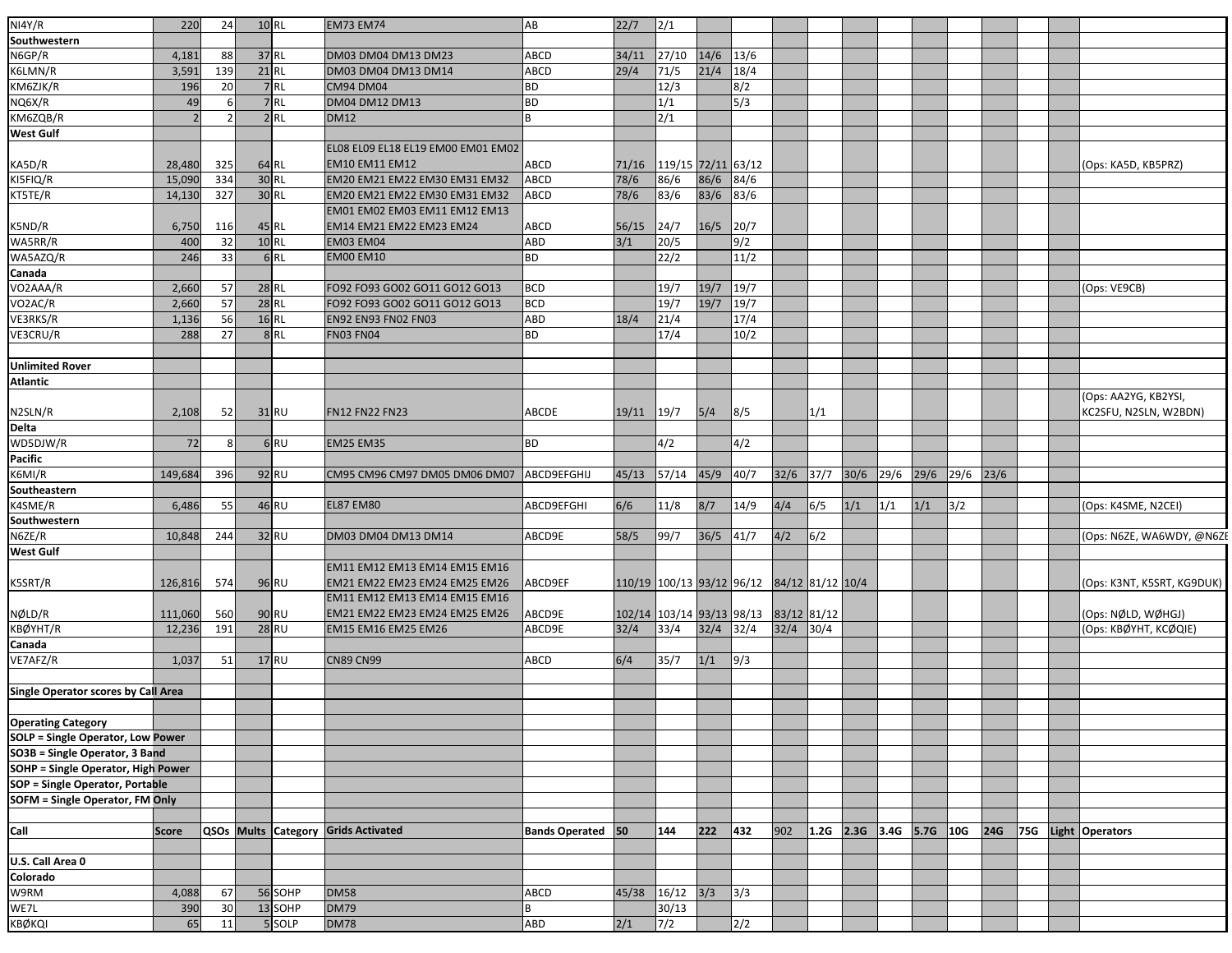| <b>NØKQ</b>         | 6              | 3              | 2 SOLP   | <b>DM79</b> |            | $3/2$                     |               |               |                                             |     |      |     |     |     |     |  |  |
|---------------------|----------------|----------------|----------|-------------|------------|---------------------------|---------------|---------------|---------------------------------------------|-----|------|-----|-----|-----|-----|--|--|
| <b>KCØVDY</b>       | $\mathbf{1}$   |                | 1SOLP    | <b>DM59</b> | А          | 1/1                       |               |               |                                             |     |      |     |     |     |     |  |  |
| KØNR                | 77             | 9              | 7 SOP    | <b>DM79</b> | ABCD       | 2/2                       | 3/3           | 1/1           | 3/1                                         |     |      |     |     |     |     |  |  |
| KM4PEH              | 68             | 17             | 4 SOP    | <b>DM79</b> |            |                           | 17/4          |               |                                             |     |      |     |     |     |     |  |  |
| KØJJW               | 24             | 5              | 3 SOP    | <b>DM79</b> | ВD         |                           | 2/2           |               | 3/1                                         |     |      |     |     |     |     |  |  |
| KJ4ZMQ              | 30             | 9              | $3$ SO3B | <b>DM79</b> | ABD        | 3/1                       | 5/1           |               | 1/1                                         |     |      |     |     |     |     |  |  |
| KØUK                | 16             |                | 4SO3B    | <b>DM59</b> | AB         | 1/1                       | 3/3           |               |                                             |     |      |     |     |     |     |  |  |
| WAØKXO              | 152            | 28             | 4 SOFM   | <b>DM79</b> | ВD         |                           | 17/2          |               | 11/2                                        |     |      |     |     |     |     |  |  |
| <b>NØEMU</b>        | 16             | 5              | 2 SOFM   | <b>DM79</b> | <b>BD</b>  |                           | 2/1           |               | 3/1                                         |     |      |     |     |     |     |  |  |
| <b>KCØPBR</b>       | 14             | 5              | 2 SOFM   | <b>DM79</b> | ВD         |                           | 3/1           |               | $\sqrt{2/1}$                                |     |      |     |     |     |     |  |  |
| lowa                |                |                |          |             |            |                           |               |               |                                             |     |      |     |     |     |     |  |  |
| WØLGQ               | 1,620          | 43             | 36 SOHP  | <b>EN21</b> | ABCD       | 32/25                     | 8/8           | 1/1           | 2/2                                         |     |      |     |     |     |     |  |  |
| Kansas              |                |                |          |             |            |                           |               |               |                                             |     |      |     |     |     |     |  |  |
| KFØM                | 4,455          | 67             | 45 SOHP  | <b>EM17</b> | ABCDE      | 22/16                     | 21/16         | 10/3          | 10/8                                        |     | 4/2  |     |     |     |     |  |  |
| WØRT                | 273            | 15             | 13 SOHP  | <b>EM27</b> | ABCDE      | 2/2                       | 9/7           | 2/2           | 1/1                                         |     | 1/1  |     |     |     |     |  |  |
| <b>KSØAA</b>        | 165            | 17             | 11 SOHP  | <b>EM28</b> |            | 17/11                     |               |               |                                             |     |      |     |     |     |     |  |  |
| NØLL                | 4,368          | 67             | 56 SOLP  | <b>EM09</b> | ABCD       | 36/32                     | 17/13         | 8/6           | 6/5                                         |     |      |     |     |     |     |  |  |
|                     |                | 65             | 32 SOLP  | <b>EM17</b> | ABCD9E     | 27/17                     |               | $10/2$        | $\sqrt{4/1}$                                |     |      |     |     |     |     |  |  |
| WBØNRV              | 3,168<br>28    |                | 4 SOP    | <b>EM28</b> | A9         |                           | 17/10         |               |                                             | 4/1 | 3/1  |     |     |     |     |  |  |
| NØJK                |                |                |          |             |            | 3/3                       |               |               |                                             | 1/1 |      |     |     |     |     |  |  |
| Minnesota           |                |                |          | <b>EN34</b> |            |                           |               |               |                                             |     |      |     |     |     |     |  |  |
| WØGHZ               | 6,342          | 80             | 42 SOHP  |             | ABCD9EFGHI | 30/16                     | 21/5          | 8/5           | 10/5                                        | 3/3 | 3/3  | 1/1 | 1/1 | 1/1 | 2/2 |  |  |
| <b>KØAWU</b>        | 1,904          | 39             | 28 SOHP  | <b>EN37</b> | ABCD9EI    | 11/7                      | 11/7          | $7/5$         | 6/5                                         | 1/1 | 2/2  |     |     |     | 1/1 |  |  |
| WØVTT               | 1,425          | 52             | 25 SOHP  | <b>EN33</b> | ABD        | 38/20                     | $\sqrt{9/3}$  |               | 5/2                                         |     |      |     |     |     |     |  |  |
| KØSIX               | 1,320          | 46             | 24 SOHP  | <b>EN35</b> | ABCD       | 18/9                      | 19/8          | 4/3           | 5/4                                         |     |      |     |     |     |     |  |  |
| WØVB                | 147            | 22             | 7 SOHP   | <b>EN34</b> |            |                           | 22/7          |               |                                             |     |      |     |     |     |     |  |  |
| WØZQ                | 4,212          | 73             | 36 SOLP  | <b>EN34</b> | ABC9EFGHI  | 42/19                     | 16/5          | 8/5           |                                             | 2/2 | 1/1  | 1/1 | 1/1 | 1/1 | 1/1 |  |  |
| <b>KAØPQW</b>       | 1,728          | 59             | 24 SOLP  | <b>EN33</b> | ABCD       | 21/11                     | $\sqrt{24/7}$ | 3/2           | 11/4                                        |     |      |     |     |     |     |  |  |
| WØVC                | 232            | 29             | 8 SOLP   | <b>EN34</b> | ABD        | 13/3                      | 14/3          |               | 2/2                                         |     |      |     |     |     |     |  |  |
| <b>KØWFS</b>        | 15             | 6              | 3 SOLP   | <b>EN35</b> |            |                           | 6/3           |               |                                             |     |      |     |     |     |     |  |  |
| <b>KFØQ</b>         | 12             | 6              | 2 SOLP   | <b>EN34</b> | А          | 6/2                       |               |               |                                             |     |      |     |     |     |     |  |  |
| WØOHU               | $\overline{4}$ | $\overline{2}$ | 2 SOLP   | <b>EN33</b> | AB         | 1/1                       | 1/1           |               |                                             |     |      |     |     |     |     |  |  |
| KØVG                | 528            | 32             | 16 SO3B  | <b>EN35</b> | ABD        | 21/10                     | $10/5$        |               | 1/1                                         |     |      |     |     |     |     |  |  |
| NØUR                | 486            | 27             | 18 SO3B  | <b>EN33</b> | ABD        | 17/10                     | 9/7           |               | 1/1                                         |     |      |     |     |     |     |  |  |
| NØSUW               | 168            | 24             | 7 SO3B   | <b>EN34</b> | ABD        | $7/2$                     | 16/4          |               | 1/1                                         |     |      |     |     |     |     |  |  |
| <b>WØUC</b>         | 112            | 14             | 8 SO3B   | <b>EN35</b> |            | 14/8                      |               |               |                                             |     |      |     |     |     |     |  |  |
| WBØLJC              | 12             | 6              | $2$ SO3B | <b>EN34</b> | В          |                           | 6/2           |               |                                             |     |      |     |     |     |     |  |  |
| <b>KEØYRX</b>       | $\overline{4}$ | 3              | $2$ SO3B | <b>EN35</b> | B          |                           | 3/2           |               |                                             |     |      |     |     |     |     |  |  |
| <b>NØHDR</b>        | 205            | 33             | 5 SOFM   | <b>EN35</b> | <b>BD</b>  |                           | 25/3          |               | 8/2                                         |     |      |     |     |     |     |  |  |
| WD9IGX              | 12             | 6              | 2 SOFM   | <b>EN34</b> | B          |                           | 6/2           |               |                                             |     |      |     |     |     |     |  |  |
| Missouri            |                |                |          |             |            |                           |               |               |                                             |     |      |     |     |     |     |  |  |
| <b>KØTPP</b>        | 12,054         | 120            | 98 SOHP  | <b>EM48</b> | ABCD       | 69/57                     | 42/32         | $5/5$         | 4/4                                         |     |      |     |     |     |     |  |  |
| КØРНР               | 297            | 25             | 9SOFM    | <b>EM38</b> | ABD        | 2/1                       | 15/4          |               | 8/4                                         |     |      |     |     |     |     |  |  |
| Nebraska            |                |                |          |             |            |                           |               |               |                                             |     |      |     |     |     |     |  |  |
| <b>WDØBQM</b>       | 63             | 7              | 7 SOHP   | <b>DN81</b> | <b>BCD</b> |                           | 5/5           | 1/1           | 1/1                                         |     |      |     |     |     |     |  |  |
| <b>KAØUNB</b>       | 15             | $\mathsf{5}$   | 3 SOLP   | <b>EN11</b> | Δ          | 5/3                       |               |               |                                             |     |      |     |     |     |     |  |  |
| <b>North Dakota</b> |                |                |          |             |            |                           |               |               |                                             |     |      |     |     |     |     |  |  |
| WBØIWG              |                | $\mathbf{1}$   | 1SOLP    | <b>EN06</b> | А          | 1/1                       |               |               |                                             |     |      |     |     |     |     |  |  |
|                     |                |                |          |             |            |                           |               |               |                                             |     |      |     |     |     |     |  |  |
| <b>South Dakota</b> |                |                |          |             |            |                           |               |               |                                             |     |      |     |     |     |     |  |  |
| WBØHHM              | 114            | 13             | 6 SOLP   | <b>EN13</b> | ABCD       | 1/1                       | 6/2           | 2/2           | 4/1                                         |     |      |     |     |     |     |  |  |
| W7XU                | 28             | 6              | 4 SOLP   | <b>EN13</b> | ВD         |                           | 4/3           |               | $\sqrt{2/1}$                                |     |      |     |     |     |     |  |  |
|                     |                |                |          |             |            |                           |               |               |                                             |     |      |     |     |     |     |  |  |
| U.S. Call Area 1    |                |                |          |             |            |                           |               |               |                                             |     |      |     |     |     |     |  |  |
| <b>Connecticut</b>  |                |                |          |             |            |                           |               |               |                                             |     |      |     |     |     |     |  |  |
| K1TEO               | 254,196        | 691            | 207 SOHP | <b>FN31</b> | ABCD9EFGHI |                           |               |               | 219/58 209/47 70/25 105/31 23/13 33/12 15/8 |     |      |     | 7/6 | 5/4 | 5/3 |  |  |
| WZ1V                | 49,220         | 363            | 107 SOHP | <b>FN31</b> | ABCDE      | 177/48 105/25 33/14 38/15 |               |               |                                             |     | 10/5 |     |     |     |     |  |  |
| K1GX                | 12,834         | 111            | 46 SOHP  | <b>FN31</b> | ABCD9EFGHI | 19/5                      | 26/10         | 17/7 20/8     |                                             | 8/4 | 10/4 | 3/2 | 3/2 | 2/2 | 3/2 |  |  |
| K1ZE                | 2,511          | 72             | 31 SOHP  | <b>FN31</b> | ABCD       | 31/10                     | 28/12         | $\frac{5}{4}$ | 8/5                                         |     |      |     |     |     |     |  |  |
| W1RM                | 1,197          | 58             | 21 SOHP  | <b>FN31</b> | А          | 58/21                     |               |               |                                             |     |      |     |     |     |     |  |  |
| KR1U                | 434            | 31             | 14 SOHP  | <b>FN41</b> | <b>ABD</b> | $25/10$ 5/3               |               |               | 1/1                                         |     |      |     |     |     |     |  |  |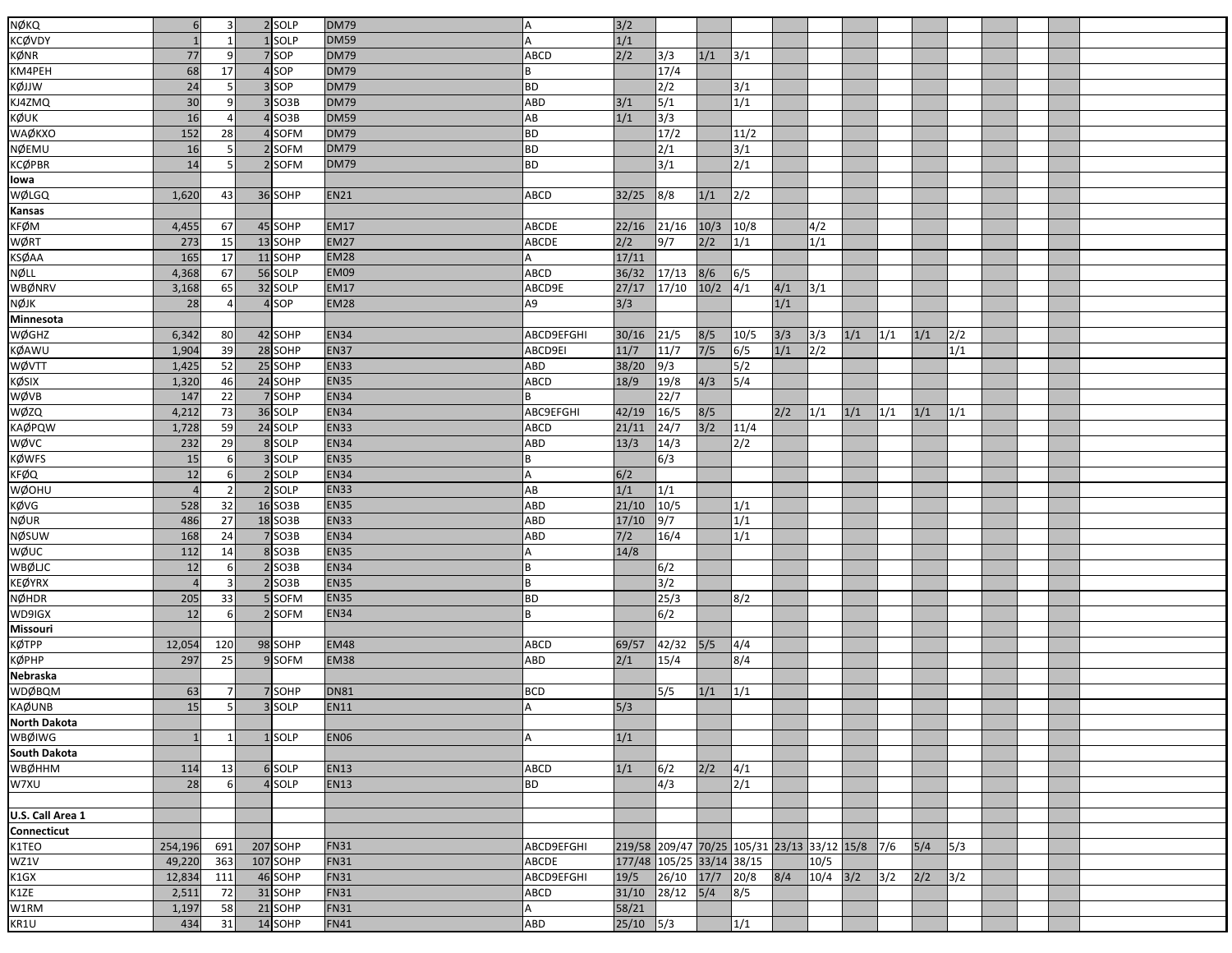| K1DVL                        | 132    | 22    | 6 SOHP              | <b>FN31</b> | AB           | 17/5                                      | 5/1                   |               |              |       |                  |     |              |     |     |     |     |  |
|------------------------------|--------|-------|---------------------|-------------|--------------|-------------------------------------------|-----------------------|---------------|--------------|-------|------------------|-----|--------------|-----|-----|-----|-----|--|
| W1CKI                        | 77     | 11    | 7 SOHP              | <b>FN32</b> |              | 11/7                                      |                       |               |              |       |                  |     |              |     |     |     |     |  |
|                              |        |       |                     |             |              |                                           |                       |               |              |       |                  |     |              |     |     |     |     |  |
| N8RA                         | 21,910 | 287   | 70 SOLP             | <b>FN31</b> | <b>ABCD</b>  | 150/33                                    | 108/25 14/6           |               | 15/6         |       |                  |     |              |     |     |     |     |  |
| W1TR                         | 10,500 | 193   | 50 SOLP             | <b>FN31</b> | ABCD9E       | 154/32 23/8                               |                       | 5/3           | 7/3          | 3/3   | 1/1              |     |              |     |     |     |     |  |
| NZ1I                         | 2,775  | 81    | 37 SOLP             | <b>FN41</b> | AB           | 62/24                                     | 19/13                 |               |              |       |                  |     |              |     |     |     |     |  |
| W1UED                        | 88     | 12    | 8 SOLP              | <b>FN31</b> | R            |                                           | 12/8                  |               |              |       |                  |     |              |     |     |     |     |  |
| KC1IIS                       | 36     | 14    | 3 SOLP              | <b>FN31</b> | AB           | 10/2                                      | 4/1                   |               |              |       |                  |     |              |     |     |     |     |  |
| W1DQ                         | 35     |       | 5 SOLP              | <b>FN31</b> | AB           | 5/2                                       | 3/3                   |               |              |       |                  |     |              |     |     |     |     |  |
| K1KI                         | 32     | 8     | 4 SOLP              | <b>FN32</b> |              | 8/4                                       |                       |               |              |       |                  |     |              |     |     |     |     |  |
| KC1ADT                       |        |       | <b>SOLP</b>         | <b>FN31</b> | А            | $\frac{7}{1}$                             |                       |               |              |       |                  |     |              |     |     |     |     |  |
| W1QK                         | 8,960  | 165   | 56 SO3B             | <b>FN31</b> | ABD          | 120/36 43/18                              |                       |               | 2/2          |       |                  |     |              |     |     |     |     |  |
| N <sub>1</sub> API           | 2,125  | 87    | 25 SO3B             | <b>FN31</b> | AB           | 79/21                                     | 8/4                   |               |              |       |                  |     |              |     |     |     |     |  |
| N1ZN                         | 2,000  | 71    | 25 SO3B             | <b>FN31</b> | ABD          | 40/12                                     | 21/9                  |               | 10/4         |       |                  |     |              |     |     |     |     |  |
| K1CSP                        | 340    | 31    | 10 SO3B             | <b>FN41</b> | ABD          | 22/5                                      | 6/3                   |               | 3/2          |       |                  |     |              |     |     |     |     |  |
| KA1VMG                       | 252    | 31    | $9$ SO3B            | <b>FN41</b> | ABD          | 23/5                                      | 6/2                   |               | 2/2          |       |                  |     |              |     |     |     |     |  |
| KB1YZG                       | 18     | 5     | 3 SO3B              | <b>FN41</b> | ABD          | 3/1                                       | 1/1                   |               | 1/1          |       |                  |     |              |     |     |     |     |  |
| <b>Eastern Massachusetts</b> |        |       |                     |             |              |                                           |                       |               |              |       |                  |     |              |     |     |     |     |  |
| K1KG                         | 37,497 | 267   | 87 SOHP             | <b>FN42</b> | ABCD9EFGHI   | 117/31                                    | 74/24                 | 23/9          | 27/7         | $5/4$ | $11/4$ 3/2       |     | 3/2          | 2/2 | 2/2 |     |     |  |
| N <sub>1</sub> GJ            | 4,017  | 87    | 39 SOHP             | <b>FN41</b> | ABCD9E       | 44/12                                     | 25/13                 | 6/4           | 6/4          | 3/3   | 3/3              |     |              |     |     |     |     |  |
| K2KA                         | 360    | 36    | 10 SOHP             | <b>FN42</b> | AB           | 23/7                                      | 13/3                  |               |              |       |                  |     |              |     |     |     |     |  |
| <b>WA1LBK</b>                | 1,323  | 51    | 21 SOLP             | <b>FN41</b> | ABDE         | $10/3$                                    | 31/12                 |               | 6/3          |       | 4/3              |     |              |     |     |     |     |  |
| K1DAT<br>KA1EKR              | 572    | 52    | 13 SOLP             | <b>FN42</b> | А            | 52/13                                     |                       |               |              |       |                  |     |              |     |     |     |     |  |
|                              | 276    | 24    | 12 SOLP             | <b>FN42</b> | ABD          | 2/2                                       | 19/8                  |               | 3/2          |       |                  |     |              |     |     |     |     |  |
| WB4EJR                       | 152    | 20    | 8 SOLP              | <b>FN42</b> | AB           | 15/7                                      | 5/1                   |               |              |       |                  |     |              |     |     |     |     |  |
| K1HC<br>W1DYJ                | 6,384  | 148   | 42 SO3B             | <b>FN42</b> | ABD          | 54/16                                     | 87/21                 |               | $\sqrt{7/5}$ |       |                  |     |              |     |     |     |     |  |
|                              | 2,625  | 98    | 25 SO3B             | <b>FN42</b> | ABD          | 47/10                                     | 41/13                 |               | 10/2         |       |                  |     |              |     |     |     |     |  |
| N1DCH                        | 1,672  | 77    | 22 SO3B             | <b>FN42</b> | ABD          | 54/14                                     | $21/6$                |               | 2/2          |       |                  |     |              |     |     |     |     |  |
| KJ2G<br>N1PRW                | 517    | 45    | 11 SO3B             | <b>FN42</b> | ABD          | 36/8                                      | 6/2                   |               | 3/1          |       |                  |     |              |     |     |     |     |  |
|                              | 252    | 34    | 9 SO3B              | <b>FN42</b> | AB           | 29/6                                      | 5/3                   |               |              |       |                  |     |              |     |     |     |     |  |
| AA1MA                        | 225    | 25    | 9 SO <sub>3</sub> B | <b>FN42</b> | А            | 25/9                                      |                       |               |              |       |                  |     |              |     |     |     |     |  |
| WA4YA                        | 12     | 6     | $2$ SO3B            | <b>FN42</b> | B            |                                           | 6/2                   |               |              |       |                  |     |              |     |     |     |     |  |
| <b>Maine</b>                 |        |       |                     |             |              |                                           |                       |               |              |       |                  |     |              |     |     |     |     |  |
| N1JD                         | 798    | 36    | 19 SOHP             | <b>FN44</b> | ABD          | 9/5                                       | 20/8                  |               | 7/6          |       |                  |     |              |     |     |     |     |  |
| W1CEK                        | 153    | 20    | $9$ SO3B            | <b>FN43</b> | ABD          | 16/6                                      | 3/2                   |               | 1/1          |       |                  |     |              |     |     |     |     |  |
| <b>New Hampshire</b>         |        |       |                     |             |              |                                           |                       |               |              |       |                  |     |              |     |     |     |     |  |
| W1FKF                        | 25,920 | 201   | 81 SOHP             | <b>FN43</b> | ABCD9EFGHI   | 71/28                                     | 74/26                 | 16/6          | 16/6         | 6/4   | 12/6             | 2/2 | 1/1          | 1/1 | 2/1 |     |     |  |
| K1TR                         | 9,900  | 162   | 44 SOHP             | <b>FN42</b> | ABCDE        | 67/14                                     | 44/12                 | 20/7          | 23/8         |       | 8/3              |     |              |     |     |     |     |  |
| W1ZC                         | 6,802  | 115   | 38 SOHP             | <b>FN42</b> | ABCDE        | 33/10                                     | 35/10                 | 15/7          | 22/7         |       | 10/4             |     |              |     |     |     |     |  |
| WA1T                         | 6,068  | 135   | 41 SOHP             | <b>FN43</b> | ABCD9E       | 86/19                                     | 37/14                 | 3/2           | 6/3          | 1/1   | $\overline{2/2}$ |     |              |     |     |     |     |  |
| NE1B                         | 4,410  | 126   | 35 SOHP             | <b>FN42</b> |              | 126/35                                    |                       |               |              |       |                  |     |              |     |     |     |     |  |
| K1RO                         | 4,368  | 116   | 39 SOHP             | <b>FN33</b> |              | 116/39                                    |                       |               |              |       |                  |     |              |     |     |     |     |  |
| K1KA                         | 3,430  | 102   | 35 SOHP             | <b>FN42</b> | AB           | 81/25                                     | 21/10                 |               |              |       |                  |     |              |     |     |     |     |  |
| K1DG                         | 720    | 40    | 18 SOHP             | <b>FN42</b> | AB           | 30/12                                     | 10/6                  |               |              |       |                  |     |              |     |     |     |     |  |
| N1IMW                        | 85     | 17    | 5 SOHP              | <b>FN42</b> | ABD          | 15/3                                      | 1/1                   |               | 1/1          |       |                  |     |              |     |     |     |     |  |
| AF1T                         | 58,740 | $333$ | 89 SOLP             | <b>FN43</b> | ABCD9EFGHIJL | 87/15 89/16 45/15 60/13 15/8 17/6 5/4 3/2 |                       |               |              |       |                  |     |              | 5/4 | 5/4 | 1/1 | 1/1 |  |
| AC1J<br>N1JHJ                | 4,264  | 111   | 26 SOLP             | <b>FN42</b> | ABCDE        | 37/6                                      | 37/11                 | 10/3          | 18/4         |       | 9/2              |     |              |     |     |     |     |  |
|                              | 2,772  | 98    | 21 SOLP             | <b>FN43</b> | ABCDE        | 31/5                                      | 35/7                  | $12/4$ $14/3$ |              |       | 6/2              |     |              |     |     |     |     |  |
| AC1GF                        | 130    | 27    | 5 SOLP              | <b>FN42</b> |              | 27/5                                      |                       |               |              |       |                  |     |              |     |     |     |     |  |
| KC2TV                        | 52     | 13    | 4 SOLP              | <b>FN42</b> | A            | 13/4                                      |                       |               |              |       |                  |     |              |     |     |     |     |  |
| N1GDD                        | 243    | 30    | $9$ SO3B            | <b>FN42</b> | AB           | 14/3                                      | 16/6                  |               |              |       |                  |     |              |     |     |     |     |  |
| W1EAA                        | 216    | 25    | 9 SO <sub>3</sub> B | <b>FN42</b> | ABD          | 16/5                                      | 8/3                   |               | 1/1          |       |                  |     |              |     |     |     |     |  |
| <b>K1VO</b>                  | 147    | 23    | 7 SO3B              | <b>FN43</b> | А            | 23/7                                      |                       |               |              |       |                  |     |              |     |     |     |     |  |
| KC1ILH                       | 104    | 14    | 8 SO3B              | <b>FN43</b> | AB           | 12/6                                      | 2/2                   |               |              |       |                  |     |              |     |     |     |     |  |
| K1EHZ                        | 100    | 18    | 5 SO3B              | <b>FN42</b> | ABD          | 11/2                                      | 5/2                   |               | 2/1          |       |                  |     |              |     |     |     |     |  |
| K1PDY                        | 18     | 6     | 3 SO3B              | <b>FN43</b> | AB           | 5/2                                       | 1/1                   |               |              |       |                  |     |              |     |     |     |     |  |
| <b>Rhode Island</b>          |        |       |                     |             |              |                                           |                       |               |              |       |                  |     |              |     |     |     |     |  |
| WB2VVV                       | 5,811  | 100   | 39 SOLP             | <b>FN41</b> | ABCD9E       | 21/7                                      | 39/14                 | 18/8          | 16/7         | $3/1$ | 3/2              |     |              |     |     |     |     |  |
| Vermont                      |        |       |                     |             |              |                                           |                       |               |              |       |                  |     |              |     |     |     |     |  |
| N1JEZ                        | 9,845  | 97    | 55 SOHP             | <b>FN44</b> | ABCD9EFG     | 37/17                                     | $21/12$ $12/8$ $13/8$ |               |              | 5/3   | 5/3              | 3/3 | $\sqrt{1/1}$ |     |     |     |     |  |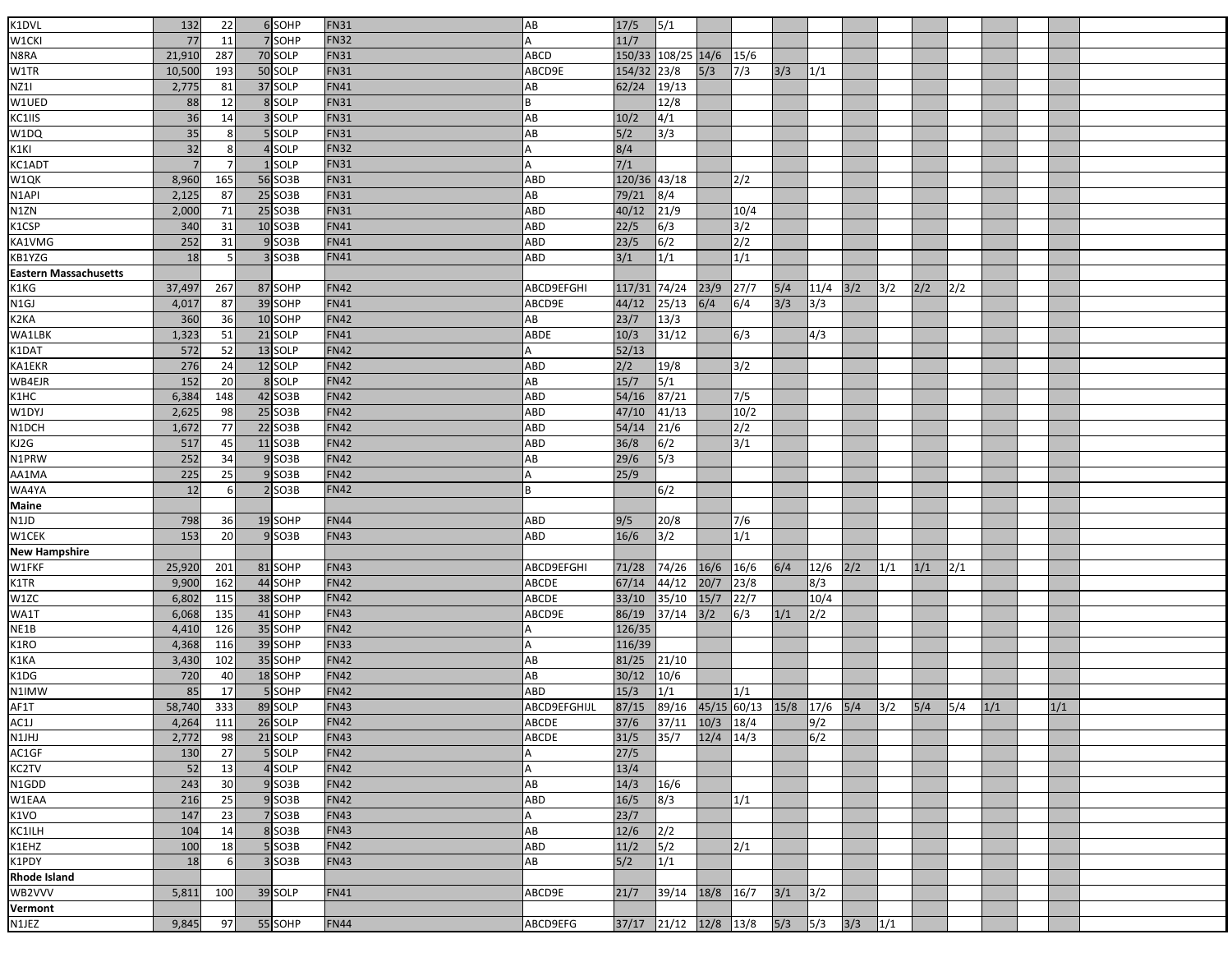| W1GHZ                      | 9,164  | 84             | 58 SOHP  | <b>FN34</b> | ABCD9EI      | 13/10          | 28/13 15/12 17/13 4/4 |               |                          |     | 4/3  |     |     | 3/3 |  |  |  |
|----------------------------|--------|----------------|----------|-------------|--------------|----------------|-----------------------|---------------|--------------------------|-----|------|-----|-----|-----|--|--|--|
| K1ZK                       | 1,920  | 62             | 30 SO3B  | <b>FN34</b> | ABD          | 42/21          | 16/7                  |               | 4/2                      |     |      |     |     |     |  |  |  |
| Western Massachusetts      |        |                |          |             |              |                |                       |               |                          |     |      |     |     |     |  |  |  |
| KK1W                       | 1,449  | 70             | 21 SOHP  | <b>FN32</b> |              | 70/21          |                       |               |                          |     |      |     |     |     |  |  |  |
|                            |        | 35             | 14 SOHP  | <b>FN42</b> | ABD          | 25/9           |                       |               |                          |     |      |     |     |     |  |  |  |
| W1UJ                       | 504    | 37             | 14 SOLP  | <b>FN32</b> | AB           | 33/12          | 8/3<br>$\sqrt{4/2}$   |               | 2/2                      |     |      |     |     |     |  |  |  |
| K1VWQ                      | 504    |                |          | <b>FN42</b> |              |                |                       |               |                          |     |      |     |     |     |  |  |  |
| W1GD                       | 420    | 36             | 12 SOLP  | <b>FN42</b> |              | 36/12          |                       |               |                          |     |      |     |     |     |  |  |  |
| K5ZD                       | 320    | 32             | 10 SOLP  |             |              | 32/10          |                       |               |                          |     |      |     |     |     |  |  |  |
| KC1IEB                     | 78     | 13             | 6 SOLP   | <b>FN42</b> |              | $13/6$         |                       |               |                          |     |      |     |     |     |  |  |  |
| N1FTP                      | 76     | 20             | 4 SOLP   | <b>FN32</b> | А            | 20/4           |                       |               |                          |     |      |     |     |     |  |  |  |
| KB1HXO                     | 2,080  | 77             | 26 SO3B  | <b>FN32</b> | ABD          | 50/15          | $23/7$                |               | 4/4                      |     |      |     |     |     |  |  |  |
| K1NZ                       | 75     | 15             | $5$ SO3B | <b>FN32</b> |              | 15/5           |                       |               |                          |     |      |     |     |     |  |  |  |
| KX1X                       | 55     | 12             | 5 SO3B   | <b>FN32</b> | AB           | 6/2            | 6/3                   |               |                          |     |      |     |     |     |  |  |  |
|                            |        |                |          |             |              |                |                       |               |                          |     |      |     |     |     |  |  |  |
| U.S. Call Area 2           |        |                |          |             |              |                |                       |               |                          |     |      |     |     |     |  |  |  |
| <b>Eastern New York</b>    |        |                |          |             |              |                |                       |               |                          |     |      |     |     |     |  |  |  |
| K2ZD                       | 2,125  | 87             | 25 SOHP  | <b>FN21</b> |              | 87/25          |                       |               |                          |     |      |     |     |     |  |  |  |
| N1TH                       | 564    | 48             | 12 SOHP  | <b>FN21</b> |              |                | 48/12                 |               |                          |     |      |     |     |     |  |  |  |
| NA2NY                      | 3,956  | 95             | 43 SOLP  | <b>FN33</b> | AB           | 48/22          | 47/21                 |               |                          |     |      |     |     |     |  |  |  |
| KG2H                       | 560    | 39             | 16 SOLP  | <b>FN33</b> |              | 39/16          |                       |               |                          |     |      |     |     |     |  |  |  |
| K2XA                       | 297    | 28             | 11 SOLP  | <b>FN32</b> |              | 28/11          |                       |               |                          |     |      |     |     |     |  |  |  |
| K2IW                       | 25     | 6              | 5 SOLP   | <b>FN33</b> | AB           | 3/3            | $3/2$                 |               |                          |     |      |     |     |     |  |  |  |
| WW2G (WU2M, op)            | 513    | 52             | $9$ SO3B | <b>FN32</b> | ABD          | 25/4           | 19/3                  |               | 8/2                      |     |      |     |     |     |  |  |  |
| W2XL                       | 390    | 24             | 15 SO3B  | <b>FN21</b> | ABD          | 13/7           | $\overline{9/6}$      |               | 2/2                      |     |      |     |     |     |  |  |  |
| W2GDJ                      | 324    | 28             | 12 SO3B  | <b>FN32</b> | ABD          | 21/9           | 5/2                   |               | 2/1                      |     |      |     |     |     |  |  |  |
| N2PEQ                      | 24     | 6              | $4$ SO3B | <b>FN32</b> | AB           | 3/2            | 3/2                   |               |                          |     |      |     |     |     |  |  |  |
| New York City-Long Island  |        |                |          |             |              |                |                       |               |                          |     |      |     |     |     |  |  |  |
| N2SLO                      | 11,322 | 160            | 51 SOHP  | <b>FN30</b> | <b>ABCDE</b> | 51/17          | 57/17                 | $19/7$        | 26/7                     |     | 7/3  |     |     |     |  |  |  |
| NY2NY                      | 4,633  | 96             | 41 SOHP  | <b>FN30</b> | ABDE         | 26/12          | 55/21                 |               | 12/6                     |     | 3/2  |     |     |     |  |  |  |
| N2DY                       | 85     | 12             | 5 SOHP   | <b>FN30</b> | ABCD         | 3/1            | 4/2                   | 2/1           | $\overline{\frac{3}{1}}$ |     |      |     |     |     |  |  |  |
| WB2JAY                     | 5,487  | 109            | 31 SOLP  | <b>FN30</b> | ABCD9EFG     | 27/8           | 42/9                  | $15/6$ $16/3$ |                          | 2/1 | 4/2  | 1/1 | 2/1 |     |  |  |  |
| K2RMX                      | 969    | 50             | 17 SOLP  | <b>FN20</b> | ABCD         | $11/5$         | 28/6                  | 6/3           | 5/3                      |     |      |     |     |     |  |  |  |
| K2PAL                      | 564    | 49             | 12 SOLP  | <b>FN30</b> |              | 49/12          |                       |               |                          |     |      |     |     |     |  |  |  |
| K2TV                       | 504    | 32             | 18 SOLP  | <b>FN30</b> | A            | 32/18          |                       |               |                          |     |      |     |     |     |  |  |  |
| WB2AMU                     | 418    | 28             | $11$ SOP | <b>FN30</b> | ABCD         | 8/3            | 10/4                  | 4/2           | $\sqrt{6/2}$             |     |      |     |     |     |  |  |  |
| KA2BPP                     | 600    | 29             | 20 SO3B  | <b>FN30</b> | ABD          | 14/11          | 14/8                  |               | 1/1                      |     |      |     |     |     |  |  |  |
| W2ZF                       | 360    | 38             | 8 SO3B   | <b>FN30</b> | ВD           |                | 30/4                  |               | 8/4                      |     |      |     |     |     |  |  |  |
| KC2JRQ                     | 45     | $\overline{7}$ | 5 SO3B   | <b>FN30</b> | <b>BD</b>    |                | 5/3                   |               | $\sqrt{2/2}$             |     |      |     |     |     |  |  |  |
| KD2TFW                     | 240    | 29             | 6 SOFM   | <b>FN20</b> | <b>BD</b>    |                | 15/3                  |               | 14/3                     |     |      |     |     |     |  |  |  |
| <b>Northern New Jersey</b> |        |                |          |             |              |                |                       |               |                          |     |      |     |     |     |  |  |  |
| W2KV                       | 19,620 | 269            | 60 SOHP  | <b>FN20</b> | ABD          | 77/17          | 130/31                |               | 62/12                    |     |      |     |     |     |  |  |  |
|                            |        |                | 55 SOHP  | <b>FN20</b> | ABCD9EF      |                | 61/15                 | $17/6$        | 21/7                     |     |      | 6/4 |     |     |  |  |  |
| W2BVH                      | 18,480 | 185            | 23 SOHP  | <b>FN20</b> |              | 55/14<br>91/23 |                       |               |                          | 9/4 | 16/5 |     |     |     |  |  |  |
| N2CG<br>N2RJ               | 2,024  | 91             | 22 SOHP  | <b>FN21</b> |              | 86/22          |                       |               |                          |     |      |     |     |     |  |  |  |
|                            | 1,870  | 86             |          |             |              |                |                       |               |                          |     |      |     |     |     |  |  |  |
| K3GNZ                      | 176    | 19             | 8 SOHP   | <b>FN20</b> | <b>ABCD</b>  | 8/3            | $\frac{6}{2}$         | 1/1           | 4/2                      |     |      |     |     |     |  |  |  |
| AC2ZZ                      | 52     | 13             | 4SOHP    | <b>FN20</b> | AB           | 1/1            | 12/3                  |               |                          |     |      |     |     |     |  |  |  |
| KC2LST                     | 45     | 9              | 5 SOHP   | <b>FN20</b> | А            | 9/5            |                       |               |                          |     |      |     |     |     |  |  |  |
| K2DBK                      | 2,782  | 114            | 26 SOLP  | <b>FN21</b> | А            | 114/26         |                       |               |                          |     |      |     |     |     |  |  |  |
| K2AMI                      | 2,607  | 92             | 33 SOLP  | <b>FN20</b> | ABD          | 55/18          | 36/14                 |               | 1/1                      |     |      |     |     |     |  |  |  |
| WB2CUT                     | 828    | 70             | 12 SOLP  | <b>FN20</b> | R            |                | 70/12                 |               |                          |     |      |     |     |     |  |  |  |
| W2UDT                      | 686    | 47             | 14 SOLP  | <b>FN20</b> | <b>ABCD</b>  | 16/4           | 19/7                  | 4/1           | 8/2                      |     |      |     |     |     |  |  |  |
| KC2WUF                     | 583    | 59             | 11 SOLP  | <b>FN20</b> |              | 59/11          |                       |               |                          |     |      |     |     |     |  |  |  |
| WB2ONA                     | 430    | 41             | 10 SOLP  | <b>FN20</b> | ABD          | 15/3           | 24/6                  |               | 2/1                      |     |      |     |     |     |  |  |  |
| WA2FZW                     | 390    | 40             | 10 SOLP  | <b>FN20</b> | A            | 40/10          |                       |               |                          |     |      |     |     |     |  |  |  |
| KA2FIR                     | 296    | 33             | 8 SOLP   | <b>FN20</b> | <b>BD</b>    |                | 29/7                  |               | 4/1                      |     |      |     |     |     |  |  |  |
| K2ZC                       | 234    | 26             | 9 SOLP   | <b>FN20</b> | AB           | 24/8           | 2/1                   |               |                          |     |      |     |     |     |  |  |  |
| KA2MPC                     | 160    | 26             | 5 SOLP   | <b>FN20</b> | <b>BD</b>    |                | 20/3                  |               | 6/2                      |     |      |     |     |     |  |  |  |
| N2YTF                      | 782    | 30             | 17 SOP   | <b>FN30</b> | ABCD9E       | 8/4            | 12/5                  | 3/2           | $\sqrt{4/3}$             | 1/1 | 2/2  |     |     |     |  |  |  |
| KD2TDL                     | 28     | 15             | 2 SOP    | <b>FN20</b> |              |                | 15/2                  |               |                          |     |      |     |     |     |  |  |  |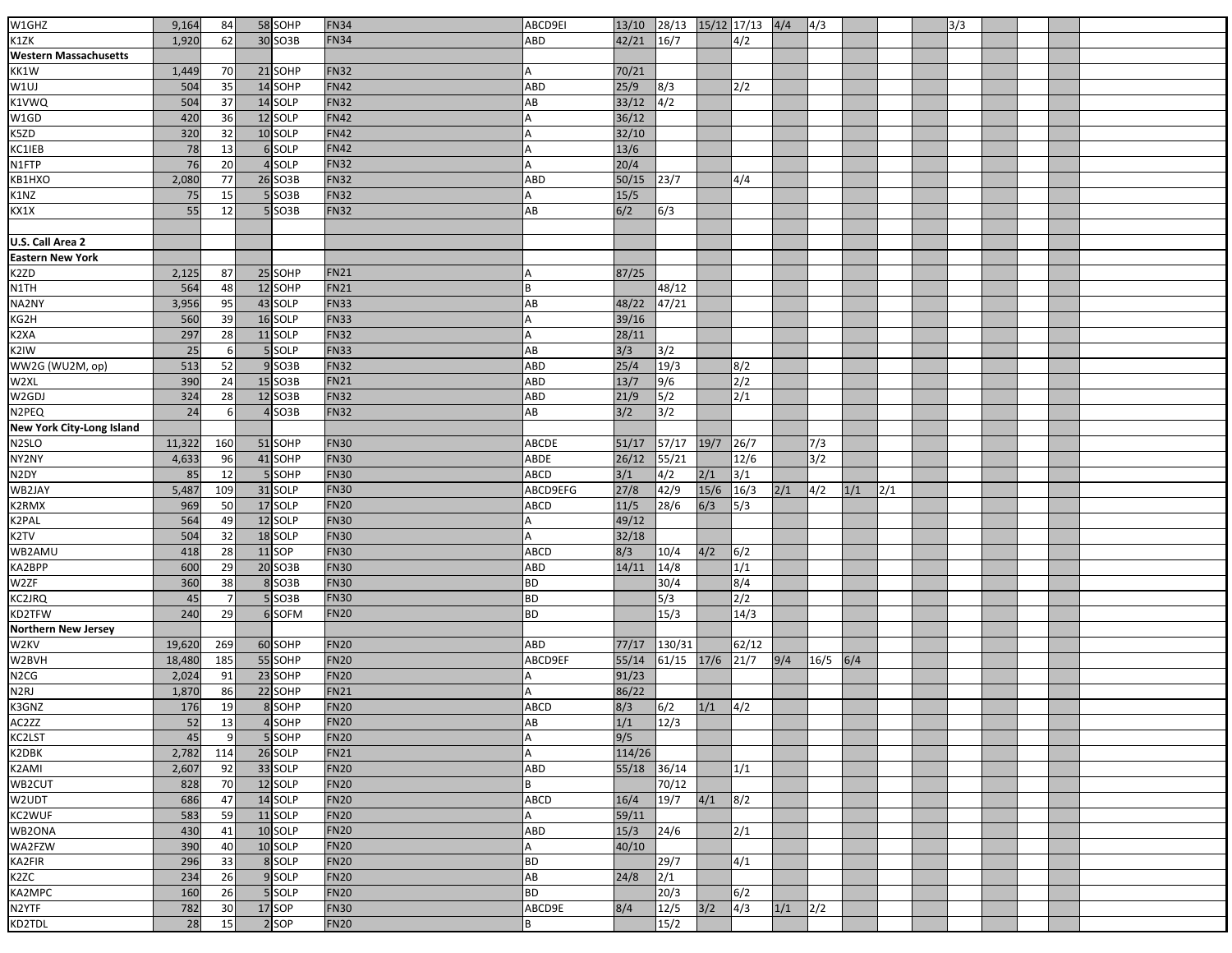| K <sub>2</sub> CR          |            | 37       | 15 SO3B  | <b>FN21</b> | BD          |             | 32/12              |                |                                         |             |      |      |     |     |               |  |     |  |
|----------------------------|------------|----------|----------|-------------|-------------|-------------|--------------------|----------------|-----------------------------------------|-------------|------|------|-----|-----|---------------|--|-----|--|
| N <sub>2</sub> CJ          | 570<br>30  |          | $5$ SO3B | <b>FN30</b> | AB          | 5/4         | 1/1                |                | 5/3                                     |             |      |      |     |     |               |  |     |  |
|                            |            |          |          |             |             |             |                    |                |                                         |             |      |      |     |     |               |  |     |  |
| KD2NXM                     | 6          | 3        | $2$ SO3B | <b>FN20</b> | AB          | 2/1         | 1/1                |                |                                         |             |      |      |     |     |               |  |     |  |
| K2NUD                      | 1,120      | 58       | 14 SOFM  | <b>FN21</b> | ABCD        | 8/4         | 26/4               | 6/3            | 18/3                                    |             |      |      |     |     |               |  |     |  |
| N2MH                       | 45         | 14       | 3 SOFM   | <b>FN20</b> | ВD          |             | 12/2               |                | 2/1                                     |             |      |      |     |     |               |  |     |  |
| <b>Northern New York</b>   |            |          |          |             |             |             |                    |                |                                         |             |      |      |     |     |               |  |     |  |
| WU1ITU (KA1R, op)          | 5,734      | 126      | 47 SOHP  | <b>FN22</b> |             | 126/47      |                    |                |                                         |             |      |      |     |     |               |  |     |  |
| WO2T                       | 1,600      | 67       | 25 SO3B  | <b>FN20</b> | AB          | 36/13       | 31/12              |                |                                         |             |      |      |     |     |               |  |     |  |
| WB2KLD                     | 72         | 13       | $6$ SO3B | <b>FN22</b> | AB          | 10/5        | 3/1                |                |                                         |             |      |      |     |     |               |  |     |  |
| <b>Southern New Jersey</b> |            |          |          |             |             |             |                    |                |                                         |             |      |      |     |     |               |  |     |  |
| WB2RVX                     | 40,383     | 312      | 63 SOHP  | <b>FM29</b> | ABCD9EFGHIL | 135/25 46/8 |                    | 30/5 42/6      |                                         | 17/4        | 21/4 | 4/2  | 5/2 | 6/3 | $\frac{4}{3}$ |  | 2/1 |  |
| N3RG                       | 35,076     | 225      | 79 SOHP  | <b>FM29</b> | ABCD9EFGHIL | 74/21       | 68/21              | 26/10 24/7     |                                         | 4/3         | 10/3 | 3/2  | 4/3 | 6/4 | 5/4           |  | 1/1 |  |
| AA2UK                      | 33,750     | 269      | 75 SOHP  | <b>FM29</b> | ABCD9EF     | 103/29      | 79/27              | 22/5           | 30/5                                    | 11/3        | 16/3 | 8/3  |     |     |               |  |     |  |
| W <sub>2SJ</sub>           | 33,099     | 280      | 51 SOHP  | <b>FM29</b> | ABCD9EFGL   | 80/12       | 56/10              | $\frac{37}{6}$ | $\sqrt{42/6}$                           | 18/4        | 22/5 | 16/4 | 7/3 |     |               |  | 2/1 |  |
| <b>KC2TN</b>               | 31,040     | 327      | 64 SOHP  | <b>FM29</b> | ABCD9EFL    | 123/24      | 104/25 30/4        |                | $\sqrt{40/4}$                           | $11/3$ 17/2 |      | 1/1  |     |     |               |  | 1/1 |  |
| WC2K                       | 30,261     | 306      | 77 SOHP  | <b>FM29</b> | ABCD        | 78/22       | 129/28 42/12 57/15 |                |                                         |             |      |      |     |     |               |  |     |  |
| K2TXB                      | 10,830     | 190      | 57 SOHP  | <b>FN20</b> | AB          | 75/21       | 115/36             |                |                                         |             |      |      |     |     |               |  |     |  |
| W <sub>2</sub> TT          | 6,644      | 156      | 44 SOHP  | <b>FM29</b> |             | 156/44      |                    |                |                                         |             |      |      |     |     |               |  |     |  |
| K1JT                       | 5,110      | 148      | 35 SOHP  | <b>FN20</b> |             | 148/35      |                    |                |                                         |             |      |      |     |     |               |  |     |  |
| N <sub>2</sub> SCJ         | 3,836      | 195      | 14 SOHP  | <b>FM29</b> | ABCDE       | 55/3        | 70/4               | 23/2           | 40/3                                    |             | 7/2  |      |     |     |               |  |     |  |
| K2UYH                      | 350        | 15       | 10 SOHP  | <b>FN20</b> | ВE          |             | 7/2                |                |                                         |             | 8/8  |      |     |     |               |  |     |  |
| N2DEQ                      | 5,876      | 166      | 26 SOLP  | <b>FM29</b> | ABCD9E      | 52/7        | $\frac{52}{6}$     | $23/5$ 27/4    |                                         | $7/2$       | 5/2  |      |     |     |               |  |     |  |
| K2WB                       | 4,264      | 140      | 26 SOLP  | <b>FM29</b> | ABCD        | 56/10       | 45/10              | $14/2$         | 25/4                                    |             |      |      |     |     |               |  |     |  |
| K3GM                       | 3,534      | 106      | 31 SOLP  | <b>FM29</b> | ABC         | 63/19       | 29/10              | 14/2           |                                         |             |      |      |     |     |               |  |     |  |
| KF2Y                       | 2,413      | 104      | 19 SOLP  | <b>FM29</b> | ABCDE       | 55/12       | 23/2               | 8/2            | 16/2                                    |             | 2/1  |      |     |     |               |  |     |  |
| W2FDJ                      | 1,495      | 96       | 13 SOLP  | <b>FM29</b> | ABDE        | 48/6        | 30/3               |                | 16/3                                    |             | 2/1  |      |     |     |               |  |     |  |
| N1IBM                      | 234        | 20       | 13 SOLP  | <b>FM29</b> | AB          | 2/2         | 18/11              |                |                                         |             |      |      |     |     |               |  |     |  |
|                            |            |          | 5 SOLP   | <b>FM29</b> |             | 32/5        |                    |                |                                         |             |      |      |     |     |               |  |     |  |
| KD2SSE<br>KE2D             | 160<br>120 | 32<br>27 | 5 SOLP   | <b>FN20</b> |             | 27/5        |                    |                |                                         |             |      |      |     |     |               |  |     |  |
|                            |            |          |          |             |             |             |                    |                |                                         |             |      |      |     |     |               |  |     |  |
| K2WJL                      | 45         | 16       | 3 SOLP   | <b>FN20</b> |             | 16/3        |                    |                |                                         |             |      |      |     |     |               |  |     |  |
| KD2QYE                     | 6          | -5       | 2 SOLP   | <b>FM29</b> |             | 5/2         |                    |                |                                         |             |      |      |     |     |               |  |     |  |
| WB2EOD                     | 1,375      | 100      | 11 SO3B  | <b>FM29</b> | ABD         | 32/3        | 40/5               |                | 28/3                                    |             |      |      |     |     |               |  |     |  |
| KC2THQ                     | 1,130      | 96       | 10 SO3B  | <b>FM29</b> | ABD         | 31/3        | 39/4               |                | 26/3                                    |             |      |      |     |     |               |  |     |  |
| KD2JPV                     | 426        | 73       | 6 SO3B   | <b>FM29</b> | ABD         | 45/3        | 22/2               |                | 6/1                                     |             |      |      |     |     |               |  |     |  |
| K2MEN                      | 344        | 44       | 8 SO3B   | <b>FM29</b> |             | 44/8        |                    |                |                                         |             |      |      |     |     |               |  |     |  |
| AK2S                       | 304        | 42       | 8 SO3B   | <b>FN20</b> | AB          | $39/6$      | 3/2                |                |                                         |             |      |      |     |     |               |  |     |  |
| KD2EPM                     | 288        | 41       | $6$ SO3B | <b>FM29</b> | ABD         | 21/2        | 10/2               |                | 10/2                                    |             |      |      |     |     |               |  |     |  |
| KK2L                       | 145        | 29       | $5$ SO3B | <b>FM29</b> | AB          | 22/3        | 7/2                |                |                                         |             |      |      |     |     |               |  |     |  |
| KD2JPW                     | 116        | 24       | 4SO3B    | <b>FM29</b> | ABD         | 4/1         | 15/2               |                | 5/1                                     |             |      |      |     |     |               |  |     |  |
| WB2YZS                     | 114        | 17       | $6$ SO3B | <b>FM29</b> | ABD         | 5/2         | 8/2                |                | 4/2                                     |             |      |      |     |     |               |  |     |  |
| N <sub>2</sub> LO          | 108        | 19       | $6$ SO3B | <b>FN20</b> | AB          | 15/4        | 4/2                |                |                                         |             |      |      |     |     |               |  |     |  |
| KB2MMI                     | 88         | 23       | 4SO3B    | <b>FM29</b> | AB          | 18/2        | 5/2                |                |                                         |             |      |      |     |     |               |  |     |  |
| N2GXJ                      | 84         | 15       | 6SO3B    | <b>FM29</b> | AB          | 12/4        | 3/2                |                |                                         |             |      |      |     |     |               |  |     |  |
| <b>Western New York</b>    |            |          |          |             |             |             |                    |                |                                         |             |      |      |     |     |               |  |     |  |
| N <sub>2</sub> YB          | 81,962     | 419      | 107 SOHP | <b>FN12</b> | ABCD9EFGHI  |             |                    |                | 124/31 129/29 55/10 56/12 18/7 16/5 8/4 |             |      |      | 6/4 | 6/4 | 1/1           |  |     |  |
| K2DH                       | 12,198     | 166      | 57 SOHP  | <b>FN13</b> | ABCDE       | 77/29       | 52/15              | $11/5$ 19/5    |                                         |             | 7/3  |      |     |     |               |  |     |  |
| W2FU                       | 11,163     | 151      | 61 SOHP  | <b>FN13</b> | ABCD        | 57/26       | 51/19              | 18/7           | 25/9                                    |             |      |      |     |     |               |  |     |  |
| K2UA                       | 10,656     | 151      | 48 SOHP  | <b>FN12</b> | ABCDEI      | 29/7        | 72/26              | 13/4 27/6      |                                         |             | 9/4  |      |     |     | 1/1           |  |     |  |
| KA2LIM                     | 9,802      | 122      | 58 SOHP  | <b>FN12</b> | ABCD        | 29/14       | 44/18              |                | 21/12 28/14                             |             |      |      |     |     |               |  |     |  |
| NR <sub>2C</sub>           | 6,355      | 147      | 41 SOHP  | <b>FN03</b> | ABCD        | 86/29       | 37/5               | 8/3            | 16/4                                    |             |      |      |     |     |               |  |     |  |
| WB2BYP                     | 2,480      | 66       | 20 SOHP  | <b>FN13</b> | ABCD9E      | 8/3         | 14/3               | 11/5           | 23/3                                    | 6/3         | 4/3  |      |     |     |               |  |     |  |
| K2TER                      | 836        | 45       | 19 SOHP  | <b>FN13</b> |             | 45/19       |                    |                |                                         |             |      |      |     |     |               |  |     |  |
| WA2TMC                     | 728        | 53       | 13 SOHP  | <b>FN03</b> | ABCD        | 21/5        | 28/6               | 2/1            | 2/1                                     |             |      |      |     |     |               |  |     |  |
| N2WK                       | 66,445     | 358      | 97 SOLP  | <b>FN03</b> | ABCD9EFGHI  | 84/28       | 111/29 47/7        |                | 60/7                                    | 17/6        | 18/5 | 7/4  | 5/4 | 5/4 | 4/3           |  |     |  |
| N <sub>2</sub> OA          | 15,050     | 199      | 50 SOLP  | <b>FN03</b> | ABCD9EF     | 64/18       | 70/14              | 19/4           | 29/5                                    | 8/4         | 6/3  | 3/2  |     |     |               |  |     |  |
| KA2ENE                     | 12,784     | 213      | 47 SOLP  | <b>FN13</b> | ABCD9E      | 76/18       | 83/19              | 9/3            | 142/5                                   | 1/1         | 2/1  |      |     |     |               |  |     |  |
| <b>KØSM</b>                | 3,097      | 95       | 19 SOLP  | <b>FN12</b> | ABDI        | 5/2         | 54/8               |                | 30/5                                    |             |      |      |     |     | 6/4           |  |     |  |
|                            |            |          |          | <b>FN12</b> |             |             |                    |                |                                         |             |      |      |     |     |               |  |     |  |
| W9KXI                      | 1,888      | 48       | 32 SOLP  |             | <b>ABCD</b> | 13/10       | 22/13              | 6/4            | 7/5                                     |             |      |      |     |     |               |  |     |  |
| N2BEG                      | 1,872      | 84       | 16 SOLP  | <b>FN12</b> | ABCD        | 25/4        | 26/4               | $14/4$ 19/4    |                                         |             |      |      |     |     |               |  |     |  |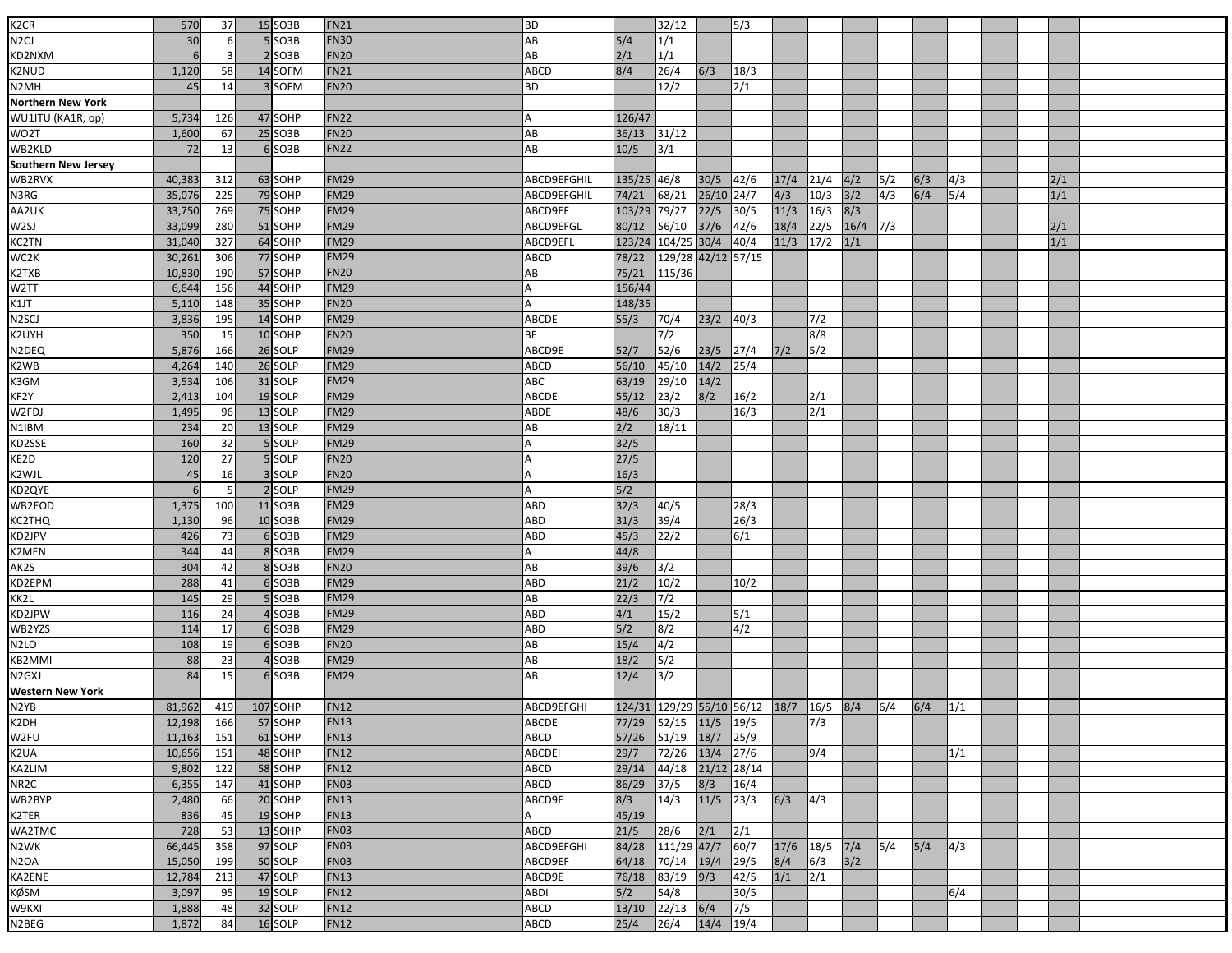| AC2VE                     | 1,500          |                | 15 SOLP             | <b>FN13</b> | ABCDE       | 29/4         | 34/5          | $7/2$     | 9/2            |             | 2/2  |       |              |     |     |  |     |  |
|---------------------------|----------------|----------------|---------------------|-------------|-------------|--------------|---------------|-----------|----------------|-------------|------|-------|--------------|-----|-----|--|-----|--|
| WB2RYH                    |                | 81<br>51       | 16 SOLP             |             |             | 10/4         | 22/4          | $7/4$     | 12/4           |             |      |       |              |     |     |  |     |  |
|                           | 1,072          |                |                     | <b>FN03</b> | ABCD        |              |               |           |                |             |      |       |              |     |     |  |     |  |
| KC2PCD                    | 1,036          | 63             | 14 SOLP             | <b>FN13</b> | ABD9        | 25/6         | 27/4          |           | 10/3           | 1/1         |      |       |              |     |     |  |     |  |
| NS2N                      | 434            | 32             | 14 SOLP             | <b>FN02</b> |             | 32/14        |               |           |                |             |      |       |              |     |     |  |     |  |
| KA2CGB                    | 423            | 40             | 9 SOLP              | <b>FN13</b> | ABCD        | 8/2          | 25/3          | 1/1       | 6/3            |             |      |       |              |     |     |  |     |  |
| KQ2N                      | 375            | 23             | 15 SOLP             | <b>FN23</b> | ABD         | 11/7         | 9/6           |           | 3/2            |             |      |       |              |     |     |  |     |  |
| W3SW                      | 238            | 24             | 14 SOLP             | <b>FN22</b> |             | 24/14        |               |           |                |             |      |       |              |     |     |  |     |  |
| WB2WPM                    | 228            | 22             | 12 SOLP             | <b>FN02</b> | AB          | 7/4          | 15/8          |           |                |             |      |       |              |     |     |  |     |  |
| WA2HOY                    | 210            | 29             | 7 SOLP              | <b>FN13</b> | ABD         | 12/3         | 16/3          |           | 1/1            |             |      |       |              |     |     |  |     |  |
| AC2RL                     | 184            | 26             | 8 SOLP              | <b>FN13</b> | AB          | 15/6         | 11/2          |           |                |             |      |       |              |     |     |  |     |  |
| KB2E                      | 63             | 10             | 7 SOLP              | <b>FN12</b> | AB          | 8/5          | 2/2           |           |                |             |      |       |              |     |     |  |     |  |
| N <sub>2</sub> CU         | $\overline{z}$ | $\overline{2}$ | 1 SOLP              | <b>FN02</b> |             | 2/1          |               |           |                |             |      |       |              |     |     |  |     |  |
| WA2CLX                    | 624            | 52             | 13 SO3B             | <b>FN13</b> | ABD         | 23/7         | 19/3          |           | 10/3           |             |      |       |              |     |     |  |     |  |
| K <sub>2</sub> OS         | 420            | 41             | 10 SO3B             | <b>FN13</b> | ABD         | 20/4         | 20/5          |           | 1/1            |             |      |       |              |     |     |  |     |  |
|                           |                |                |                     |             |             |              |               |           |                |             |      |       |              |     |     |  |     |  |
| $\overline{AB2HG}$        | 328            | 37             | 8 SO3B              | <b>FN13</b> | ABD         | 8/3          | 25/4          |           | $\sqrt{4/1}$   |             |      |       |              |     |     |  |     |  |
| KD2KOS                    | 210            | 24             | 7 SO3B              | <b>FN03</b> | ABD         | 6/2          | 12/3          |           | $\sqrt{6/2}$   |             |      |       |              |     |     |  |     |  |
| K <sub>2</sub> CS         | 200            | 21             | 10 SO3B             | <b>FN13</b> | AB          | 12/4         | 9/6           |           |                |             |      |       |              |     |     |  |     |  |
| K2GXT (K6WMH, op)         | 110            | 18             | 5SO3B               | <b>FN13</b> | ВD          |              | 14/3          |           | 4/2            |             |      |       |              |     |     |  |     |  |
| WB2YJH                    | 108            | 19             | 6 SO3B              | <b>FN13</b> | AB          | 7/3          | 12/3          |           |                |             |      |       |              |     |     |  |     |  |
| WA2CHV                    | 90             | 21             | 5 SO3B              | <b>FN12</b> | AB          | 18/3         | 3/2           |           |                |             |      |       |              |     |     |  |     |  |
| KB2HSH                    | 50             | 10             | 5SO3B               | <b>FN02</b> | ABD         | 6/2          | 3/2           |           | 1/1            |             |      |       |              |     |     |  |     |  |
| KB2URI                    | 24             | 8              | 3 SO3B              | <b>FN02</b> | А           | 8/3          |               |           |                |             |      |       |              |     |     |  |     |  |
| KB1POP                    | 115            | 21             | 5 SOFM              | <b>FN13</b> | ABD         | 2/1          | 16/3          |           | 3/1            |             |      |       |              |     |     |  |     |  |
| W2BSN                     | 85             | 12             | 5 SOFM              | <b>FN13</b> | BCD         |              | 7/2           | 3/2       | 2/1            |             |      |       |              |     |     |  |     |  |
| KD2TCO                    |                |                | 1SOFM               | <b>FN12</b> |             |              | 7/1           |           |                |             |      |       |              |     |     |  |     |  |
|                           |                |                |                     |             |             |              |               |           |                |             |      |       |              |     |     |  |     |  |
| U.S. Call Area 3          |                |                |                     |             |             |              |               |           |                |             |      |       |              |     |     |  |     |  |
|                           |                |                |                     |             |             |              |               |           |                |             |      |       |              |     |     |  |     |  |
| <b>Delaware</b><br>WA3QPX |                |                |                     |             |             |              |               |           |                |             |      |       |              |     |     |  |     |  |
|                           | 13,920         | 209            | 60 SOHP             | <b>FM29</b> | ABCD9E      | 123/29 63/20 |               | 7/3       | 12/6           | 2/1         | 2/1  |       |              |     |     |  |     |  |
| KF2T                      | 120            | 14             | 10 SOHP             | <b>FM28</b> |             |              | 14/10         |           |                |             |      |       |              |     |     |  |     |  |
| WF1L                      | 312            | 24             | 13 SOLP             | <b>FM29</b> | ABCD        | 17/7         | 5/4           | 1/1       | 1/1            |             |      |       |              |     |     |  |     |  |
| AC3DH                     | 184            | 26             | 8 SO <sub>3</sub> B | <b>FM29</b> | AВ          | 15/5         | 11/3          |           |                |             |      |       |              |     |     |  |     |  |
| Eastern Pennsylvania      |                |                |                     |             |             |              |               |           |                |             |      |       |              |     |     |  |     |  |
| WA3DRC                    | 45,066         | 277            | 74 SOHP             | <b>FN20</b> | ABCD9EFGHIL | 107/32       | 59/16         | 29/5      | 21/5           | 16/3        | 19/4 | 7/1   | 8/2          | 4/2 | 6/3 |  | 1/1 |  |
| WA2OMY                    | 21,279         | 241            | 41 SOHP             | <b>FN20</b> | ABCD9EFGH   | 75/14        | 54/8          | 32/2      | 32/4           | 13/3        | 15/3 | 10/3  | $\sqrt{6/2}$ | 4/2 |     |  |     |  |
| W3GAD                     | 17,243         | 235            | 43 SOHP             | <b>FN20</b> | ABCD9EL     | 71/12        | 59/15         | $31/5$    | 38/4           | 18/3        | 17/3 |       |              |     |     |  | 1/1 |  |
| WA2FGK (K2LNS, op)        | 16,256         | 257            | 64 SOHP             | <b>FN21</b> |             | 257/64       |               |           |                |             |      |       |              |     |     |  |     |  |
| W3SZ                      | 9,890          | 89             | 43 SOHP             | <b>FN20</b> | ABCD9EFGHI  | 23/8         | 25/8          | 8/4       | 8/4            | 5/4         | 5/4  | 2/2   | 5/4          | 3/2 | 5/3 |  |     |  |
| K3GNC                     | 7,980          | 146            | 35 SOHP             | <b>FN20</b> | ABCDE       | 27/2         | 63/16         | $15/6$    | 26/6           |             | 15/5 |       |              |     |     |  |     |  |
| K3MD                      | 6,890          | 116            | 53 SOHP             | <b>FN10</b> | ABCDE       | 61/19        | 35/17         | 9/7       | 9/8            |             | 2/2  |       |              |     |     |  |     |  |
| WA3YUE                    | 6,210          | 117            | 30 SOHP             | <b>FN20</b> | ABCD9EF     | 40/11        | 29/7          | 16/5      | 15/2           | 8/2         | 6/2  | 3/1   |              |     |     |  |     |  |
| K3JJZ                     | 5,980          | 164            | 23 SOHP             | <b>FN20</b> | ABCD9EFGL   | 53/5         | 43/4          | 25/4      | 31/4           | 8/2         | 1/1  | 1/1   | 1/1          |     |     |  | 1/1 |  |
| KC3BVL                    | 5,865          | 141            | 23 SOHP             | <b>FM29</b> | ABCDEF      | 40/6         | 36/6          | 23/4      | 25/3           |             | 12/2 | $5/2$ |              |     |     |  |     |  |
| W3HMS                     |                |                | 39 SOHP             | <b>FN10</b> |             | 70/20        |               |           | 7/3            |             | 2/2  |       |              |     |     |  |     |  |
| K3ISH                     | 5,577          | 113            |                     |             | ABCD9EI     |              | 22/7          | 7/3       |                | 4/3         |      |       |              |     | 1/1 |  |     |  |
|                           | 4,620          | 115            | 42 SOHP             | <b>FN21</b> | AB          | 87/27        | 28/15         |           |                |             |      |       |              |     |     |  |     |  |
| KB1JEY                    | 3,094          | 149            | 14 SOHP             | <b>FN20</b> | ABCDEL      | 49/3         | 39/3          | 26/3      | 31/2           |             | 3/2  |       |              |     |     |  | 1/1 |  |
| K3TUF                     | 2,900          | 88             | 29 SOHP             | <b>FN10</b> | ABCDE       | 43/11        | 32/9          | 5/3       | $\sqrt{7/5}$   |             | 1/1  |       |              |     |     |  |     |  |
| N1XKT                     | 816            | 73             | 8 SOHP              | <b>FN20</b> | ABCD        | 19/2         | 19/2          | $18/2$    | $\frac{17}{2}$ |             |      |       |              |     |     |  |     |  |
| WA3NUF                    | 56,376         | 391            | 81 SOLP             | <b>FN20</b> | ABCD9EFGHI  | 132/21       | $112/25$ 44/9 |           | 51/7           | 15/4        | 21/6 | 8/4   | 6/3          | 1/1 | 1/1 |  |     |  |
| WA3GFZ                    | 27,216         | 275            | 54 SOLP             | <b>FM29</b> | ABCD9EFGHI  | 88/16        | 63/10         | $39/6$    | 44/6           | $17/5$ 15/5 |      | 4/2   | 3/2          | 1/1 | 1/1 |  |     |  |
| KR1ST                     | 26,220         | 285            | 76 SOLP             | <b>FN21</b> | ABCD        | 128/37       | 93/24         | 29/7      | 35/8           |             |      |       |              |     |     |  |     |  |
| <b>KA3FQS</b>             | 13,230         | 199            | 35 SOLP             | <b>FN20</b> | ABCD9EGL    | 30/4         | 58/9          | 39/7      | 40/7           | $13/3$ 15/3 |      |       | 3/1          |     |     |  | 1/1 |  |
| NF3R                      | 11,016         | 224            | 51 SOLP             | <b>FN20</b> | ABD         | 128/26       | 92/22         |           | $\sqrt{4/3}$   |             |      |       |              |     |     |  |     |  |
| WX3K                      | 5,863          | 122            | 41 SOLP             | <b>FN20</b> | ABCD        | 59/19        | 31/10         | 15/6 17/6 |                |             |      |       |              |     |     |  |     |  |
| K1DS                      | 5,038          | 159            | 22 SOLP             | <b>FN20</b> | ABCDE       | 63/8         | 34/4          | 25/4      | 28/4           |             | 9/2  |       |              |     |     |  |     |  |
| WA3USG                    | 4,563          | 121            | 39 SOLP             | <b>FN10</b> | ABD         | 82/22        | 36/15         |           | 3/2            |             |      |       |              |     |     |  |     |  |
| N3GQF                     | 4,550          | 125            | 35 SOLP             | <b>FN10</b> | ABCD        | 68/13        | 48/18         | 4/2       | 5/2            |             |      |       |              |     |     |  |     |  |
|                           |                |                |                     | <b>FN20</b> |             |              |               |           |                |             |      |       |              |     |     |  |     |  |
| W3KM                      | 4,008          | 129            | 24 SOLP             |             | ABCD        | 80/16        | 4/1           | 18/2 27/5 |                |             |      |       |              |     |     |  |     |  |
| WB3IGR                    | 3,861          | 82             | 33 SOLP             | <b>FN10</b> | ABCD9L      | 24/6         | 36/14         | 9/5       | $\sqrt{7/3}$   | 5/4         |      |       |              |     |     |  | 1/1 |  |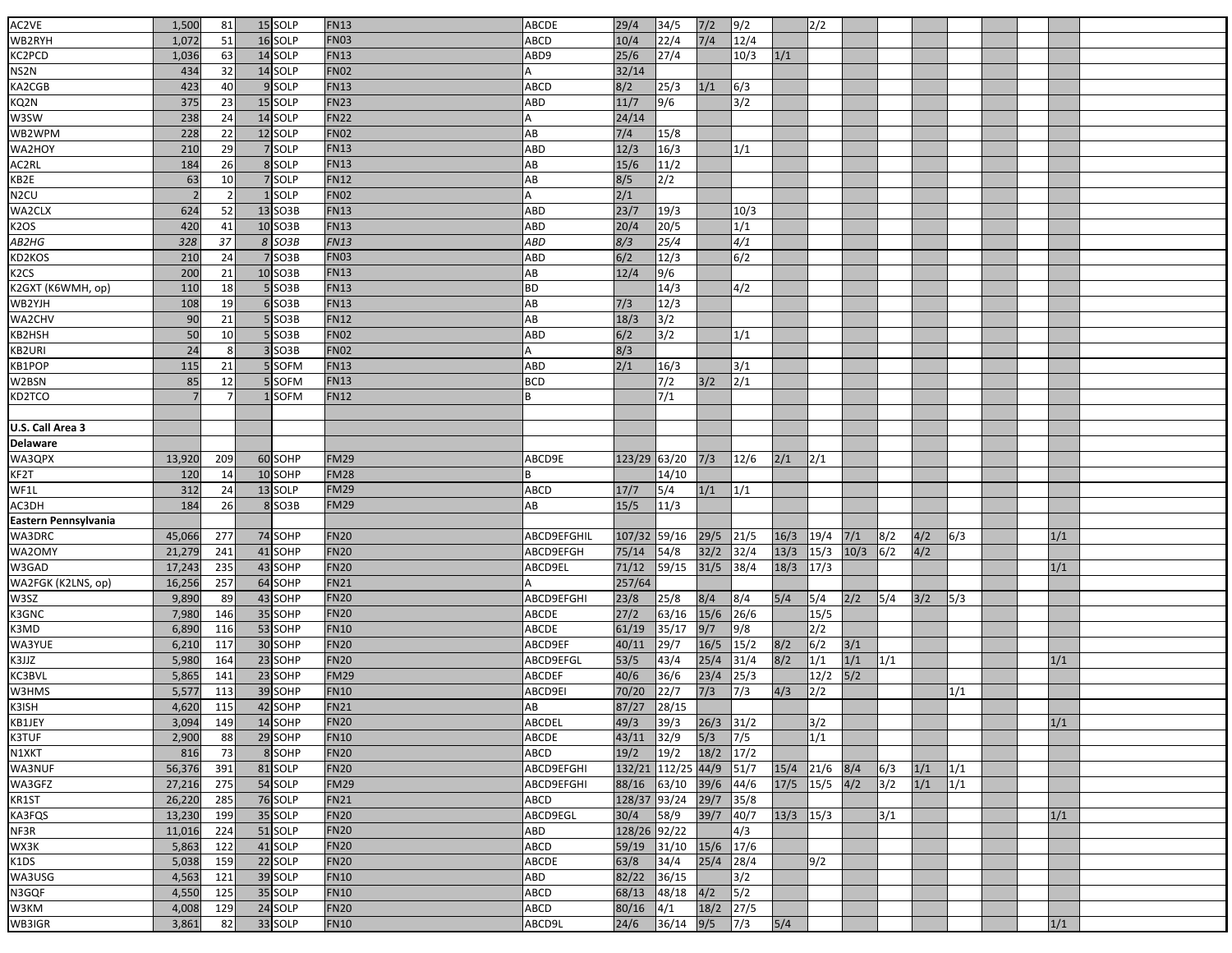| KB3MTW               | 3,555  | 145            | 15 SOLP  | <b>FN20</b> | ABCD9E      | 44/4        | 37/3               | 25/2   | 23/2         | 9/2         | 7/2 |       |                   |     |               |  |     |  |
|----------------------|--------|----------------|----------|-------------|-------------|-------------|--------------------|--------|--------------|-------------|-----|-------|-------------------|-----|---------------|--|-----|--|
| KA3WXV               | 3,060  | 121            | 20 SOLP  | <b>FN20</b> | ABCD        | 39/6        | 42/7               | $16/2$ | 24/5         |             |     |       |                   |     |               |  |     |  |
| WS3C                 | 1,800  | 51             | 25 SOLP  | <b>FM19</b> | ABCDE       | 22/9        | $\frac{10}{5}$     | $7/4$  | 9/5          |             | 3/2 |       |                   |     |               |  |     |  |
| WA3NFV               | 1,668  | 111            | 12 SOLP  | <b>FN20</b> | <b>ABCD</b> | 28/4        | $\sqrt{47/4}$      | 17/2   | 19/2         |             |     |       |                   |     |               |  |     |  |
| N3FD                 | 1,540  | 115            | 10 SOLP  | <b>FN20</b> | <b>ABCD</b> | 37/4        | 35/2               | $19/2$ | 24/2         |             |     |       |                   |     |               |  |     |  |
| K3VEQ                | 1,308  | 92             | 12 SOLP  | <b>FN20</b> | <b>ABCD</b> | 34/5        | 39/4               | $5/1$  | 14/2         |             |     |       |                   |     |               |  |     |  |
| W3MF                 | 1,140  | 65             | 19 SOLP  | <b>FN20</b> |             | 65/19       |                    |        |              |             |     |       |                   |     |               |  |     |  |
| K3MF                 | 1,080  | 66             | 18 SOLP  | <b>FM19</b> |             | 66/18       |                    |        |              |             |     |       |                   |     |               |  |     |  |
| WA4YWM               | 975    | 66             | 15 SOLP  | <b>FN20</b> | A           | 66/15       |                    |        |              |             |     |       |                   |     |               |  |     |  |
| NE3I                 | 747    | 66             | 9 SOLP   | <b>FN20</b> | ABCD        | 25/4        | 23/3               | 8/1    | 10/1         |             |     |       |                   |     |               |  |     |  |
| W3AWA (WA3KFT, op)   | 531    | 46             | 9 SOLP   | <b>FM29</b> | ABCD        | 19/3        | 14/2               | $7/2$  | 6/2          |             |     |       |                   |     |               |  |     |  |
| W3SEN                | 245    | 22             | 7 SOLP   | <b>FN20</b> | ABCD        | 1/1         | 7/2                | 9/2    | 5/2          |             |     |       |                   |     |               |  |     |  |
| N3ZA                 | 240    | 40             | 6 SOLP   | <b>FN20</b> | AB          | 9/2         | 31/4               |        |              |             |     |       |                   |     |               |  |     |  |
| WF3W                 | 240    | 38             | 6 SOLP   | <b>FN20</b> | ABD         | 22/2        | $\sqrt{9/2}$       |        | 7/2          |             |     |       |                   |     |               |  |     |  |
|                      | 172    | 43             | 4 SOLP   | <b>FN20</b> |             |             |                    |        |              |             |     |       |                   |     |               |  |     |  |
| WA3AAN               |        |                |          |             |             | 43/4        |                    |        |              |             |     |       |                   |     |               |  |     |  |
| N3XZ                 | 160    | 16             | 10 SOLP  | <b>FN11</b> | B           |             | 16/10              |        |              |             |     |       |                   |     |               |  |     |  |
| N3CHX                | 150    | 25             | 6 SOLP   | <b>FN20</b> | ABC         | 19/4        | 5/1                | 1/1    |              |             |     |       |                   |     |               |  |     |  |
| K3AE                 | 90     | 11             | 9 SOLP   | <b>FM19</b> | ABD         | 4/3         | 5/4                |        | 2/2          |             |     |       |                   |     |               |  |     |  |
| N3ITT                | 64     | 12             | 4 SOLP   | <b>FN20</b> | ВC          |             | 7/3                | $5/1$  |              |             |     |       |                   |     |               |  |     |  |
| KC3AZT               | 46     | 26             | 2 SOLP   | <b>FN20</b> | A           | 26/2        |                    |        |              |             |     |       |                   |     |               |  |     |  |
| K3IUV                | 33     |                | 3 SOLP   | <b>FN20</b> | <b>BCD</b>  |             | 3/1                | 3/1    | 1/1          |             |     |       |                   |     |               |  |     |  |
| KG4KFV               | 24     | 4              | 4 SOLP   | <b>FN21</b> | ABCD        | 1/1         | 1/1                | 1/1    | 1/1          |             |     |       |                   |     |               |  |     |  |
| KU3A                 |        | $\mathbf{1}$   | 1 SOLP   | <b>FN20</b> |             |             | 1/1                |        |              |             |     |       |                   |     |               |  |     |  |
| KB3SIG               | 16     | $\overline{2}$ | 1SOP     | <b>FN20</b> |             |             |                    |        |              |             |     |       |                   |     |               |  | 2/1 |  |
| K3EGE                | 8      | 1              | 1 SOP    | <b>FN20</b> |             |             |                    |        |              |             |     |       |                   |     |               |  | 1/1 |  |
| WA3WUL               |        | $\mathbf{1}$   | 1 SOP    | <b>FN20</b> |             |             |                    |        |              |             |     |       |                   |     |               |  | 1/1 |  |
| K3SFX                | 2,163  | 85             | 21 SO3B  | <b>FN20</b> | ABD         | 22/5        | 41/9               |        | 22/7         |             |     |       |                   |     |               |  |     |  |
| WA3JZN               | 1,672  | 79             | 22 SO3B  | <b>FN20</b> | AB          | 69/17       | 10/5               |        |              |             |     |       |                   |     |               |  |     |  |
| K3PP                 | 300    | 30             | 10 SO3B  | <b>FN20</b> |             | 30/10       |                    |        |              |             |     |       |                   |     |               |  |     |  |
| WA3RLT               | 207    | 20             | 9 SO3B   | <b>FM29</b> | ABD         | $7/4$       | 9/3                |        | 4/2          |             |     |       |                   |     |               |  |     |  |
| N3JNX                | 96     | 12             | 8 SO3B   | <b>FN11</b> |             | 12/8        |                    |        |              |             |     |       |                   |     |               |  |     |  |
| AF4NC                | 85     | 17             | $5$ SO3B | <b>FN20</b> | ABD         | 9/2         | 6/2                |        | 2/1          |             |     |       |                   |     |               |  |     |  |
| NO3J                 | 32     | 8              | $4$ SO3B | <b>FN10</b> | AB          | 4/2         | 4/2                |        |              |             |     |       |                   |     |               |  |     |  |
|                      | 18     | 8              | $3$ SO3B | <b>FN20</b> | AB          | 2/1         |                    |        |              |             |     |       |                   |     |               |  |     |  |
| KB3NRL               |        |                |          | <b>FM19</b> |             |             | 6/2                |        |              |             |     |       |                   |     |               |  |     |  |
| W3TJW                | 12     | $\overline{a}$ | 3 SO3B   |             |             |             | 4/3                |        |              |             |     |       |                   |     |               |  |     |  |
| WV3P                 | 12     | 3              | $3$ SO3B | <b>FN20</b> | ABD         | 1/1         | 1/1                |        | 1/1          |             |     |       |                   |     |               |  |     |  |
| KF3G                 |        | 3              | $2$ SO3B | <b>FM29</b> | AB          | 2/1         | 1/1                |        |              |             |     |       |                   |     |               |  |     |  |
| Maryland-DC          |        |                |          |             |             |             |                    |        |              |             |     |       |                   |     |               |  |     |  |
| K1RZ                 | 81,400 | 363            | 110 SOHP | <b>FM19</b> | ABCD9EFGHI  | 71/15       | 116/32 54/17 55/17 |        |              | 27/11 21/7  |     | 9/5   | 1/1               | 2/2 | 7/3           |  |     |  |
| N3OC                 | 7,918  | 137            | 37 SOHP  | <b>FM19</b> | ABCD9EFI    | 94/22       | $17/7$             | 4/1    | $\sqrt{8/3}$ | 4/1         | 4/1 | $3/1$ |                   |     | 3/1           |  |     |  |
| K3AJ                 | 3,366  | 104            | 33 SOHP  | <b>FM19</b> | AB          | 36/10       | 68/23              |        |              |             |     |       |                   |     |               |  |     |  |
| K3SX                 | 2,550  | 86             | 30 SOHP  | <b>FM19</b> | AB          | 76/23       | 10/7               |        |              |             |     |       |                   |     |               |  |     |  |
| W2GPS                | 1,083  | 62             | 19 SOHP  | <b>FM19</b> | AB          | 49/13       | 13/6               |        |              |             |     |       |                   |     |               |  |     |  |
| K3ZO                 | 1,008  | 48             | 21 SOHP  | <b>FM18</b> | AB          | 24/9        | 24/12              |        |              |             |     |       |                   |     |               |  |     |  |
| W3EKT                | 7,067  | $121$          | 37 SOLP  | <b>FM19</b> | ABCD9EFGHI  | 74/18       | $18/6$             | 6/3    | 10/4         | $4/1$ $3/1$ |     | 2/1   | $\vert 1/1 \vert$ | 1/1 | $\frac{2}{1}$ |  |     |  |
| K1BZ                 | 2,093  | 96             | 23 SOLP  | <b>FM19</b> | ABD         | 68/13       | 27/9               |        | 1/1          |             |     |       |                   |     |               |  |     |  |
| N3ALN                | 1,886  | 81             | 23 SOLP  | <b>FM19</b> | ABD         | 64/18       | 13/4               |        | 4/1          |             |     |       |                   |     |               |  |     |  |
| AA3S                 | 1,694  | 82             | 22 SOLP  | <b>FM19</b> | AB          | 73/17       | $\sqrt{9/5}$       |        |              |             |     |       |                   |     |               |  |     |  |
| N3WBS                | 903    | 45             | 21 SOLP  | <b>FM28</b> | AB          | 26/12       | 19/9               |        |              |             |     |       |                   |     |               |  |     |  |
| 4U1WB (AJ3M, op)     | 520    | 42             | 13 SOLP  | <b>FM18</b> | А           | 42/13       |                    |        |              |             |     |       |                   |     |               |  |     |  |
| N3DUE                | 238    | 34             | 7 SOLP   | <b>FM19</b> | А           | 34/7        |                    |        |              |             |     |       |                   |     |               |  |     |  |
| K2EJ                 | 18     | 6              | 3 SOLP   | <b>FM19</b> | AB          | 4/2         | 2/1                |        |              |             |     |       |                   |     |               |  |     |  |
| K3WOC                |        | $\mathbf{1}$   | 1 SOLP   | <b>FM28</b> | R.          |             | 1/1                |        |              |             |     |       |                   |     |               |  |     |  |
| AI3Z                 | 4,935  | 141            | 35 SO3B  | <b>FM19</b> | <b>ABD</b>  | 120/26 15/6 |                    |        | 6/3          |             |     |       |                   |     |               |  |     |  |
| W3FAY                |        | 105            | 27 SO3B  | <b>FM18</b> | ABD         | 76/15       | 28/11              |        | 1/1          |             |     |       |                   |     |               |  |     |  |
| K3BPP                | 2,673  | 16             | 11 SO3B  | <b>FM18</b> | ABD         |             |                    |        |              |             |     |       |                   |     |               |  |     |  |
|                      | 220    |                |          |             |             | 3/2         | 9/6                |        | 4/3          |             |     |       |                   |     |               |  |     |  |
| K6PFA                | 72     | 12             | 6 SO3B   | <b>FM19</b> | AB          | 7/4         | 5/2                |        |              |             |     |       |                   |     |               |  |     |  |
| Western Pennsylvania |        |                |          |             |             |             |                    |        |              |             |     |       |                   |     |               |  |     |  |
| W3XTT (KA1ZE, op)    | 13,394 | 187            | 74 SOHP  | <b>FN01</b> | B           |             | 187/74             |        |              |             |     |       |                   |     |               |  |     |  |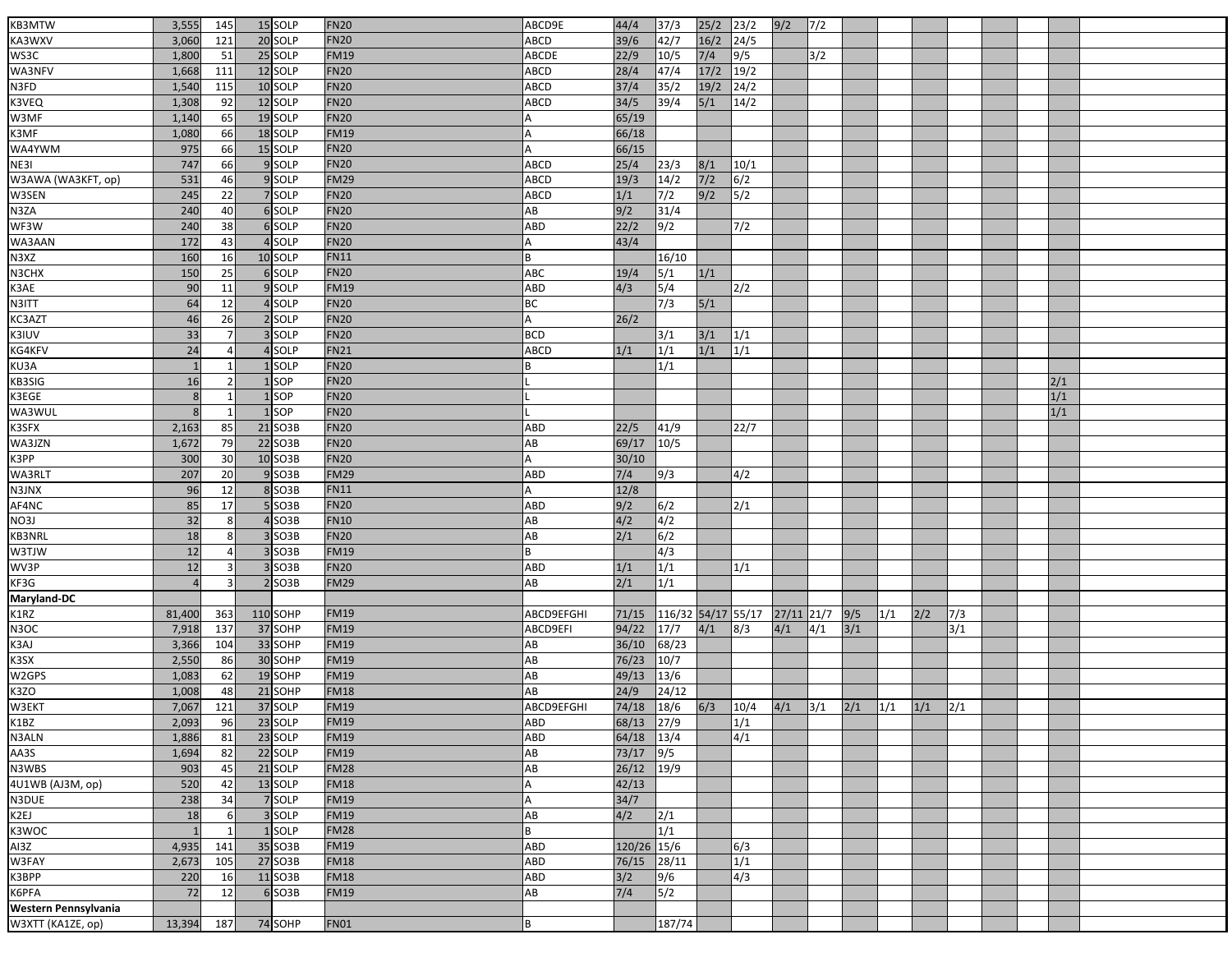| K3HX                    | 8          | 5               | 4SOHP               | <b>FN00</b> | ABD                | 2/2            | 2/1          |      | $\overline{1/1}$ |     |     |  |  |  |  |
|-------------------------|------------|-----------------|---------------------|-------------|--------------------|----------------|--------------|------|------------------|-----|-----|--|--|--|--|
| KE3JP                   | 2,772      | 103             | 28 SOLP             | <b>EN91</b> |                    | 103/28         |              |      |                  |     |     |  |  |  |  |
| WA3PTV                  | 2,728      | 72              | 31 SOLP             | <b>FM19</b> | ABCD9E             | 33/10          | 22/10        | 6/4  | 5/3              | 4/3 | 2/1 |  |  |  |  |
| NG3W                    | 350        | 20              | 14 SOLP             | <b>FN01</b> | ABD                | 2/1            | 13/9         |      | 5/4              |     |     |  |  |  |  |
| N3AAA                   | 1,271      | 45              | 31 SO3B             | <b>EN90</b> | AB                 | 20/14          | 25/17        |      |                  |     |     |  |  |  |  |
|                         |            |                 |                     |             |                    |                |              |      |                  |     |     |  |  |  |  |
| U.S. Call Area 4        |            |                 |                     |             |                    |                |              |      |                  |     |     |  |  |  |  |
|                         |            |                 |                     |             |                    |                |              |      |                  |     |     |  |  |  |  |
| Alabama<br>AB4EJ        |            |                 |                     | <b>EM63</b> | А                  | 42/26          |              |      |                  |     |     |  |  |  |  |
|                         | 1,040      | 42              | 26 SOHP             | <b>EM64</b> |                    |                |              |      |                  |     |     |  |  |  |  |
| W4ENN<br>AJ4W           | 504<br>666 | 27<br>39        | 18 SOHP<br>18 SOLP  | <b>EM64</b> | <b>ABCD</b><br>ABD | 14/8<br>26/12  | 11/8         | 1/1  | 1/1<br>3/2       |     |     |  |  |  |  |
|                         |            |                 | 8 SOLP              | <b>EM64</b> |                    |                | 10/4         |      |                  |     |     |  |  |  |  |
| AE4FQ                   | 136<br>84  | 17<br>12        | 7 SOLP              | <b>EM64</b> | AB                 | $13/6$<br>12/7 | 4/2          |      |                  |     |     |  |  |  |  |
| N4NM                    |            | 10              |                     | <b>EM62</b> | А                  |                |              |      |                  |     |     |  |  |  |  |
| N4AU                    | 45         |                 | 5 SOLP              |             |                    | 10/5           |              |      |                  |     |     |  |  |  |  |
| AG4W                    | 2,015      | 70              | 31 SO3B             | <b>EM64</b> | AB                 | 52/23          | 18/8         |      |                  |     |     |  |  |  |  |
| AJ6T                    | 666        | 38              | 18 SO3B             | <b>EM64</b> | A                  | 38/18          |              |      |                  |     |     |  |  |  |  |
| W5NZ                    | 20         | 5               | $4$ SO3B            | <b>EM62</b> |                    | 5/4            |              |      |                  |     |     |  |  |  |  |
| Georgia                 |            |                 |                     |             |                    |                |              |      |                  |     |     |  |  |  |  |
| KC4JD                   | 1,224      | 62              | 18 SOHP             | <b>EM74</b> | ABCD               | 31/9           | 24/6         | 1/1  | 6/2              |     |     |  |  |  |  |
| W4ATL                   | 448        | $\overline{28}$ | 16 SOHP             | <b>EM73</b> | AB                 | 21/11          | $\sqrt{7/5}$ |      |                  |     |     |  |  |  |  |
| K4MY                    | 1,760      | 62              | 32 SOLP             | <b>EM74</b> | AB                 | 38/22          | 24/10        |      |                  |     |     |  |  |  |  |
| NS4T                    | 1,300      | 49              | 26 SOLP             | EM73        | ABCD               | 32/16          | 15/8         | 1/1  | 1/1              |     |     |  |  |  |  |
| W1AM                    | 232        | 32              | 8 SOLP              | <b>EM84</b> |                    | 32/8           |              |      |                  |     |     |  |  |  |  |
| W4KYW                   | 120        | 19              | 5 SOLP              | <b>EM84</b> | <b>BD</b>          |                | 14/3         |      | 5/2              |     |     |  |  |  |  |
| W4TM                    | 1,650      | 66              | 25 SO3B             | <b>EM73</b> | AB                 | 47/17          | 19/8         |      |                  |     |     |  |  |  |  |
| K4EA                    | 864        | 39              | 24 SO3B             | <b>EM74</b> | AB                 | 2/2            | 37/22        |      |                  |     |     |  |  |  |  |
| WA4DYD                  | 112        | 16              | 7 SO3B              | <b>EM83</b> | AB                 | 14/5           | 2/2          |      |                  |     |     |  |  |  |  |
| WG4I                    | 682        | 49              | 11 SOFM             | <b>EM74</b> | <b>ABCD</b>        | 3/2            | 29/4         | 5/2  | 12/3             |     |     |  |  |  |  |
| Kentucky                |            |                 |                     |             |                    |                |              |      |                  |     |     |  |  |  |  |
| W4PF                    | 132        | 14              | 11 SOHP             | <b>EM78</b> |                    | 14/11          |              |      |                  |     |     |  |  |  |  |
| W8KHP                   | 1,125      | 48              | 25 SOLP             | <b>EM79</b> | AB                 | 33/14          | 15/11        |      |                  |     |     |  |  |  |  |
| K4PKM                   | 144        | 18              | 8 SO3B              | <b>EM79</b> | AB                 | 16/6           | 2/2          |      |                  |     |     |  |  |  |  |
| <b>North Carolina</b>   |            |                 |                     |             |                    |                |              |      |                  |     |     |  |  |  |  |
| NG4C                    | 2,345      | 72              | 35 SOHP             | <b>FM16</b> | AB                 | 27/13          | 45/22        |      |                  |     |     |  |  |  |  |
| W3OA                    | 112        | 17              | 7 SOHP              | <b>EM95</b> |                    | 17/7           |              |      |                  |     |     |  |  |  |  |
| W3GQ                    | 70         | 10              | 7 SOHP              | <b>EM95</b> |                    | 10/7           |              |      |                  |     |     |  |  |  |  |
| KE8BG                   | 126        | 14              | 9 SOLP              | <b>EM95</b> | А                  | 14/9           |              |      |                  |     |     |  |  |  |  |
| N3CKI                   | 56         | 8               | 7 SOLP              | <b>FM03</b> |                    | 8/7            |              |      |                  |     |     |  |  |  |  |
| NC4RY                   | 21         |                 | 3 SOLP              | <b>FM05</b> |                    | 7/3            |              |      |                  |     |     |  |  |  |  |
| W4WNT                   | 20         |                 | 4 SOLP              | <b>EM94</b> | А                  | 7/4            |              |      |                  |     |     |  |  |  |  |
| K3YDX                   | 308        | 21              | 14 SO3B             | <b>FM05</b> | ABD                | 10/5           | $10/8$       |      | 1/1              |     |     |  |  |  |  |
| KEØJMK                  | 230        | 23              | 10 SO3B             | <b>EM85</b> | AB                 | 16/6           | 7/4          |      |                  |     |     |  |  |  |  |
| N1IA                    | 160        | 17              | 10 SO3B             | <b>FM05</b> | А                  | 17/10          |              |      |                  |     |     |  |  |  |  |
| K6RM                    | 56         | 8               | 7 SO <sub>3</sub> B | <b>FM03</b> |                    | 8/7            |              |      |                  |     |     |  |  |  |  |
| <b>Northern Florida</b> |            |                 |                     |             |                    |                |              |      |                  |     |     |  |  |  |  |
| WA4GPM                  | 13,320     | 162             | 74 SOHP             | <b>EM90</b> | ABCDE              | 98/38          | 43/18        | 6/6  | 14/11            |     | 1/1 |  |  |  |  |
| N4SVC                   | 4,368      | 87              | 48 SOHP             | <b>EM80</b> | ABCD               | 48/25          | $29/13$ 4/4  |      | 6/6              |     |     |  |  |  |  |
| WN2E                    | 864        | 40              | 24 SOHP             | <b>EM60</b> | ABD                | 33/19          | $\sqrt{6/4}$ |      | 1/1              |     |     |  |  |  |  |
| N4WW                    | 860        | 44              | 20 SOHP             | <b>EL98</b> | A                  | 44/20          |              |      |                  |     |     |  |  |  |  |
| K <sub>2</sub> PS       | 510        | 35              | 15 SOHP             | <b>EL98</b> | А                  | 35/15          |              |      |                  |     |     |  |  |  |  |
| W4RAA                   | 7,093      | 108             | 41 SOLP             | <b>EL99</b> | ABCD9E             | 33/9           | 30/10        | 10/8 | 23/10            | 6/1 | 6/3 |  |  |  |  |
| KO4MA                   | 2,574      | 72              | 33 SOLP             | <b>EL88</b> | ABD                | 39/18          | 25/11        |      | 8/4              |     |     |  |  |  |  |
| WD8KUF                  | 1,150      | 33              | 23 SOLP             | <b>EL88</b> | ABCDE              | 6/4            | 12/8         | 4/4  | 10/6             |     | 1/1 |  |  |  |  |
| K2STO                   | 1,012      | 44              | 23 SOLP             | <b>EL88</b> | ABD                | 29/14          | 14/8         |      | $1/1$            |     |     |  |  |  |  |
| W4POT                   | 494        | 30              | 19 SOLP             | <b>EL99</b> |                    | 30/19          |              |      |                  |     |     |  |  |  |  |
| KI4TZ                   | 378        | 29              | 14 SOLP             | <b>EL99</b> |                    | 29/14          |              |      |                  |     |     |  |  |  |  |
| KM4HI                   | 378        | 29              | 14 SOLP             | <b>EL89</b> | А                  | 29/14          |              |      |                  |     |     |  |  |  |  |
| K8VA                    | 36         | 8               | 6 SOLP              | <b>EL99</b> |                    | 8/6            |              |      |                  |     |     |  |  |  |  |
| KK3Q                    | 35         | $\overline{7}$  | 5 SOLP              | <b>EL88</b> | B                  |                | $\sqrt{7/5}$ |      |                  |     |     |  |  |  |  |
|                         |            |                 |                     |             |                    |                |              |      |                  |     |     |  |  |  |  |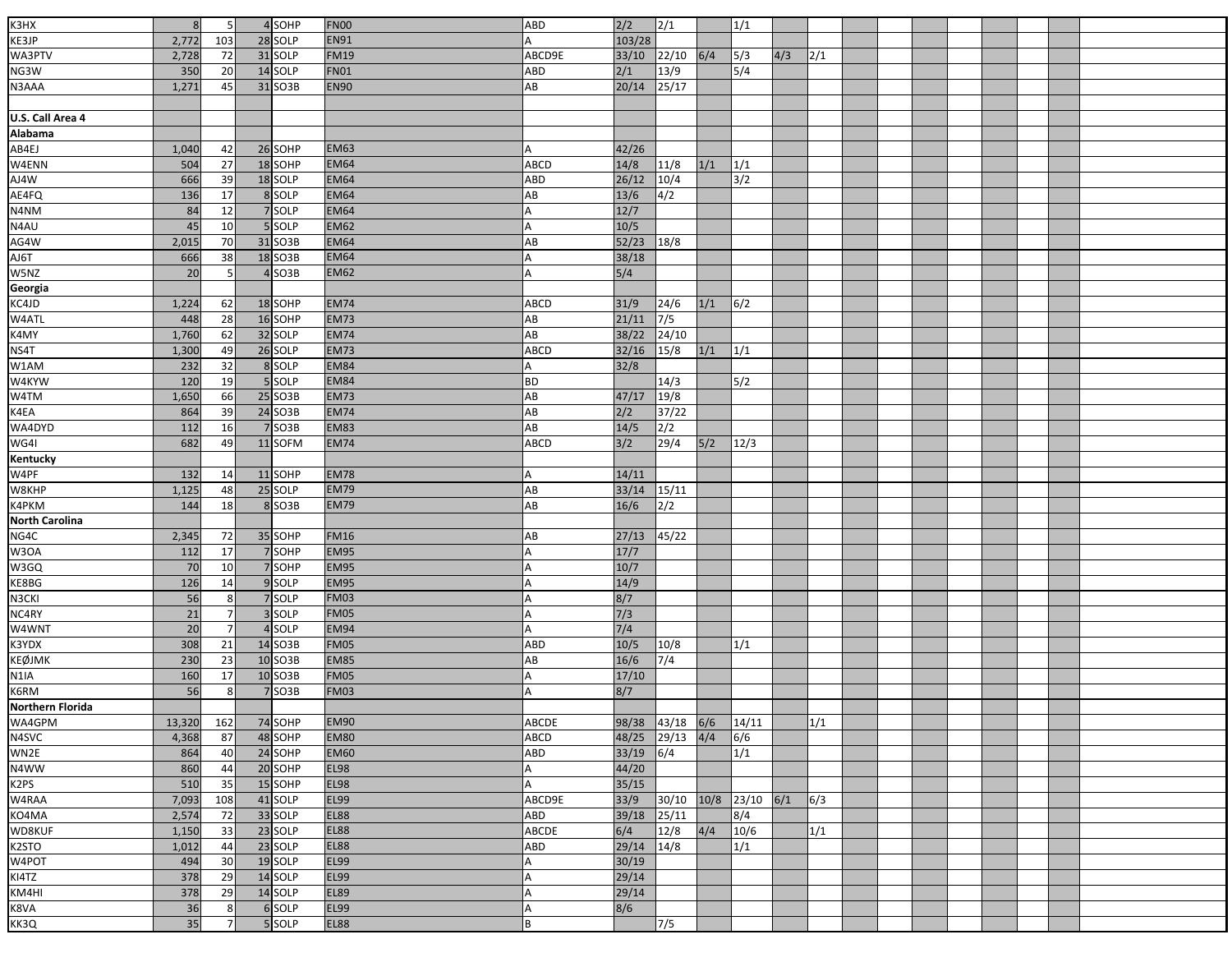| AE4WG                       | 6              | 3               | 2 SOLP              | <b>EL99</b> |             |              |                        |           |              |       |               |     |     |     |     |  |  |
|-----------------------------|----------------|-----------------|---------------------|-------------|-------------|--------------|------------------------|-----------|--------------|-------|---------------|-----|-----|-----|-----|--|--|
|                             |                |                 |                     |             | A           | $3/2$        |                        |           |              |       |               |     |     |     |     |  |  |
| WB4MM                       | 105            | 13              | 7 SO <sub>3</sub> B | <b>EL99</b> | ABD         | 2/2          | 9/4                    |           | 2/1          |       |               |     |     |     |     |  |  |
| N1PEB                       | 42             | 6               | 6SO3B               | <b>EL98</b> | <b>BD</b>   |              | 5/5                    |           | 1/1          |       |               |     |     |     |     |  |  |
| K3TW                        | 6              | $\overline{3}$  | 2 SOFM              | <b>EL88</b> | B           |              | 3/2                    |           |              |       |               |     |     |     |     |  |  |
| Puerto Rico                 |                |                 |                     |             |             |              |                        |           |              |       |               |     |     |     |     |  |  |
| KP4AJ                       | 286            | 23              | 13 SOLP             | <b>FK68</b> |             | 23/13        |                        |           |              |       |               |     |     |     |     |  |  |
| <b>South Carolina</b>       |                |                 |                     |             |             |              |                        |           |              |       |               |     |     |     |     |  |  |
| KU4XO                       | 2,736          | 67              | 36 SOHP             | <b>EM84</b> | ABCD        | 27/9         | 31/19                  | 4/4       | 5/4          |       |               |     |     |     |     |  |  |
| NT4RT                       | 252            | 13              | 12 SOHP             | <b>EM94</b> | ABCD        | 2/2          | 3/3                    | 2/2       | $\sqrt{6/5}$ |       |               |     |     |     |     |  |  |
| N4UFP                       | 228            | 19              | 12 SOHP             | <b>EM94</b> | AB          | 15/9         | 4/3                    |           |              |       |               |     |     |     |     |  |  |
| K4YYL                       | 264            | $\overline{25}$ | 12 SOLP             | <b>EM84</b> | А           | 25/12        |                        |           |              |       |               |     |     |     |     |  |  |
| KS4YX                       | 32             | 10              | 4 SOLP              | <b>EM84</b> | A           | 10/4         |                        |           |              |       |               |     |     |     |     |  |  |
| WA4LDU                      | 1,836          | 46              | 36 SO3B             | <b>EM93</b> | ABD         | 22/15        | 17/15                  |           | 7/6          |       |               |     |     |     |     |  |  |
| KK4MA                       | 825            | 34              | 25 SO3B             | <b>EM92</b> | AB          | 26/19        | 8/6                    |           |              |       |               |     |     |     |     |  |  |
| KR4NO                       | 504            | 30              | 18 SO3B             | <b>EM95</b> | AB          | 23/14        | 7/4                    |           |              |       |               |     |     |     |     |  |  |
| AJ4UQ<br>Southern Florida   | 30             | 6               | SO <sub>3</sub> B   | <b>FM02</b> | AB          | 2/2          | 4/3                    |           |              |       |               |     |     |     |     |  |  |
|                             |                |                 |                     |             |             |              |                        |           |              |       |               |     |     |     |     |  |  |
| KØVXM                       | 4,556          | 45              | 34 SOHP             | <b>EL98</b> | ABCDEFGHI   | 1/1          | 11/7                   | 7/7       | 14/8         |       | 4/3           | 1/1 | 2/2 | 2/2 | 3/3 |  |  |
| KW4BY                       | 2,190          | 61              | 30 SOHP             | <b>EL96</b> | ABDE        | 33/17        | $\boxed{17/7}$         |           | 10/5         |       | 1/1           |     |     |     |     |  |  |
| N4BRF (WA2VNV, op)          | 624            | 29              | 16 SOLP             | <b>EL96</b> | ABCDE       | 5/4          | 15/7                   | $1/1$     | $\sqrt{6/3}$ |       | $\frac{2}{1}$ |     |     |     |     |  |  |
| W6BXQ                       | 147            | 16              | 7 SOLP              | <b>EL96</b> | ABCD        | 2/2          | 9/2                    | 1/1       | $\sqrt{4/2}$ |       |               |     |     |     |     |  |  |
| AI4WW<br>W4EE               | 99             | 11              | 9SOLP               | <b>EL96</b> |             | 11/9         |                        |           |              |       |               |     |     |     |     |  |  |
|                             |                |                 | $1$ SOLP            | <b>EL98</b> |             | 1/1          |                        |           |              |       |               |     |     |     |     |  |  |
| <b>Tennessee</b>            |                |                 |                     |             |             |              |                        |           |              |       |               |     |     |     |     |  |  |
| N4QWZ                       | 41,985         | 246             | 135 SOHP            | <b>EM66</b> | ABCD9E      | 136/71 55/28 |                        |           | 22/14 21/13  | $5/4$ | 7/5           |     |     |     |     |  |  |
| N4JQQ                       | 11,460         | 95              | 60 SOHP             | <b>EM55</b> | ABCD9EF     | 41/22        | 17/12                  | 10/7      | $\sqrt{9/7}$ | 6/4   | 6/4           | 6/4 |     |     |     |  |  |
| K4YRK                       | 532            | 32              | 14 SOHP             | <b>EM75</b> | ABD         | 20/7         | 3/2                    |           | 9/5          |       |               |     |     |     |     |  |  |
| AA4DD<br>AC4G               | 1,269          | 41              | 27 SOLP             | <b>EM86</b> | ABCDE       | 22/15        | 13/9                   | 2/1       | 3/1          |       | 1/1           |     |     |     |     |  |  |
|                             | 589            | 32              | 19 SOLP             | <b>EM65</b> |             | 32/19        |                        |           |              |       |               |     |     |     |     |  |  |
| K4AL                        | 72             | 9               | 8 SOLP              | <b>EM66</b> | AB          | 3/3          | 6/5                    |           |              |       |               |     |     |     |     |  |  |
| N4HUF<br>WT4R               | 4,968          | 93              | 54 SO3B             | <b>EM66</b> | ABD         | 81/48        | 6/3                    |           | 6/3          |       |               |     |     |     |     |  |  |
|                             | 544            | 33              | 17 SO3B             | <b>EM85</b> | AB          | 26/12        | 7/5                    |           |              |       |               |     |     |     |     |  |  |
|                             | 308            | 28              | 11 SO3B             | <b>EM75</b> | А           | 28/11        |                        |           |              |       |               |     |     |     |     |  |  |
| KS4X<br>W4YI<br>K4NRT       | 180            | 18              | 10 SO3B             | <b>EM75</b> | AB          | 14/7         | 4/3                    |           |              |       |               |     |     |     |     |  |  |
|                             | 15             | $\overline{3}$  | 3 SOFM              | <b>EM86</b> | <b>BCD</b>  |              | 1/1                    | 1/1       | 1/1          |       |               |     |     |     |     |  |  |
| <b>Virginia</b>             |                |                 |                     |             |             |              |                        |           |              |       |               |     |     |     |     |  |  |
| W3IP                        | 22,896         | 230             | 72 SOHP             | <b>FM19</b> | ABCD9EI     |              | 134/38 46/13 13/5 21/9 |           |              | 6/2   | 8/4           |     |     |     | 2/1 |  |  |
| N3MK                        | 19,188         | 236             | 82 SOHP             | <b>FM27</b> | ABCD        | 161/54 66/21 |                        | 3/3       | $\sqrt{6/4}$ |       |               |     |     |     |     |  |  |
| K5VIP                       | 5,488          | 113             | 49 SOHP             | <b>FM16</b> | AB          | 85/35        | 28/14                  |           |              |       |               |     |     |     |     |  |  |
| <b>KF7NN</b>                | 1,984          | 62              | 32 SOHP             | <b>FM07</b> | AB          | 34/14        | 28/18                  |           |              |       |               |     |     |     |     |  |  |
| N4MM                        | 598            | 47              | 13 SOHP             | <b>FM09</b> |             | 47/13        |                        |           |              |       |               |     |     |     |     |  |  |
| K4CGY                       | 70             | 10              | 7 SOHP              | <b>FM07</b> |             | 10/7         |                        |           |              |       |               |     |     |     |     |  |  |
| N4CF                        | 56             | 8               | 7 SOHP              | <b>FM17</b> | А           | 8/7          |                        |           |              |       |               |     |     |     |     |  |  |
| K4FJW                       | 1,464          | 51              | 24 SOLP             | <b>EM86</b> | ABCDE       | 29/13        | 14/7                   | 2/1       | 5/2          |       | 1/1           |     |     |     |     |  |  |
| KN4SM                       | 741            | 40              | 19 SOLP             | <b>FM16</b> | A           | 40/19        |                        |           |              |       |               |     |     |     |     |  |  |
|                             | 540            | 58              | 10 SOLP             | <b>FM18</b> | А           | 58/10        |                        |           |              |       |               |     |     |     |     |  |  |
| K4HQK<br>N3KN               | 98             | 14              | 7 SOLP              | <b>EM97</b> |             | 14/7         |                        |           |              |       |               |     |     |     |     |  |  |
| WF4R                        | 5              | 5               | 1 SOLP              | <b>FM16</b> | А           | 5/1          |                        |           |              |       |               |     |     |     |     |  |  |
| W4VIC                       |                | $\mathbf{1}$    | 1 SOLP              | <b>FM16</b> | А           | 1/1          |                        |           |              |       |               |     |     |     |     |  |  |
| W4WWQ                       | $\overline{1}$ | $\mathbf{1}$    | 1 SOLP              | <b>FM07</b> |             | 1/1          |                        |           |              |       |               |     |     |     |     |  |  |
| WA4OFW                      | 476            | 30              | 17 SO3B             | <b>FM17</b> | AB          | 29/16        | 1/1                    |           |              |       |               |     |     |     |     |  |  |
| K4DET                       | 300            | 29              | 12 SO3B             | <b>FM17</b> | А           | 29/12        |                        |           |              |       |               |     |     |     |     |  |  |
| KI5FJ                       | 204            | 17              | 12 SO3B             | <b>FM16</b> | AB          | 15/11        | 2/1                    |           |              |       |               |     |     |     |     |  |  |
| KM4KMU                      | 8,308          | 200             | 31 SOFM             | <b>FM08</b> | <b>ABCD</b> | 33/7         | 95/9                   | 23/8 49/7 |              |       |               |     |     |     |     |  |  |
| N6DJS                       | 8              | 3               | 2 SOFM              | <b>FM08</b> | <b>BD</b>   |              | 2/1                    |           | 1/1          |       |               |     |     |     |     |  |  |
| AB3KC                       |                | 1               | 1SOFM               | <b>FM18</b> | B           |              | 1/1                    |           |              |       |               |     |     |     |     |  |  |
| <b>West Central Florida</b> |                |                 |                     |             |             |              |                        |           |              |       |               |     |     |     |     |  |  |
|                             | 11,088         | 180             | 63 SOHP             | <b>EL87</b> | А           | 180/63       |                        |           |              |       |               |     |     |     |     |  |  |
| K1TO<br>W4TAA               | 9,150          | 156             | 61 SOHP             | <b>EL87</b> | A           | 156/61       |                        |           |              |       |               |     |     |     |     |  |  |
|                             |                |                 |                     |             |             |              |                        |           |              |       |               |     |     |     |     |  |  |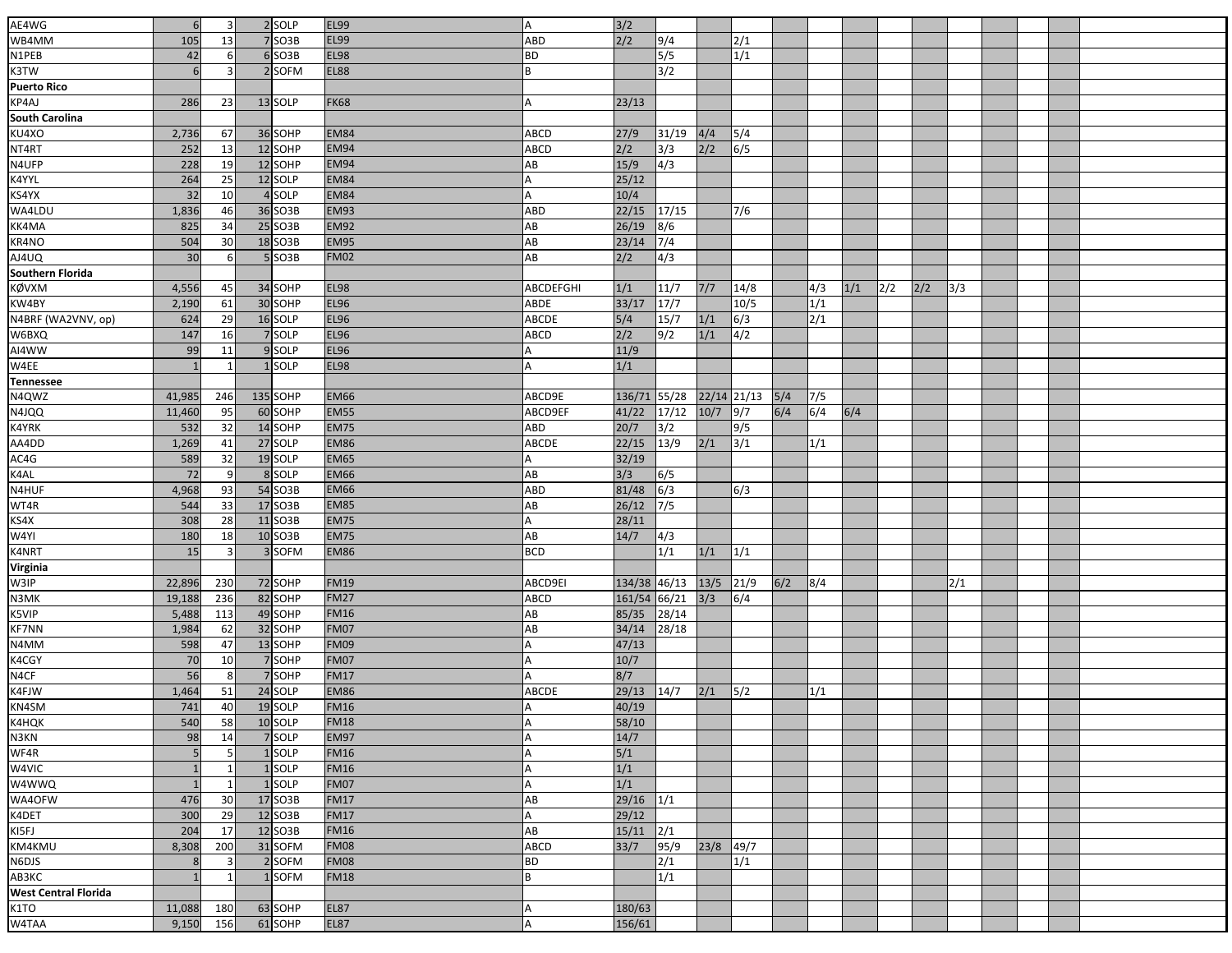| WB4OMG             | 2,146        | 52               | 29 SOHP  | <b>EL98</b> | ABDF            | 19/9  | 21/12         |             | 10/6        |     |     | 2/2 |  |     |  |  |
|--------------------|--------------|------------------|----------|-------------|-----------------|-------|---------------|-------------|-------------|-----|-----|-----|--|-----|--|--|
| WA3RGQ             | 2,345        | 73               | 35 SOLP  | <b>EL98</b> | ABD             | 60/27 | 11/7          |             | 2/1         |     |     |     |  |     |  |  |
| N3CMH              | 2,294        | 61               | 37 SOLP  | <b>EM60</b> | ABCDE           | 43/21 | $13/11$ $2/2$ |             | 2/2         |     | 1/1 |     |  |     |  |  |
| K1WTK              | 1,664        | 64               | 26 SOLP  | <b>EL87</b> |                 | 64/26 |               |             |             |     |     |     |  |     |  |  |
|                    | 946          | 50               | 22 SOLP  | <b>EL98</b> |                 | 50/22 |               |             |             |     |     |     |  |     |  |  |
| K2MK               |              |                  |          |             |                 |       |               |             |             |     |     |     |  |     |  |  |
| KW4G               | 80           | 10               | 8 SOLP   | <b>EL97</b> | ABD             | 5/4   | 4/3           |             | 1/1         |     |     |     |  |     |  |  |
| W3IK               |              |                  | 1 SOLP   | <b>EL87</b> |                 | 4/1   |               |             |             |     |     |     |  |     |  |  |
|                    |              |                  |          |             |                 |       |               |             |             |     |     |     |  |     |  |  |
| U.S. Call Area 5   |              |                  |          |             |                 |       |               |             |             |     |     |     |  |     |  |  |
| <b>Arkansas</b>    |              |                  |          |             |                 |       |               |             |             |     |     |     |  |     |  |  |
| KD5J               | 286          | 22               | 13 SOHP  | <b>EM45</b> |                 | 22/13 |               |             |             |     |     |     |  |     |  |  |
| W5KI               | 266          | 21               | 14 SOHP  | <b>EM36</b> |                 | 21/14 |               |             |             |     |     |     |  |     |  |  |
| KG5MD              | 70           | 10               | 10 SOLP  | <b>EM36</b> | AB              | 7/7   | 3/3           |             |             |     |     |     |  |     |  |  |
| AE5SB              | 42           | $\overline{7}$   | 7 SOLP   | <b>EM45</b> | R               |       | 7/7           |             |             |     |     |     |  |     |  |  |
| W5ZJ               | 460          | 26               | 20 SO3B  | <b>EM45</b> | AB              | 24/18 | 2/2           |             |             |     |     |     |  |     |  |  |
| Mississippi        |              |                  |          |             |                 |       |               |             |             |     |     |     |  |     |  |  |
| WA5CAM             | 620          | 31               | 20 SOHP  | <b>EM41</b> | AB              | 25/16 | 6/4           |             |             |     |     |     |  |     |  |  |
| KD5JHE             | 600          | 30               | 20 SOLP  | <b>EM54</b> | AB              | 28/18 | $\sqrt{2/2}$  |             |             |     |     |     |  |     |  |  |
| KJ5RC              | 525          | 28               | 21 SOLP  | <b>EM42</b> |                 | 28/21 |               |             |             |     |     |     |  |     |  |  |
| K5CRJ              | $\mathbf{q}$ | $\overline{3}$   | 3 SOLP   | <b>EM50</b> |                 | 3/3   |               |             |             |     |     |     |  |     |  |  |
| NV4B               | 195          | 15               | $13$ SOP | <b>EM54</b> | AB              | 10/8  | 5/5           |             |             |     |     |     |  |     |  |  |
| <b>New Mexico</b>  |              |                  |          |             |                 |       |               |             |             |     |     |     |  |     |  |  |
| AI5I               | 648          | 28               | 24 SOHP  | <b>DM65</b> |                 | 28/24 |               |             |             |     |     |     |  |     |  |  |
| W7QQ               | 504          | 26               | 21 SOHP  | <b>DM75</b> | AB              | 24/20 | 2/1           |             |             |     |     |     |  |     |  |  |
| WS5N               | 99           | 11               | 9 SOLP   | <b>DM54</b> | А               | 11/9  |               |             |             |     |     |     |  |     |  |  |
| N5SJ               | 6            | $\overline{3}$   | 3 SOLP   | <b>DM55</b> | АB              | 1/1   | 2/2           |             |             |     |     |     |  |     |  |  |
| KC7QY              | 288          | 18               | 16 SO3B  | <b>DM64</b> | AB              | 14/13 | $\sqrt{4/3}$  |             |             |     |     |     |  |     |  |  |
| K5TA               | 204          | 17               | 12 SO3B  | <b>DM65</b> | AB              | 9/7   | 8/5           |             |             |     |     |     |  |     |  |  |
| KCØLFQ             |              | 2                | $1$ SO3B | <b>DM65</b> | B               |       | 2/1           |             |             |     |     |     |  |     |  |  |
| <b>North Texas</b> |              |                  |          |             |                 |       |               |             |             |     |     |     |  |     |  |  |
| W5AFY              | 2,451        | 55               | 43 SOHP  | <b>EM04</b> | <b>ABCD</b>     | 39/30 | 11/8          | 2/2         | 3/3         |     |     |     |  |     |  |  |
| N5CXX (WA8ZBT, op) | 1,978        | 60               | 23 SOLP  | <b>EM12</b> | ABDE            | 10/4  | 32/10         |             | 12/6        |     | 6/3 |     |  |     |  |  |
| WR5AY              | 1,144        | 44               | 26 SOLP  | <b>EM12</b> | AB              | 28/15 | 16/11         |             |             |     |     |     |  |     |  |  |
| KG5THG             | 1,092        | 44               | 26 SOLP  | <b>EM02</b> | A               | 44/26 |               |             |             |     |     |     |  |     |  |  |
| NN5T               | 990          | 50               | 22 SOLP  | <b>EM12</b> |                 | 50/22 |               |             |             |     |     |     |  |     |  |  |
| WQ5S               | 736          | 32               | 23 SOLP  | <b>EM13</b> | AB              | 19/12 | 13/11         |             |             |     |     |     |  |     |  |  |
| WB5ZDP             | 432          | 27               | 16 SOLP  | <b>EM13</b> | ABC             | 9/5   | 14/7          | 4/4         |             |     |     |     |  |     |  |  |
| K5CI               | 32           | 11               | 4 SOLP   | <b>EM13</b> |                 | 11/4  |               |             |             |     |     |     |  |     |  |  |
| KIØR               | 20           | $\overline{4}$   | 4 SOLP   | <b>EM13</b> | ABD             | 1/1   | 2/2           |             | 1/1         |     |     |     |  |     |  |  |
| WA5VHU             | q            | 3                | 3 SOLP   | <b>EM23</b> | B               |       | 3/3           |             |             |     |     |     |  |     |  |  |
| W5KQJ              | 210          | 21               | 10 SO3B  | <b>EM12</b> | AB              | 16/7  | 5/3           |             |             |     |     |     |  |     |  |  |
| KG5EIU             | 40           | 10               | $4$ SO3B | <b>EM13</b> | AB              | 9/3   | 1/1           |             |             |     |     |     |  |     |  |  |
| Oklahoma           |              |                  |          |             |                 |       |               |             |             |     |     |     |  |     |  |  |
| W5LDA              | 1,862        | 48               | 38 SOHP  | <b>EM15</b> | ABD             | 39/29 | 7/7           |             | 2/2         |     |     |     |  |     |  |  |
| AC5D               | 546          | 33               | 13 SO3B  | <b>EM04</b> | <b>ABD</b>      | $7/4$ | 16/5          |             | 10/4        |     |     |     |  |     |  |  |
| W5TD               | 84           | 12               | $6$ SO3B | <b>EM04</b> | <b>ABD</b>      | 5/2   | 4/2           |             | 3/2         |     |     |     |  |     |  |  |
| South Texas        |              |                  |          |             |                 |       |               |             |             |     |     |     |  |     |  |  |
| K5LLL              | 26,487       | 199              | 81 SOHP  | <b>EM10</b> | ABCD9EFI        | 43/19 | 76/23         |             | 32/16 32/13 | 4/3 | 6/3 | 2/2 |  | 4/2 |  |  |
| <b>K5AND</b>       | 19,028       | 155              | 71 SOHP  | <b>EM00</b> | ABCD9EFI        | 35/13 | 50/22         |             | 30/15 23/11 | 4/2 | 7/5 | 2/1 |  | 4/2 |  |  |
| K5TR (W5TN, op)    | 9,792        | 125              | 51 SOHP  | <b>EM00</b> | <b>ABCDEI</b>   | 38/12 | 41/15         | 20/10 20/10 |             |     | 3/2 |     |  | 3/2 |  |  |
|                    |              |                  |          |             |                 |       |               |             |             |     |     |     |  |     |  |  |
| N5RZ               | 8,160        | 141              | 60 SOHP  | <b>EM00</b> | ABD             | 87/41 | 53/18         |             | 1/1         |     |     |     |  |     |  |  |
| W5PR               | 4,185        | 94               | 45 SOHP  | <b>EL29</b> | A               | 94/45 |               |             |             |     |     |     |  |     |  |  |
| KK6RUM             | 1,254        | 36               | 19 SOHP  | <b>EM10</b> | BC <sub>9</sub> |       | 10/4          | 22/12       |             | 4/3 |     |     |  |     |  |  |
| K5IM               | 816          | 23               | 16 SOHP  | <b>EM20</b> | ACD9E           | 1/1   |               | $10/5$ 6/6  |             | 3/2 | 3/2 |     |  |     |  |  |
| AC4CA              |              | 4                | 3 SOHP   | <b>EM00</b> |                 | 4/3   |               |             |             |     |     |     |  |     |  |  |
| K5TRA              | 14,964       | 147              | 58 SOLP  | <b>EM10</b> | ABCD9EFI        | 51/18 | 36/13         | 24/10 20/7  |             | 6/3 | 4/3 | 2/2 |  | 4/2 |  |  |
| KM5RG              | 429          | 26               | 13 SOLP  | <b>EL09</b> | ABD             | 2/1   | 17/7          |             | 7/5         |     |     |     |  |     |  |  |
| WB5TUF             | 294          | 23               | 14 SOLP  | <b>EL29</b> |                 | 23/14 |               |             |             |     |     |     |  |     |  |  |
| WA5LFD             | 25           | $5 \overline{S}$ | 5 SOLP   | <b>EL17</b> | AB              | 2/2   | 3/3           |             |             |     |     |     |  |     |  |  |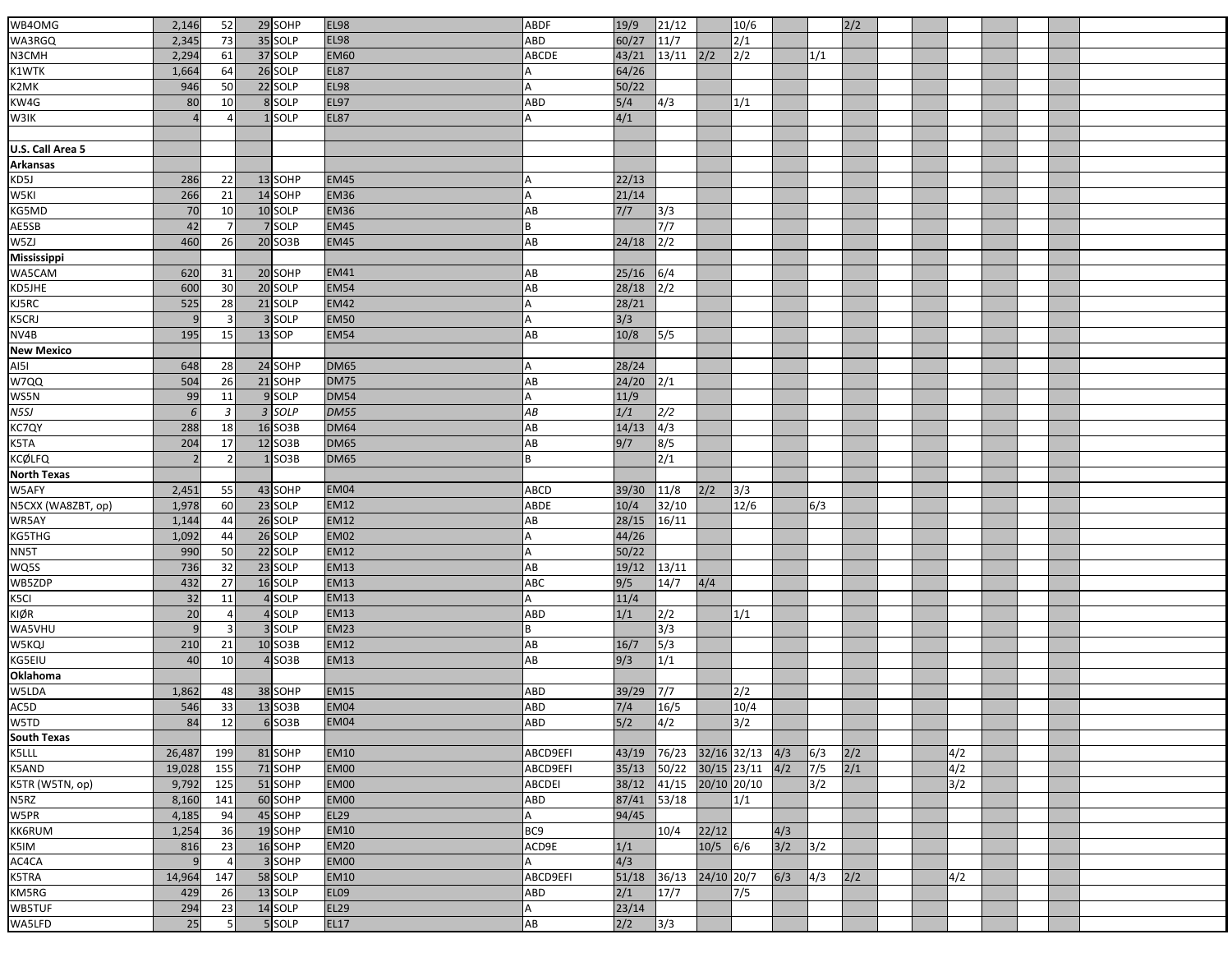|                               |                          |                |                      | <b>EL09</b> |             |        |                |             |        |       |              |     |     |     |     |  |  |
|-------------------------------|--------------------------|----------------|----------------------|-------------|-------------|--------|----------------|-------------|--------|-------|--------------|-----|-----|-----|-----|--|--|
| N5GIT                         | 21                       | 8              | 3 SOLP               |             | l B         |        | 8/3            |             |        |       |              |     |     |     |     |  |  |
|                               | $\overline{9}$           |                | 3 SOLP               | <b>EM21</b> | A           | 3/3    |                |             |        |       |              |     |     |     |     |  |  |
| NSAVE<br>NASJ<br>KISYG        | 6                        | $\overline{3}$ | 2 SOLP               | <b>EL06</b> | A           | 3/2    |                |             |        |       |              |     |     |     |     |  |  |
|                               | 1,720                    | 72             | 20 SO3B              | <b>EM10</b> | ABD         | 28/9   | 28/6           |             | 16/5   |       |              |     |     |     |     |  |  |
| <b>NØGSZ</b>                  | 64                       | 16             | 4 SO3B               | <b>EM10</b> | <b>BD</b>   |        | 15/3           |             | 1/1    |       |              |     |     |     |     |  |  |
| K5IX                          | $\mathbf{1}$             |                | $1$ SO3B             | <b>DL99</b> | A           | 1/1    |                |             |        |       |              |     |     |     |     |  |  |
| KG5UNK                        | 68                       | 14             | 4SOFM                | <b>EM10</b> | BD          |        | 11/2           |             | 3/2    |       |              |     |     |     |     |  |  |
| N5SAU                         | $\overline{\phantom{a}}$ |                | 1SOFM                | <b>EM10</b> | l B         |        | 2/1            |             |        |       |              |     |     |     |     |  |  |
| <b>West Texas</b>             |                          |                |                      |             |             |        |                |             |        |       |              |     |     |     |     |  |  |
| N5KS<br>N5LUL                 | 256                      | 16             | 16 SO3B              | <b>DM95</b> | AB          | 14/14  | 2/2            |             |        |       |              |     |     |     |     |  |  |
|                               | 56                       | 10             | $4$ SO3B             | <b>DM95</b> | ABD         | 1/1    | 5/2            |             | 4/1    |       |              |     |     |     |     |  |  |
|                               |                          |                |                      |             |             |        |                |             |        |       |              |     |     |     |     |  |  |
| U.S. Call Area 6              |                          |                |                      |             |             |        |                |             |        |       |              |     |     |     |     |  |  |
| East Bay                      |                          |                |                      |             |             |        |                |             |        |       |              |     |     |     |     |  |  |
| K2GMY                         | 5,983                    | 128            | 31 SOLP              | <b>CM88</b> | ABCD9E      | 23/8   | 56/8           | 12/4        | 29/5   | 1/1   | $\sqrt{7/5}$ |     |     |     |     |  |  |
| N6ORB<br>N4DLA                | 2,210                    | 75             | 26 SOLP              | <b>CM87</b> | ABCD9       | 46/14  | 20/7           | 2/1         | 6/3    | 1/1   |              |     |     |     |     |  |  |
|                               | 1,540                    | 50             | 22 SOLP              | <b>CM87</b> | ABCD        | $11/6$ | 19/6           | 9/6         | 11/4   |       |              |     |     |     |     |  |  |
| KE6QR                         | 1,311                    | 58             | 19SOLP               | <b>CM88</b> | ABD         | 19/7   | 28/7           |             | 11/5   |       |              |     |     |     |     |  |  |
| AG6JA                         | 98                       | 13             | 7 SOLP               | <b>CM87</b> | ABD         | 4/2    | 8/4            |             | 1/1    |       |              |     |     |     |     |  |  |
| К6КНВ                         | 18                       | 6              | 3 SOLP               | <b>CM87</b> | A           | 6/3    |                |             |        |       |              |     |     |     |     |  |  |
| KS6M                          | 120                      | 20             | $6$ SO3B             | <b>CM87</b> | AB          | 17/4   | 3/2            |             |        |       |              |     |     |     |     |  |  |
| K6OAK                         | 48                       | 16             | $3$ SO3B             | <b>CM97</b> | A           | 16/3   |                |             |        |       |              |     |     |     |     |  |  |
| WB6ETY                        | 72                       | 18             | 4 SOFM               | <b>CM97</b> | B           |        | 18/4           |             |        |       |              |     |     |     |     |  |  |
| <b>Los Angeles</b>            |                          |                |                      |             |             |        |                |             |        |       |              |     |     |     |     |  |  |
| N6KN<br>N6VI                  | 5,760                    | 153            | 30 SOHP              | <b>DM03</b> | ABCD        | 60/10  | 47/8           | 14/5        | 32/7   |       |              |     |     |     |     |  |  |
|                               | 1,394                    | 56             | 17 SOHP              | <b>DM04</b> | ABCDE       | 12/4   | 19/4           | 11/4        | 13/4   |       | 1/1          |     |     |     |     |  |  |
| NECO<br>MEQQ<br>MEJK<br>NEUTC | 528                      | 34             | 16 SOHP              | <b>DM03</b> |             | 34/16  |                |             |        |       |              |     |     |     |     |  |  |
|                               | 3,058                    | 106            | 22 SOLP              | <b>DM03</b> | <b>ABCD</b> | 29/5   | 41/7           | 14/4        | $22/6$ |       |              |     |     |     |     |  |  |
|                               | 2,816                    | 83             | 22 SOLP              | <b>DM03</b> | ABCD9E      | 16/4   | $34/5$         | $10/3$      | 16/4   | 3/3   | 4/3          |     |     |     |     |  |  |
| AD6AF                         | 585                      | 41             | 13 SOLP              | <b>DM04</b> | ABCD        | 2/2    | $\boxed{29/5}$ | 8/4         | 2/2    |       |              |     |     |     |     |  |  |
| KG6DNY<br>N6TCZ               | 312                      | 32             | 8 SOLP               | <b>DM04</b> | BC          |        | 24/5           | 8/3         |        |       |              |     |     |     |     |  |  |
|                               | 198                      | 21             | 6 SOLP               | <b>DM03</b> | AC          | 9/3    |                | 12/3        |        |       |              |     |     |     |     |  |  |
| NC6Q                          | 24                       | $\overline{4}$ | 4 SOLP               | <b>DM03</b> | <b>BCD</b>  |        | 2/2            | 1/1         | 1/1    |       |              |     |     |     |     |  |  |
| KN6CSB<br>Orange<br>KF6I      | 845                      | 54             | 13 SO <sub>3</sub> B | <b>DM03</b> | ABD         | 19/4   | 22/4           |             | 13/5   |       |              |     |     |     |     |  |  |
|                               |                          |                |                      |             |             |        |                |             |        |       |              |     |     |     |     |  |  |
|                               | 252                      | 22             | 12 SOHP              | <b>DM13</b> | AB          | 17/9   | 5/3            |             |        |       |              |     |     |     |     |  |  |
| N6HC<br>NI6E                  | 14,875                   | 143            | 35 SOLP              | <b>DM13</b> | ABCD9EFGHI  | 38/6   | 35/5           | $12/3$ 13/5 |        | $5/2$ | 9/3          | 9/3 | 9/3 | 7/3 | 6/2 |  |  |
|                               | 36                       | 13             | 4 SOLP               | <b>DM13</b> |             | 13/4   |                |             |        |       |              |     |     |     |     |  |  |
| W6ZL                          | 36                       | 12             | 3 SOLP               | <b>DM13</b> | А           | 12/3   |                |             |        |       |              |     |     |     |     |  |  |
| KB6A                          | 168                      | 17             | 7 SO3B               | <b>DM13</b> | <b>BD</b>   |        | 10/3           |             | 7/4    |       |              |     |     |     |     |  |  |
| K6QCB                         |                          | $\overline{z}$ | 2 SOFM               | <b>DM14</b> | B           |        | 2/2            |             |        |       |              |     |     |     |     |  |  |
| <b>Sacramento Valley</b>      |                          |                |                      |             |             |        |                |             |        |       |              |     |     |     |     |  |  |
| KC6ZWT                        | 5,256                    | 101            | 36 SOLP              | <b>CM98</b> | ABCDE       | 17/8   | 45/11          | 15/8        | 18/6   |       | 6/3          |     |     |     |     |  |  |
| K7QDX<br>K6AUH                | 189                      | 21             | 9 SOLP               | CM98        |             | 21/9   |                |             |        |       |              |     |     |     |     |  |  |
|                               | $\mathbf{1}$             | 1              | 1 SOP                | <b>CM98</b> | lв          |        | 1/1            |             |        |       |              |     |     |     |     |  |  |
| San Diego<br>K6ZH             |                          |                |                      |             |             |        |                |             |        |       |              |     |     |     |     |  |  |
|                               | 130                      | 14             | 10 SOHP              | <b>DM12</b> | А           | 14/10  |                |             |        |       |              |     |     |     |     |  |  |
| WA6MHZ                        | 1,275                    | 66             | 17 SOLP              | <b>DM12</b> | <b>ABCD</b> | 28/7   | 27/5           | 3/2         | 8/3    |       |              |     |     |     |     |  |  |
| N1TEN<br>W6ZM                 | 51                       | 15             | 3 SOLP               | <b>DM12</b> | BD          |        | 13/2           |             | 2/1    |       |              |     |     |     |     |  |  |
|                               | 45                       | 8              | 5 SOLP               | <b>DM12</b> | <b>BD</b>   |        | 6/3            |             | 2/2    |       |              |     |     |     |     |  |  |
| K6SJT                         | 15                       | 5              | 3 SOLP               | <b>DM13</b> | A           | 5/3    |                |             |        |       |              |     |     |     |     |  |  |
| W1UO<br>W6BJB                 | 12                       | 5              | 3 SOLP               | <b>DM13</b> | l A         | 5/3    |                |             |        |       |              |     |     |     |     |  |  |
|                               | 60                       | $\overline{7}$ | 6 SOP                | <b>DM13</b> | <b>BD</b>   |        | $\sqrt{4/3}$   |             | 3/3    |       |              |     |     |     |     |  |  |
| KN6GFZ                        | 48                       | 10             | 4 SOP                | <b>DM12</b> | BD          |        | 7/2            |             | 3/2    |       |              |     |     |     |     |  |  |
| K6RJF                         | 423                      | 35             | $9$ SO3B             | <b>DM12</b> | ABD         | 4/2    | 17/4           |             | 14/3   |       |              |     |     |     |     |  |  |
| AF6GM                         | 266                      | 30             | 7 SO3B               | <b>DM12</b> | ABD         | 3/1    | 18/4           |             | 9/2    |       |              |     |     |     |     |  |  |
| N6SUN                         | 96                       | 14             | 6 SO3B               | <b>DM13</b> | <b>BD</b>   |        | 9/3            |             | 5/3    |       |              |     |     |     |     |  |  |
| KC6MIE                        | 35                       | 8              | $5$ SO3B             | <b>DM13</b> | AB          | 2/2    | 6/3            |             |        |       |              |     |     |     |     |  |  |
| NE6I                          | 21                       | 8              | 3 SO3B               | <b>DM12</b> | A           | 8/3    |                |             |        |       |              |     |     |     |     |  |  |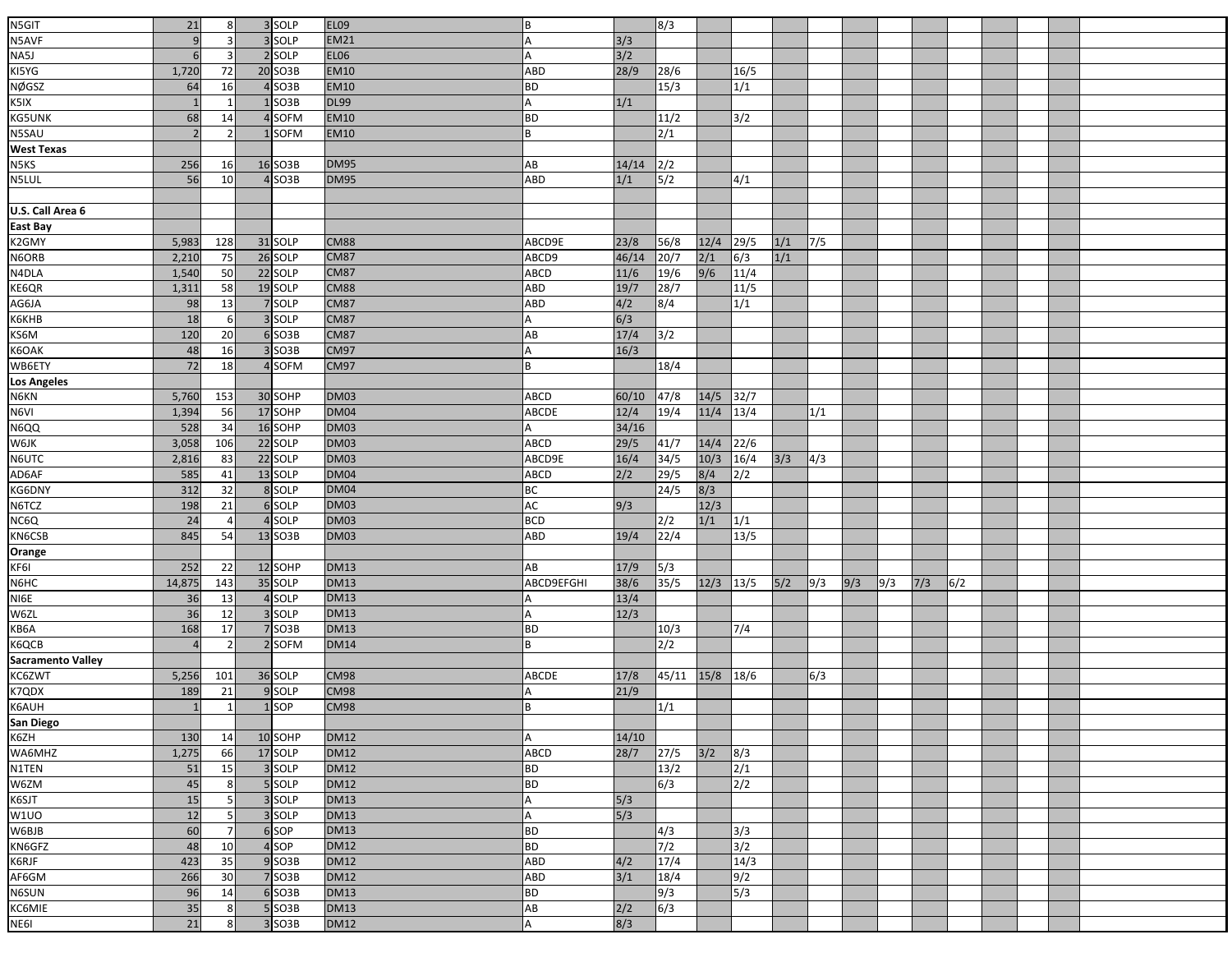| N6VH                              |           | 5              | $2$ SO3B          | <b>DM12</b> |                    |            |             |       |                |             |                |      |      |      |      |      |     |  |
|-----------------------------------|-----------|----------------|-------------------|-------------|--------------------|------------|-------------|-------|----------------|-------------|----------------|------|------|------|------|------|-----|--|
| W6JBR                             | 10<br>6   |                | $2$ SO3B          | <b>DM13</b> | А<br>A             | 5/2<br>3/2 |             |       |                |             |                |      |      |      |      |      |     |  |
|                                   |           |                |                   |             |                    |            |             |       |                |             |                |      |      |      |      |      |     |  |
| KG6IYN                            | 11,060    | 232            | 35 SOFM           | <b>DM12</b> | <b>ABCD</b>        | 21/6       | 123/11 16/7 |       | 72/11          |             |                |      |      |      |      |      |     |  |
| KG6TDP                            | 40        | $\overline{7}$ | 4 SOFM            | <b>DM12</b> | ABCD               | 2/1        | 2/1         | 1/1   | 2/1            |             |                |      |      |      |      |      |     |  |
| <b>KN6FKQ</b>                     | 30        | 11             | 2 SOFM            | <b>DM12</b> | <b>BD</b>          |            | 5/1         |       | 6/1            |             |                |      |      |      |      |      |     |  |
| San Francisco                     |           |                |                   |             |                    |            |             |       |                |             |                |      |      |      |      |      |     |  |
| AA6XA                             | 1,160     | 35             | 20 SOP            | <b>CM88</b> | ABD9E              | 8/5        | 16/6        |       | 4/3            | 1/1         | 6/5            |      |      |      |      |      |     |  |
| San Joaquin Valley                |           |                |                   |             |                    |            |             |       |                |             |                |      |      |      |      |      |     |  |
| N6KOG                             | 1,656     | 61             | 23 SOHP           | <b>CM97</b> | ABD                | 14/6       | 34/11       |       | 13/6           |             |                |      |      |      |      |      |     |  |
| W6TV (W6YEP, op)                  | 73,710    | 249            | 65 SOLP           | <b>DM06</b> | ABCD9EFGHIJ        | 24/6       | 24/6        | 25/6  | 24/6           | $23/6$ 24/6 |                | 22/6 | 23/6 | 23/6 | 23/6 | 14/5 |     |  |
| N6IV                              | 432       | 26             | 16 SO3B           | <b>CM98</b> | ABD                | 9/6        | 10/7        |       | 7/3            |             |                |      |      |      |      |      |     |  |
| W7AIT                             | 288       | 23             | 9 SOFM            | <b>CM97</b> | ABCD               | 1/1        | 13/3        | 2/2   | 7/3            |             |                |      |      |      |      |      |     |  |
| N9VM (N1VM, op)                   | 240       | 17             | 10 SOFM           | <b>CM96</b> | ABCD               | 1/1        | 9/4         | 3/2   | 4/3            |             |                |      |      |      |      |      |     |  |
| N6NFB                             | 75        | 13             | 5 SOFM            | <b>CM98</b> | ABD                | 2/1        | 9/3         |       | 2/1            |             |                |      |      |      |      |      |     |  |
| Santa Barbara                     |           |                |                   |             |                    |            |             |       |                |             |                |      |      |      |      |      |     |  |
| N7WLC                             | 96        | 11             | 6 SOLP            | <b>DM04</b> | ABCD9              | 2/2        | 6/1         | 1/1   | 1/1            | 1/1         |                |      |      |      |      |      |     |  |
| WA6EJO                            | 95        | 9              | 5 SOLP            | <b>DM04</b> | BCD9E              |            | 3/1         | 2/1   | 2/1            | 1/1         | 1/1            |      |      |      |      |      |     |  |
| Santa Clara Valley                |           |                |                   |             |                    |            |             |       |                |             |                |      |      |      |      |      |     |  |
| K6WIS                             | 4,968     | 78I            | 36 SOHP           | <b>CM97</b> | <b>ABCDE</b>       | 9/5        | 28/10       | 14/8  | 15/7           |             | 12/6           |      |      |      |      |      |     |  |
| KW6S                              | 4,251     | 86             | 39 SOHP           | <b>CM96</b> | ABCDE              | 54/23      | 17/7        | 6/4   | 5/3            |             | 4/2            |      |      |      |      |      |     |  |
| K6KLY                             | 2,059     | 60             | 29 SOHP           | <b>CM87</b> | ABDE               | 42/17      | 10/7        |       | 6/4            |             | 2/1            |      |      |      |      |      |     |  |
| K6EU                              | 420       | 35             | 12 SOHP           | <b>CM97</b> | А                  | 35/12      |             |       |                |             |                |      |      |      |      |      |     |  |
| KO6LU                             | 126       | 18             | 7 SOLP            | <b>CM87</b> | Α                  | 18/7       |             |       |                |             |                |      |      |      |      |      |     |  |
| <b>K6KQV</b>                      | 384       | 25             | 12 SO3B           | <b>CM87</b> | ABD                | 6/3        | 12/5        |       | 7/4            |             |                |      |      |      |      |      |     |  |
| W6IA                              | 460       | 36             | 10 SOFM           | <b>CM97</b> | <b>ABCD</b>        | 4/1        | 22/5        | $3/1$ | 7/3            |             |                |      |      |      |      |      |     |  |
| K6MUG                             | 12        |                | 2 SOFM            | <b>CM97</b> | ВC                 |            | 4/1         | 1/1   |                |             |                |      |      |      |      |      |     |  |
|                                   |           |                |                   |             |                    |            |             |       |                |             |                |      |      |      |      |      |     |  |
|                                   |           |                |                   |             |                    |            |             |       |                |             |                |      |      |      |      |      |     |  |
| U.S. Call Area 7<br><b>Alaska</b> |           |                |                   |             |                    |            |             |       |                |             |                |      |      |      |      |      |     |  |
| KL7UW                             |           |                |                   | <b>BP40</b> |                    |            |             |       | 2/2            |             |                |      |      |      |      |      |     |  |
| KL7XJ                             | 160<br>66 | 12             | 10 SOLP<br>6 SOFM | <b>BP40</b> | ABCD<br><b>BCD</b> | 2/2        | 6/4         | 2/2   | 1/1            |             |                |      |      |      |      |      |     |  |
| Arizona                           |           | 8              |                   |             |                    |            | 5/3         | 2/2   |                |             |                |      |      |      |      |      |     |  |
|                                   |           |                |                   |             |                    |            |             |       |                |             |                |      |      |      |      |      |     |  |
| N1AV                              | 67,373    | 346            | 89 SOHP           | <b>DM43</b> | ABCD9EFGHIL        | 88/27      | 73/14       | 40/9  | 59/9           |             | 18/5 51/16 3/2 |      | 8/4  | 1/1  | 3/1  |      | 2/1 |  |
| WA7XX                             | 32,634    | 227            | 74 SOHP           | <b>DM42</b> | ABCD9EF            | 44/21      | 65/13       | 22/8  | 44/11          | 12/5        | $37/15$ $3/1$  |      |      |      |      |      |     |  |
| W2ODH                             | 13,260    | 169            | 65 SOHP           | <b>DM24</b> | ABCD               | 55/20      | 64/18       |       | 14/11 36/16    |             |                |      |      |      |      |      |     |  |
| N7RK                              | 8,959     | 174            | 31 SOHP           | <b>DM33</b> | ABDE               | 47/8       | 56/11       |       | 45/7           |             | 26/5           |      |      |      |      |      |     |  |
| <b>N7TXT</b>                      | 6,993     | 157            | 27 SOHP           | <b>DM33</b> | ABCDE              | 36/6       | 53/7        | 11/3  | $37/6$         |             | 20/5           |      |      |      |      |      |     |  |
| VE4MA/K7                          | 5,572     | 73             | 28 SOHP           | <b>DM43</b> | <b>BCD9EFHIL</b>   |            | 18/5        | $7/4$ | 20/6           | $7/4$       | $14/4$ 3/2     |      |      | 1/1  | 2/1  |      | 1/1 |  |
| W7OJT                             | 4,410     | 85             | 49 SOHP           | <b>DM24</b> | ABD                | 40/26      | 34/16       |       | 11/7           |             |                |      |      |      |      |      |     |  |
| AA7A                              | 4,305     | 107            | 35 SOHP           | <b>DM43</b> | ABD                | 62/24      | 26/7        |       | 19/4           |             |                |      |      |      |      |      |     |  |
| A11K                              | 2,574     | 72             | 33 SOHP           | <b>DM34</b> | ABD                | 35/18      | 26/11       |       | 11/4           |             |                |      |      |      |      |      |     |  |
| NQ7R                              | 1,968     | 73             | 24 SOHP           | <b>DM42</b> | ABCD               | 39/11      | 22/7        | 5/3   | 7/3            |             |                |      |      |      |      |      |     |  |
| KY7M                              | 147       | 22             | 7 SOHP            | <b>DM33</b> |                    | 22/7       |             |       |                |             |                |      |      |      |      |      |     |  |
| N7VD                              | 21,840    | 235            | 52 SOLP           | <b>DM43</b> | ABCD9EF            | 64/16      | 56/9        | 33/7  | 50/9           | $7/4$       | 22/5 3/2       |      |      |      |      |      |     |  |
| <b>WD6CNF</b>                     | 2,838     | 96             | 22 SOLP           | <b>DM43</b> | <b>ABCDE</b>       | 26/5       | 29/8        | 14/2  | 18/4           |             | 9/3            |      |      |      |      |      |     |  |
| KA7CVJ                            | 2,070     | 87             | 18 SOLP           | <b>DM43</b> | <b>ABCD</b>        | 17/4       | 37/7        | 1/1   | 32/6           |             |                |      |      |      |      |      |     |  |
| <b>KF7NP</b>                      | 2,044     | 86             | 14 SOLP           | <b>DM33</b> | <b>ABCDE</b>       | 8/2        | 33/4        | 11/2  | 22/3           |             | 12/3           |      |      |      |      |      |     |  |
| N7DSX                             | 948       | 61             | 12 SOLP           | <b>DM43</b> | <b>ABCD</b>        | 22/4       | 19/3        | 4/2   | 16/3           |             |                |      |      |      |      |      |     |  |
| K7TEJ                             | 686       | 40             | 14 SOLP           | <b>DM43</b> | <b>ABCDE</b>       | 13/3       | 9/3         | 6/2   | 8/3            |             | 4/3            |      |      |      |      |      |     |  |
| N7NEV                             | 507       | 33             | 13 SOLP           | <b>DM43</b> | ABDE               | 26/8       | 3/2         |       | 3/2            |             | 1/1            |      |      |      |      |      |     |  |
| K6NR                              | 405       | 37             | 9 SOLP            | <b>DM43</b> | ABD                | 22/4       | 5/2         |       | 10/3           |             |                |      |      |      |      |      |     |  |
| K7HP                              | 369       | 42             | 9 SOLP            | <b>DM33</b> | A                  | 42/9       |             |       |                |             |                |      |      |      |      |      |     |  |
| W7GES                             | 182       | 18             | 7 SOLP            | <b>DM33</b> | <b>BDE</b>         |            | 10/3        |       | 6/3            |             | 2/1            |      |      |      |      |      |     |  |
| K9DR                              | 136       | 34             | 4 SOLP            | <b>DM43</b> | Α                  | 34/4       |             |       |                |             |                |      |      |      |      |      |     |  |
| K7WP                              | 8         | 5              | 2 SOLP            | <b>DM43</b> | A                  | 5/2        |             |       |                |             |                |      |      |      |      |      |     |  |
| WA7JTM                            | 5,375     | 135            | 25 SOP            | <b>DM33</b> | ABCD9E             | 28/6       | 41/6        | 15/3  | 33/6           | 4/1         | 14/3           |      |      |      |      |      |     |  |
| W7JET                             | 4,378     | 116            | 22 SOP            | <b>DM43</b> | ABCD9E             | 24/4       | 31/5        | 15/4  | 27/4           | 1/1         | 18/4           |      |      |      |      |      |     |  |
| K7TAB                             | 3,520     | 96             | 20 SOP            | <b>DM43</b> | ABCD9E             | 22/4       | 23/4        | 17/3  | $\boxed{16/2}$ | 4/3         | 14/4           |      |      |      |      |      |     |  |
| AA4Q                              | 2,261     | 74             | 19 SOP            | <b>DM43</b> | ABCD9E             | 13/4       | 25/4        | 6/2   | 23/5           | 1/1         | $\sqrt{6/3}$   |      |      |      |      |      |     |  |
|                                   |           |                |                   |             |                    |            |             |       |                |             |                |      |      |      |      |      |     |  |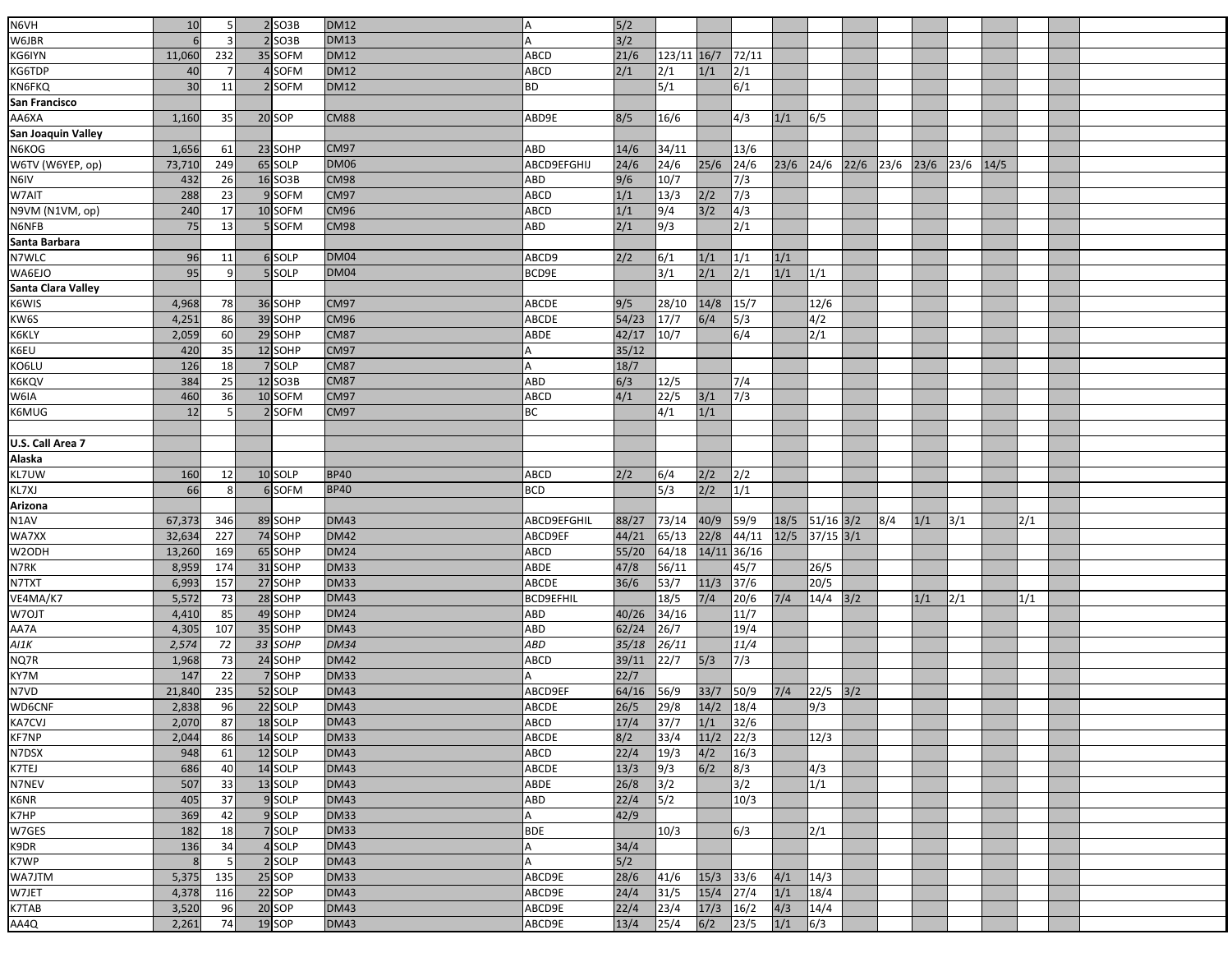| N7IR<br>24 SO3B<br>3,480<br><b>DM43</b><br>62/15<br>30/4<br>27/5<br>119<br>ABD<br>W8JH<br>76<br>16 SO3B<br><b>DM43</b><br>23/5<br>30/6<br>23/5<br>1,456<br>ABD<br>K7BHM<br><b>DM43</b><br>51/7<br>23/3<br>1,378<br>92<br>13 SO3B<br>18/3<br>ABD<br>KF6HI<br>17 SO3B<br>42/12<br>11/3<br>11/2<br>1,190<br>64<br><b>DM33</b><br>ABD<br>AA7V<br>KC7V<br>72<br>12 SO3B<br><b>DM43</b><br>$31/6$<br>20/3<br>21/3<br>1,104<br>ABD<br>50<br>7/2<br>880<br>16 SO3B<br><b>DM43</b><br>ABD<br>30/9<br>13/5<br>W8AEF<br>585<br>15 SO3B<br>40<br><b>DM33</b><br>40/15<br>A<br><b>WBØSMX</b><br>324<br><b>DM43</b><br>5/2<br>32<br>9 SO3B<br>ABD<br>7/3<br>20/4<br>K7JQ<br>36<br>18<br>$2$ SO3B<br><b>DM43</b><br>18/2<br>N7NAD<br>32<br>$4$ SO3B<br><b>DM43</b><br>1/1<br>3/2<br>ABD<br>1/1<br><b>K7HKR</b><br>30<br>6/5<br>$5$ SO3B<br><b>DM34</b><br>6<br>A<br>W9CF<br><b>DM43</b><br>$2$ SO3B<br>2/2<br>$\overline{4}$<br>2<br>N7LR<br>2/1<br>SO <sub>3</sub> B<br><b>DM43</b><br>$\overline{\phantom{a}}$<br>2<br>А<br><b>Eastern Washington</b><br><b>KC7ITP</b><br>255<br>18<br>15 SOHP<br><b>CN96</b><br>AB<br>10/8<br> 8/7<br>K7AWB<br>K7KQA<br>1/1<br>SOHP<br><b>DN17</b><br><b>DN06</b><br>1/1<br>1 SOHP<br><b>Idaho</b><br>W7MEM<br><b>DN17</b><br>30 SOHP<br>AB<br>37/26<br>9/4<br>1,350<br>46<br>KIØE<br>648<br>55<br>8 SOLP<br><b>DN13</b><br>ABCD9<br>10/4<br>25/1<br>9/1<br>8/1<br>3/1<br>K7SMA<br>352<br>36<br>8 SOLP<br><b>DN13</b><br>9/5<br>19/1<br>1/1<br>7/1<br>ABCD<br>Montana<br>W7GJ<br>500<br><b>DN27</b><br>26<br>20 SOHP<br>26/20<br>K7SWS<br>21<br>3 SO3B<br>AB<br>3/2<br><b>DN26</b><br>4/1<br>7<br><b>Nevada</b><br><b>KE7UQL</b><br><b>DM09</b><br>2/2<br>3/2<br>480<br>21<br>15 SOLP<br>ABCDE<br>8/5<br>6/4<br>2/2<br>KF7KTC<br>4/2<br>2 SOLP<br><b>DM09</b><br>8<br>$\overline{4}$<br>K7XC<br>Oregon<br>26 SO3B<br><b>DM09</b><br>27/17<br>5/2<br>1,326<br>46<br>14/7<br>ABD<br>K7YDL<br>$20/5$ 35/3<br>4/1<br>10,478<br>226<br>31 SOHP<br><b>CN85</b><br>ABCD9E<br>66/10<br>85/9<br>16/3<br>W7EW<br>33 SOHP<br>84<br><b>CN84</b><br>84/33<br>2,739<br>KD7HB<br>336<br>28<br>12 SOHP<br>CN94<br>4/2<br>AB<br>24/10<br>W7YAQ<br><b>CN94</b><br>27/10<br>270<br>27<br>10 SOHP<br>А<br>KT7E (K7ZS, op)<br>2,952<br>125<br>18 SOLP<br><b>CN85</b><br>45/9<br>47/5<br>9/1<br>20/2<br>ABCDE<br>4/1<br>AF7MD<br><b>CN85</b><br>35/2<br>$10/2$<br>$\sqrt{7/1}$<br>112<br>12 SOLP<br>35/5<br>$22/1$<br>3/1<br>2,064<br>ABCD9E<br>AA7EA<br>36/5<br>7/1<br>1,378<br>90<br>13 SOLP<br><b>CN85</b><br>35/6<br>12/1<br>ABCD<br>N7JI<br>396<br>33<br><b>CN84</b><br>11 SOLP<br>8/6<br>22/3<br>3/2<br>ABD |
|-----------------------------------------------------------------------------------------------------------------------------------------------------------------------------------------------------------------------------------------------------------------------------------------------------------------------------------------------------------------------------------------------------------------------------------------------------------------------------------------------------------------------------------------------------------------------------------------------------------------------------------------------------------------------------------------------------------------------------------------------------------------------------------------------------------------------------------------------------------------------------------------------------------------------------------------------------------------------------------------------------------------------------------------------------------------------------------------------------------------------------------------------------------------------------------------------------------------------------------------------------------------------------------------------------------------------------------------------------------------------------------------------------------------------------------------------------------------------------------------------------------------------------------------------------------------------------------------------------------------------------------------------------------------------------------------------------------------------------------------------------------------------------------------------------------------------------------------------------------------------------------------------------------------------------------------------------------------------------------------------------------------------------------------------------------------------------------------------------------------------------------------------------------------------------------------------------------------------------------------------------------------------------------------------------------------------------------------------------------------------------------------------------------------------------------------------------------------------------------------------------------------------------------------------------------------------------------------------------------------|
|                                                                                                                                                                                                                                                                                                                                                                                                                                                                                                                                                                                                                                                                                                                                                                                                                                                                                                                                                                                                                                                                                                                                                                                                                                                                                                                                                                                                                                                                                                                                                                                                                                                                                                                                                                                                                                                                                                                                                                                                                                                                                                                                                                                                                                                                                                                                                                                                                                                                                                                                                                                                                 |
|                                                                                                                                                                                                                                                                                                                                                                                                                                                                                                                                                                                                                                                                                                                                                                                                                                                                                                                                                                                                                                                                                                                                                                                                                                                                                                                                                                                                                                                                                                                                                                                                                                                                                                                                                                                                                                                                                                                                                                                                                                                                                                                                                                                                                                                                                                                                                                                                                                                                                                                                                                                                                 |
|                                                                                                                                                                                                                                                                                                                                                                                                                                                                                                                                                                                                                                                                                                                                                                                                                                                                                                                                                                                                                                                                                                                                                                                                                                                                                                                                                                                                                                                                                                                                                                                                                                                                                                                                                                                                                                                                                                                                                                                                                                                                                                                                                                                                                                                                                                                                                                                                                                                                                                                                                                                                                 |
|                                                                                                                                                                                                                                                                                                                                                                                                                                                                                                                                                                                                                                                                                                                                                                                                                                                                                                                                                                                                                                                                                                                                                                                                                                                                                                                                                                                                                                                                                                                                                                                                                                                                                                                                                                                                                                                                                                                                                                                                                                                                                                                                                                                                                                                                                                                                                                                                                                                                                                                                                                                                                 |
|                                                                                                                                                                                                                                                                                                                                                                                                                                                                                                                                                                                                                                                                                                                                                                                                                                                                                                                                                                                                                                                                                                                                                                                                                                                                                                                                                                                                                                                                                                                                                                                                                                                                                                                                                                                                                                                                                                                                                                                                                                                                                                                                                                                                                                                                                                                                                                                                                                                                                                                                                                                                                 |
|                                                                                                                                                                                                                                                                                                                                                                                                                                                                                                                                                                                                                                                                                                                                                                                                                                                                                                                                                                                                                                                                                                                                                                                                                                                                                                                                                                                                                                                                                                                                                                                                                                                                                                                                                                                                                                                                                                                                                                                                                                                                                                                                                                                                                                                                                                                                                                                                                                                                                                                                                                                                                 |
|                                                                                                                                                                                                                                                                                                                                                                                                                                                                                                                                                                                                                                                                                                                                                                                                                                                                                                                                                                                                                                                                                                                                                                                                                                                                                                                                                                                                                                                                                                                                                                                                                                                                                                                                                                                                                                                                                                                                                                                                                                                                                                                                                                                                                                                                                                                                                                                                                                                                                                                                                                                                                 |
|                                                                                                                                                                                                                                                                                                                                                                                                                                                                                                                                                                                                                                                                                                                                                                                                                                                                                                                                                                                                                                                                                                                                                                                                                                                                                                                                                                                                                                                                                                                                                                                                                                                                                                                                                                                                                                                                                                                                                                                                                                                                                                                                                                                                                                                                                                                                                                                                                                                                                                                                                                                                                 |
|                                                                                                                                                                                                                                                                                                                                                                                                                                                                                                                                                                                                                                                                                                                                                                                                                                                                                                                                                                                                                                                                                                                                                                                                                                                                                                                                                                                                                                                                                                                                                                                                                                                                                                                                                                                                                                                                                                                                                                                                                                                                                                                                                                                                                                                                                                                                                                                                                                                                                                                                                                                                                 |
|                                                                                                                                                                                                                                                                                                                                                                                                                                                                                                                                                                                                                                                                                                                                                                                                                                                                                                                                                                                                                                                                                                                                                                                                                                                                                                                                                                                                                                                                                                                                                                                                                                                                                                                                                                                                                                                                                                                                                                                                                                                                                                                                                                                                                                                                                                                                                                                                                                                                                                                                                                                                                 |
|                                                                                                                                                                                                                                                                                                                                                                                                                                                                                                                                                                                                                                                                                                                                                                                                                                                                                                                                                                                                                                                                                                                                                                                                                                                                                                                                                                                                                                                                                                                                                                                                                                                                                                                                                                                                                                                                                                                                                                                                                                                                                                                                                                                                                                                                                                                                                                                                                                                                                                                                                                                                                 |
|                                                                                                                                                                                                                                                                                                                                                                                                                                                                                                                                                                                                                                                                                                                                                                                                                                                                                                                                                                                                                                                                                                                                                                                                                                                                                                                                                                                                                                                                                                                                                                                                                                                                                                                                                                                                                                                                                                                                                                                                                                                                                                                                                                                                                                                                                                                                                                                                                                                                                                                                                                                                                 |
|                                                                                                                                                                                                                                                                                                                                                                                                                                                                                                                                                                                                                                                                                                                                                                                                                                                                                                                                                                                                                                                                                                                                                                                                                                                                                                                                                                                                                                                                                                                                                                                                                                                                                                                                                                                                                                                                                                                                                                                                                                                                                                                                                                                                                                                                                                                                                                                                                                                                                                                                                                                                                 |
|                                                                                                                                                                                                                                                                                                                                                                                                                                                                                                                                                                                                                                                                                                                                                                                                                                                                                                                                                                                                                                                                                                                                                                                                                                                                                                                                                                                                                                                                                                                                                                                                                                                                                                                                                                                                                                                                                                                                                                                                                                                                                                                                                                                                                                                                                                                                                                                                                                                                                                                                                                                                                 |
|                                                                                                                                                                                                                                                                                                                                                                                                                                                                                                                                                                                                                                                                                                                                                                                                                                                                                                                                                                                                                                                                                                                                                                                                                                                                                                                                                                                                                                                                                                                                                                                                                                                                                                                                                                                                                                                                                                                                                                                                                                                                                                                                                                                                                                                                                                                                                                                                                                                                                                                                                                                                                 |
|                                                                                                                                                                                                                                                                                                                                                                                                                                                                                                                                                                                                                                                                                                                                                                                                                                                                                                                                                                                                                                                                                                                                                                                                                                                                                                                                                                                                                                                                                                                                                                                                                                                                                                                                                                                                                                                                                                                                                                                                                                                                                                                                                                                                                                                                                                                                                                                                                                                                                                                                                                                                                 |
|                                                                                                                                                                                                                                                                                                                                                                                                                                                                                                                                                                                                                                                                                                                                                                                                                                                                                                                                                                                                                                                                                                                                                                                                                                                                                                                                                                                                                                                                                                                                                                                                                                                                                                                                                                                                                                                                                                                                                                                                                                                                                                                                                                                                                                                                                                                                                                                                                                                                                                                                                                                                                 |
|                                                                                                                                                                                                                                                                                                                                                                                                                                                                                                                                                                                                                                                                                                                                                                                                                                                                                                                                                                                                                                                                                                                                                                                                                                                                                                                                                                                                                                                                                                                                                                                                                                                                                                                                                                                                                                                                                                                                                                                                                                                                                                                                                                                                                                                                                                                                                                                                                                                                                                                                                                                                                 |
|                                                                                                                                                                                                                                                                                                                                                                                                                                                                                                                                                                                                                                                                                                                                                                                                                                                                                                                                                                                                                                                                                                                                                                                                                                                                                                                                                                                                                                                                                                                                                                                                                                                                                                                                                                                                                                                                                                                                                                                                                                                                                                                                                                                                                                                                                                                                                                                                                                                                                                                                                                                                                 |
|                                                                                                                                                                                                                                                                                                                                                                                                                                                                                                                                                                                                                                                                                                                                                                                                                                                                                                                                                                                                                                                                                                                                                                                                                                                                                                                                                                                                                                                                                                                                                                                                                                                                                                                                                                                                                                                                                                                                                                                                                                                                                                                                                                                                                                                                                                                                                                                                                                                                                                                                                                                                                 |
|                                                                                                                                                                                                                                                                                                                                                                                                                                                                                                                                                                                                                                                                                                                                                                                                                                                                                                                                                                                                                                                                                                                                                                                                                                                                                                                                                                                                                                                                                                                                                                                                                                                                                                                                                                                                                                                                                                                                                                                                                                                                                                                                                                                                                                                                                                                                                                                                                                                                                                                                                                                                                 |
|                                                                                                                                                                                                                                                                                                                                                                                                                                                                                                                                                                                                                                                                                                                                                                                                                                                                                                                                                                                                                                                                                                                                                                                                                                                                                                                                                                                                                                                                                                                                                                                                                                                                                                                                                                                                                                                                                                                                                                                                                                                                                                                                                                                                                                                                                                                                                                                                                                                                                                                                                                                                                 |
|                                                                                                                                                                                                                                                                                                                                                                                                                                                                                                                                                                                                                                                                                                                                                                                                                                                                                                                                                                                                                                                                                                                                                                                                                                                                                                                                                                                                                                                                                                                                                                                                                                                                                                                                                                                                                                                                                                                                                                                                                                                                                                                                                                                                                                                                                                                                                                                                                                                                                                                                                                                                                 |
|                                                                                                                                                                                                                                                                                                                                                                                                                                                                                                                                                                                                                                                                                                                                                                                                                                                                                                                                                                                                                                                                                                                                                                                                                                                                                                                                                                                                                                                                                                                                                                                                                                                                                                                                                                                                                                                                                                                                                                                                                                                                                                                                                                                                                                                                                                                                                                                                                                                                                                                                                                                                                 |
|                                                                                                                                                                                                                                                                                                                                                                                                                                                                                                                                                                                                                                                                                                                                                                                                                                                                                                                                                                                                                                                                                                                                                                                                                                                                                                                                                                                                                                                                                                                                                                                                                                                                                                                                                                                                                                                                                                                                                                                                                                                                                                                                                                                                                                                                                                                                                                                                                                                                                                                                                                                                                 |
|                                                                                                                                                                                                                                                                                                                                                                                                                                                                                                                                                                                                                                                                                                                                                                                                                                                                                                                                                                                                                                                                                                                                                                                                                                                                                                                                                                                                                                                                                                                                                                                                                                                                                                                                                                                                                                                                                                                                                                                                                                                                                                                                                                                                                                                                                                                                                                                                                                                                                                                                                                                                                 |
|                                                                                                                                                                                                                                                                                                                                                                                                                                                                                                                                                                                                                                                                                                                                                                                                                                                                                                                                                                                                                                                                                                                                                                                                                                                                                                                                                                                                                                                                                                                                                                                                                                                                                                                                                                                                                                                                                                                                                                                                                                                                                                                                                                                                                                                                                                                                                                                                                                                                                                                                                                                                                 |
|                                                                                                                                                                                                                                                                                                                                                                                                                                                                                                                                                                                                                                                                                                                                                                                                                                                                                                                                                                                                                                                                                                                                                                                                                                                                                                                                                                                                                                                                                                                                                                                                                                                                                                                                                                                                                                                                                                                                                                                                                                                                                                                                                                                                                                                                                                                                                                                                                                                                                                                                                                                                                 |
|                                                                                                                                                                                                                                                                                                                                                                                                                                                                                                                                                                                                                                                                                                                                                                                                                                                                                                                                                                                                                                                                                                                                                                                                                                                                                                                                                                                                                                                                                                                                                                                                                                                                                                                                                                                                                                                                                                                                                                                                                                                                                                                                                                                                                                                                                                                                                                                                                                                                                                                                                                                                                 |
|                                                                                                                                                                                                                                                                                                                                                                                                                                                                                                                                                                                                                                                                                                                                                                                                                                                                                                                                                                                                                                                                                                                                                                                                                                                                                                                                                                                                                                                                                                                                                                                                                                                                                                                                                                                                                                                                                                                                                                                                                                                                                                                                                                                                                                                                                                                                                                                                                                                                                                                                                                                                                 |
|                                                                                                                                                                                                                                                                                                                                                                                                                                                                                                                                                                                                                                                                                                                                                                                                                                                                                                                                                                                                                                                                                                                                                                                                                                                                                                                                                                                                                                                                                                                                                                                                                                                                                                                                                                                                                                                                                                                                                                                                                                                                                                                                                                                                                                                                                                                                                                                                                                                                                                                                                                                                                 |
|                                                                                                                                                                                                                                                                                                                                                                                                                                                                                                                                                                                                                                                                                                                                                                                                                                                                                                                                                                                                                                                                                                                                                                                                                                                                                                                                                                                                                                                                                                                                                                                                                                                                                                                                                                                                                                                                                                                                                                                                                                                                                                                                                                                                                                                                                                                                                                                                                                                                                                                                                                                                                 |
|                                                                                                                                                                                                                                                                                                                                                                                                                                                                                                                                                                                                                                                                                                                                                                                                                                                                                                                                                                                                                                                                                                                                                                                                                                                                                                                                                                                                                                                                                                                                                                                                                                                                                                                                                                                                                                                                                                                                                                                                                                                                                                                                                                                                                                                                                                                                                                                                                                                                                                                                                                                                                 |
|                                                                                                                                                                                                                                                                                                                                                                                                                                                                                                                                                                                                                                                                                                                                                                                                                                                                                                                                                                                                                                                                                                                                                                                                                                                                                                                                                                                                                                                                                                                                                                                                                                                                                                                                                                                                                                                                                                                                                                                                                                                                                                                                                                                                                                                                                                                                                                                                                                                                                                                                                                                                                 |
|                                                                                                                                                                                                                                                                                                                                                                                                                                                                                                                                                                                                                                                                                                                                                                                                                                                                                                                                                                                                                                                                                                                                                                                                                                                                                                                                                                                                                                                                                                                                                                                                                                                                                                                                                                                                                                                                                                                                                                                                                                                                                                                                                                                                                                                                                                                                                                                                                                                                                                                                                                                                                 |
|                                                                                                                                                                                                                                                                                                                                                                                                                                                                                                                                                                                                                                                                                                                                                                                                                                                                                                                                                                                                                                                                                                                                                                                                                                                                                                                                                                                                                                                                                                                                                                                                                                                                                                                                                                                                                                                                                                                                                                                                                                                                                                                                                                                                                                                                                                                                                                                                                                                                                                                                                                                                                 |
|                                                                                                                                                                                                                                                                                                                                                                                                                                                                                                                                                                                                                                                                                                                                                                                                                                                                                                                                                                                                                                                                                                                                                                                                                                                                                                                                                                                                                                                                                                                                                                                                                                                                                                                                                                                                                                                                                                                                                                                                                                                                                                                                                                                                                                                                                                                                                                                                                                                                                                                                                                                                                 |
|                                                                                                                                                                                                                                                                                                                                                                                                                                                                                                                                                                                                                                                                                                                                                                                                                                                                                                                                                                                                                                                                                                                                                                                                                                                                                                                                                                                                                                                                                                                                                                                                                                                                                                                                                                                                                                                                                                                                                                                                                                                                                                                                                                                                                                                                                                                                                                                                                                                                                                                                                                                                                 |
| N7JPF<br>63<br>11<br>7 SOLP<br><b>CN95</b><br>11/7                                                                                                                                                                                                                                                                                                                                                                                                                                                                                                                                                                                                                                                                                                                                                                                                                                                                                                                                                                                                                                                                                                                                                                                                                                                                                                                                                                                                                                                                                                                                                                                                                                                                                                                                                                                                                                                                                                                                                                                                                                                                                                                                                                                                                                                                                                                                                                                                                                                                                                                                                              |
| 22<br>2 SOLP<br><b>CN85</b><br><b>BD</b><br>7/1<br>2/1<br>9                                                                                                                                                                                                                                                                                                                                                                                                                                                                                                                                                                                                                                                                                                                                                                                                                                                                                                                                                                                                                                                                                                                                                                                                                                                                                                                                                                                                                                                                                                                                                                                                                                                                                                                                                                                                                                                                                                                                                                                                                                                                                                                                                                                                                                                                                                                                                                                                                                                                                                                                                     |
| K7BAZ<br>K7GT<br>14<br>$7/2$<br>2 SOLP<br>B<br><b>CN82</b><br>7                                                                                                                                                                                                                                                                                                                                                                                                                                                                                                                                                                                                                                                                                                                                                                                                                                                                                                                                                                                                                                                                                                                                                                                                                                                                                                                                                                                                                                                                                                                                                                                                                                                                                                                                                                                                                                                                                                                                                                                                                                                                                                                                                                                                                                                                                                                                                                                                                                                                                                                                                 |
| <b>K7ATN</b><br>202<br>22 SOP<br>87/5<br>$21/5$ 41/4<br>4/1<br>6,358<br><b>CN85</b><br>ABCD9EF<br>40/5                                                                                                                                                                                                                                                                                                                                                                                                                                                                                                                                                                                                                                                                                                                                                                                                                                                                                                                                                                                                                                                                                                                                                                                                                                                                                                                                                                                                                                                                                                                                                                                                                                                                                                                                                                                                                                                                                                                                                                                                                                                                                                                                                                                                                                                                                                                                                                                                                                                                                                          |
| 8/1<br>1/1<br>W70TL<br><b>CN85</b><br>12 SO <sub>3</sub> B                                                                                                                                                                                                                                                                                                                                                                                                                                                                                                                                                                                                                                                                                                                                                                                                                                                                                                                                                                                                                                                                                                                                                                                                                                                                                                                                                                                                                                                                                                                                                                                                                                                                                                                                                                                                                                                                                                                                                                                                                                                                                                                                                                                                                                                                                                                                                                                                                                                                                                                                                      |
| 38/3<br>83/8<br>35/1<br>2,256<br>156<br>ABD<br>K7BDB                                                                                                                                                                                                                                                                                                                                                                                                                                                                                                                                                                                                                                                                                                                                                                                                                                                                                                                                                                                                                                                                                                                                                                                                                                                                                                                                                                                                                                                                                                                                                                                                                                                                                                                                                                                                                                                                                                                                                                                                                                                                                                                                                                                                                                                                                                                                                                                                                                                                                                                                                            |
| 954<br>87<br>9 SO3B<br><b>CN85</b><br>ABD<br>31/5<br>37/3<br>19/1<br><b>CN85</b>                                                                                                                                                                                                                                                                                                                                                                                                                                                                                                                                                                                                                                                                                                                                                                                                                                                                                                                                                                                                                                                                                                                                                                                                                                                                                                                                                                                                                                                                                                                                                                                                                                                                                                                                                                                                                                                                                                                                                                                                                                                                                                                                                                                                                                                                                                                                                                                                                                                                                                                                |
| N7YY<br>2/1<br>820<br>46/8<br>36/1<br>84<br>10 SO3B<br>ABD<br>KA6BIM<br>504<br>37<br>CN73<br>14 SO3B<br>33/13<br>$\sqrt{4/1}$                                                                                                                                                                                                                                                                                                                                                                                                                                                                                                                                                                                                                                                                                                                                                                                                                                                                                                                                                                                                                                                                                                                                                                                                                                                                                                                                                                                                                                                                                                                                                                                                                                                                                                                                                                                                                                                                                                                                                                                                                                                                                                                                                                                                                                                                                                                                                                                                                                                                                   |
| AB                                                                                                                                                                                                                                                                                                                                                                                                                                                                                                                                                                                                                                                                                                                                                                                                                                                                                                                                                                                                                                                                                                                                                                                                                                                                                                                                                                                                                                                                                                                                                                                                                                                                                                                                                                                                                                                                                                                                                                                                                                                                                                                                                                                                                                                                                                                                                                                                                                                                                                                                                                                                              |
|                                                                                                                                                                                                                                                                                                                                                                                                                                                                                                                                                                                                                                                                                                                                                                                                                                                                                                                                                                                                                                                                                                                                                                                                                                                                                                                                                                                                                                                                                                                                                                                                                                                                                                                                                                                                                                                                                                                                                                                                                                                                                                                                                                                                                                                                                                                                                                                                                                                                                                                                                                                                                 |
| <b>CN85</b><br>$7/1$<br>250<br>$22/2$<br>11/2<br>40<br>5 SO3B<br>ABD                                                                                                                                                                                                                                                                                                                                                                                                                                                                                                                                                                                                                                                                                                                                                                                                                                                                                                                                                                                                                                                                                                                                                                                                                                                                                                                                                                                                                                                                                                                                                                                                                                                                                                                                                                                                                                                                                                                                                                                                                                                                                                                                                                                                                                                                                                                                                                                                                                                                                                                                            |
| K7VIT<br>K7IW<br>164<br>38<br>3/1<br>29/2<br>6/1<br>$4$ SO3B<br><b>CN85</b><br>ABD                                                                                                                                                                                                                                                                                                                                                                                                                                                                                                                                                                                                                                                                                                                                                                                                                                                                                                                                                                                                                                                                                                                                                                                                                                                                                                                                                                                                                                                                                                                                                                                                                                                                                                                                                                                                                                                                                                                                                                                                                                                                                                                                                                                                                                                                                                                                                                                                                                                                                                                              |
| KI7WKZ<br>108<br>13/4<br>18<br>$6$ SO3B<br><b>CN85</b><br>AB<br>5/2                                                                                                                                                                                                                                                                                                                                                                                                                                                                                                                                                                                                                                                                                                                                                                                                                                                                                                                                                                                                                                                                                                                                                                                                                                                                                                                                                                                                                                                                                                                                                                                                                                                                                                                                                                                                                                                                                                                                                                                                                                                                                                                                                                                                                                                                                                                                                                                                                                                                                                                                             |
| 39<br>2/1<br>7/1<br>2/1<br>11<br>$3$ SO3B<br><b>CN84</b><br>ABD                                                                                                                                                                                                                                                                                                                                                                                                                                                                                                                                                                                                                                                                                                                                                                                                                                                                                                                                                                                                                                                                                                                                                                                                                                                                                                                                                                                                                                                                                                                                                                                                                                                                                                                                                                                                                                                                                                                                                                                                                                                                                                                                                                                                                                                                                                                                                                                                                                                                                                                                                 |
| AG7QH<br>KI7LTT<br>510<br><b>CN85</b><br>$7/1$<br>51/3<br>80<br>5 SOFM<br>ABD<br>22/1                                                                                                                                                                                                                                                                                                                                                                                                                                                                                                                                                                                                                                                                                                                                                                                                                                                                                                                                                                                                                                                                                                                                                                                                                                                                                                                                                                                                                                                                                                                                                                                                                                                                                                                                                                                                                                                                                                                                                                                                                                                                                                                                                                                                                                                                                                                                                                                                                                                                                                                           |
| KJ7AXA<br><b>CN85</b><br>99/4<br>376<br>99<br>4 SOFM<br>B                                                                                                                                                                                                                                                                                                                                                                                                                                                                                                                                                                                                                                                                                                                                                                                                                                                                                                                                                                                                                                                                                                                                                                                                                                                                                                                                                                                                                                                                                                                                                                                                                                                                                                                                                                                                                                                                                                                                                                                                                                                                                                                                                                                                                                                                                                                                                                                                                                                                                                                                                       |
| 1/1<br>1/1<br><b>CN85</b><br><b>BC</b><br>2 SOFM<br>6<br>$\overline{2}$                                                                                                                                                                                                                                                                                                                                                                                                                                                                                                                                                                                                                                                                                                                                                                                                                                                                                                                                                                                                                                                                                                                                                                                                                                                                                                                                                                                                                                                                                                                                                                                                                                                                                                                                                                                                                                                                                                                                                                                                                                                                                                                                                                                                                                                                                                                                                                                                                                                                                                                                         |
| <b>CN85</b><br>4/1<br>$\overline{4}$<br>1SOFM<br>B<br>$\Delta$                                                                                                                                                                                                                                                                                                                                                                                                                                                                                                                                                                                                                                                                                                                                                                                                                                                                                                                                                                                                                                                                                                                                                                                                                                                                                                                                                                                                                                                                                                                                                                                                                                                                                                                                                                                                                                                                                                                                                                                                                                                                                                                                                                                                                                                                                                                                                                                                                                                                                                                                                  |
|                                                                                                                                                                                                                                                                                                                                                                                                                                                                                                                                                                                                                                                                                                                                                                                                                                                                                                                                                                                                                                                                                                                                                                                                                                                                                                                                                                                                                                                                                                                                                                                                                                                                                                                                                                                                                                                                                                                                                                                                                                                                                                                                                                                                                                                                                                                                                                                                                                                                                                                                                                                                                 |
| 9/4<br>6/5<br>3/3<br>6/6<br>594<br>24<br>18 SOHP<br><b>DN41</b><br>ABCD                                                                                                                                                                                                                                                                                                                                                                                                                                                                                                                                                                                                                                                                                                                                                                                                                                                                                                                                                                                                                                                                                                                                                                                                                                                                                                                                                                                                                                                                                                                                                                                                                                                                                                                                                                                                                                                                                                                                                                                                                                                                                                                                                                                                                                                                                                                                                                                                                                                                                                                                         |
| 666<br><b>DN30</b><br>2/2<br>5/4<br>31<br>18 SOLP<br>ABCD<br>15/6                                                                                                                                                                                                                                                                                                                                                                                                                                                                                                                                                                                                                                                                                                                                                                                                                                                                                                                                                                                                                                                                                                                                                                                                                                                                                                                                                                                                                                                                                                                                                                                                                                                                                                                                                                                                                                                                                                                                                                                                                                                                                                                                                                                                                                                                                                                                                                                                                                                                                                                                               |
| K7IMA<br>W7CO<br>Utah<br>K7ULS<br>NJ7A<br>9/6<br>475<br>25<br><b>DN31</b><br>19 SOLP                                                                                                                                                                                                                                                                                                                                                                                                                                                                                                                                                                                                                                                                                                                                                                                                                                                                                                                                                                                                                                                                                                                                                                                                                                                                                                                                                                                                                                                                                                                                                                                                                                                                                                                                                                                                                                                                                                                                                                                                                                                                                                                                                                                                                                                                                                                                                                                                                                                                                                                            |
| WA7HQD<br>1/1<br>21/15<br>3/3<br>ABD<br>KB7K<br>20<br><b>DM49</b><br>8/7<br>4/3<br>384<br>16 SOLP<br>8/6<br>ABD                                                                                                                                                                                                                                                                                                                                                                                                                                                                                                                                                                                                                                                                                                                                                                                                                                                                                                                                                                                                                                                                                                                                                                                                                                                                                                                                                                                                                                                                                                                                                                                                                                                                                                                                                                                                                                                                                                                                                                                                                                                                                                                                                                                                                                                                                                                                                                                                                                                                                                 |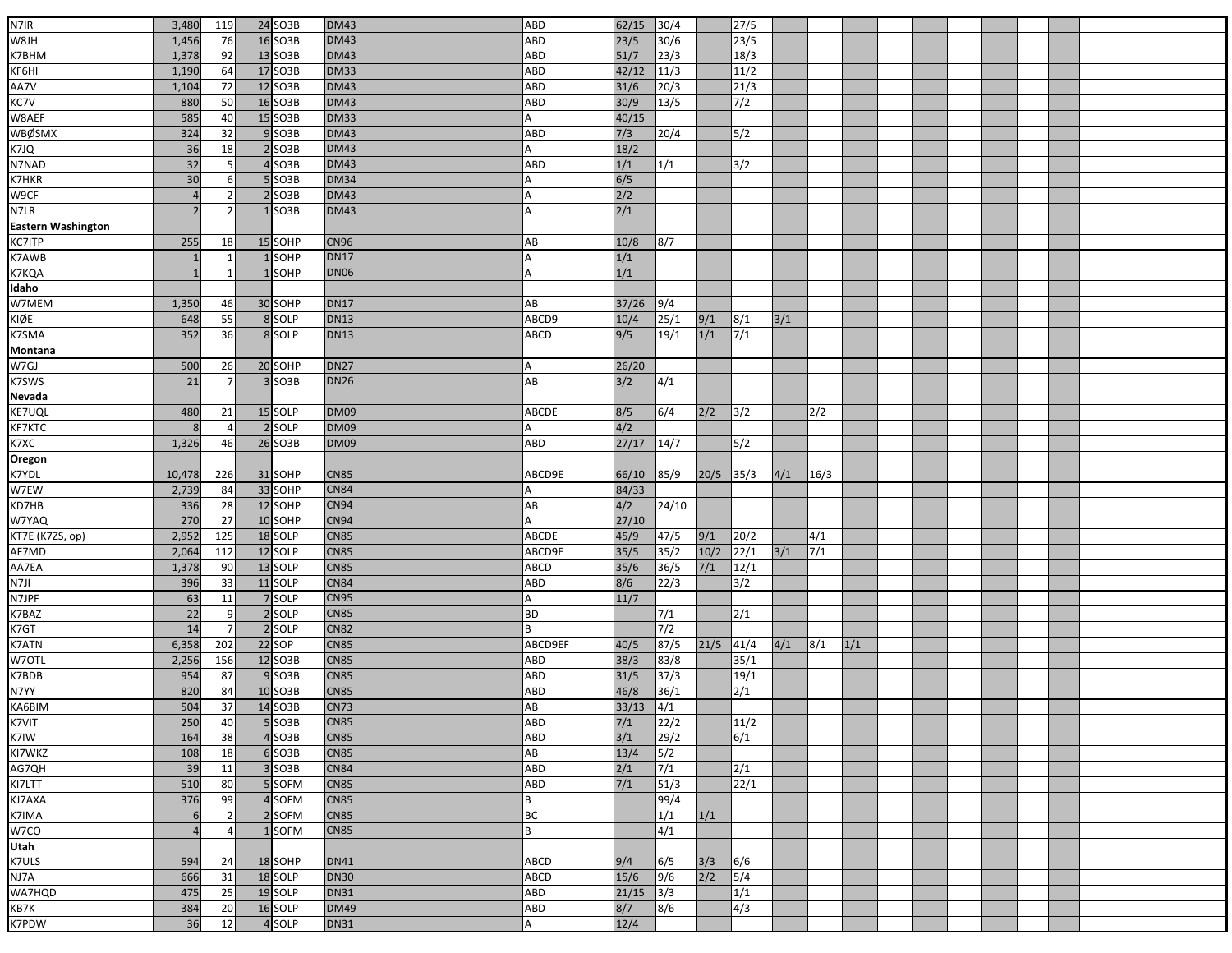| WA7YAZ                    | 32             | 8 <sup>1</sup> | 4SOLP    | <b>DN40</b> |              | 8/4            |                 |              |                               |     |              |     |  |  |  |  |
|---------------------------|----------------|----------------|----------|-------------|--------------|----------------|-----------------|--------------|-------------------------------|-----|--------------|-----|--|--|--|--|
| <b>KE7QYS</b>             | 40             |                | 5 SO3B   | <b>DN40</b> | ABD          | 3/2            | 3/2             |              | 1/1                           |     |              |     |  |  |  |  |
| <b>Western Washington</b> |                |                |          |             |              |                |                 |              |                               |     |              |     |  |  |  |  |
| <b>KE7SW</b>              |                | 154            | 40 SOHP  | <b>CN87</b> | ABCD9EF      | 56/11          | 47/12           | 17/5         | $\boxed{23/7}$                | 2/1 | 8/3          | 1/1 |  |  |  |  |
| W7GLF                     | 8,960          |                | 29 SOHP  | <b>CN87</b> |              |                |                 | 14/5         | $\sqrt{7/3}$                  | 1/1 | $\sqrt{6/3}$ |     |  |  |  |  |
| W7FI                      | 4,292          | 108            |          |             | ABCD9E       | 42/7           | 38/10           |              |                               |     |              |     |  |  |  |  |
|                           | 2,366          | 86             | 26 SOHP  | <b>CN87</b> | ABD          | 53/17          | 28/8            |              | $\overline{\smash{\big }5/1}$ |     |              |     |  |  |  |  |
| KG7P                      | 2,226          | 76             | 21 SOHP  | <b>CN87</b> | ABCDE        | 38/11          | 20/4            | 4/2          | 8/2                           |     | 6/2          |     |  |  |  |  |
| K7ND                      | 1,800          | 54             | 18 SOHP  | <b>CN87</b> | <b>BCDEF</b> |                | 27/6            | $11/5$       | $\sqrt{8/3}$                  |     | 7/3          | 1/1 |  |  |  |  |
| K7IU                      | 884            | 62             | 13 SOHP  | <b>CN97</b> | ABCD         | $36/6$         | 19/3            | 3/2          | $\sqrt{4/2}$                  |     |              |     |  |  |  |  |
| WZ8T                      | 8,091          | 189            | 31 SOLP  | <b>CN85</b> | ABCDE        | 55/12          | $71/6$          | $17/5$       | 38/6                          |     | 8/2          |     |  |  |  |  |
| N7KSI                     | 5,852          | 111            | 38 SOLP  | <b>CN86</b> | ABCDE        | 46/15          | 34/11           | $12/5$       | 11/5                          |     | 8/2          |     |  |  |  |  |
| K7ALO                     | 1,836          | 86             | 18 SOLP  | <b>CN85</b> | ABCD         | 34/8           | 34/8            | 5/1          | 13/1                          |     |              |     |  |  |  |  |
| KEØCO                     | 759            | 30             | 11 SOLP  | <b>CN87</b> | ABCD9E       | 2/1            | 7/2             | 5/2          | 7/2                           | 1/1 | 8/3          |     |  |  |  |  |
| KJ7G                      | 310            | 31             | 10 SOLP  | <b>CN87</b> | AВ           | 20/6           | 11/4            |              |                               |     |              |     |  |  |  |  |
| AI9Q                      | 212            | 40             | 4 SOLP   | <b>CN85</b> | ABCD         | $\frac{5}{1}$  | 20/1            | $5/1$        | 10/1                          |     |              |     |  |  |  |  |
| WA7BRL                    | 80             | 20             | 4 SOLP   | <b>CN87</b> |              | 20/4           |                 |              |                               |     |              |     |  |  |  |  |
| WV7S                      | 77             | 11             | 7 SOLP   | <b>CN87</b> |              | 11/7           |                 |              |                               |     |              |     |  |  |  |  |
| <b>KB7AK</b>              | 54             | 18             | 3 SOLP   | <b>CN85</b> |              | 18/3           |                 |              |                               |     |              |     |  |  |  |  |
| NN7SS (K6UFO, op)         |                | 1              | 1 SOLP   | <b>CN87</b> |              | 1/1            |                 |              |                               |     |              |     |  |  |  |  |
| N7EPD                     | 5,600          | 140            | 35 SO3B  | <b>CN87</b> | ABD          | 59/12          | 60/16           |              | 21/7                          |     |              |     |  |  |  |  |
| <b>N7QOZ</b>              | 2,376          | 86             | 22 SO3B  | <b>CN87</b> | ABD          | 18/5           | 44/10           |              | 24/7                          |     |              |     |  |  |  |  |
| <b>WA7PVE</b>             | 1,110          | 75             | 15 SO3B  | <b>CN87</b> | ABD          | 49/9           | 20/5            |              | 6/1                           |     |              |     |  |  |  |  |
| KX7L                      | 1,054          | 62             | 17 SO3B  | <b>CN87</b> | ABD          | 40/8           | 21/8            |              | $\overline{1/1}$              |     |              |     |  |  |  |  |
| K7JSG                     | 960            | 73             | 12 SO3B  | <b>CN87</b> | ABD          | 34/4           | 30/6            |              | $\sqrt{9/2}$                  |     |              |     |  |  |  |  |
| K7III                     | 616            | 56             | 11 SO3B  | <b>CN87</b> | ABD          | 26/4           | 28/6            |              | 2/1                           |     |              |     |  |  |  |  |
| KD7HGL                    | 342            | 38             | $9$ SO3B | <b>CN87</b> | AВ           | $\frac{31}{5}$ | 7/4             |              |                               |     |              |     |  |  |  |  |
| <b>KE7ZAC</b>             | 304            | 63             | 4 SO3B   | <b>CN85</b> | ABD          | 15/2           | 33/1            |              | 15/1                          |     |              |     |  |  |  |  |
| <b>K7RMZ</b>              | 216            | 33             | 6SO3B    | <b>CN87</b> | ABD          | 25/4           | 5/1             |              | 3/1                           |     |              |     |  |  |  |  |
| K7BWH                     | 198            | 29             | 6SO3B    | <b>CN87</b> | ABD          | 19/4           | 6/1             |              | $\sqrt{4/1}$                  |     |              |     |  |  |  |  |
| KI7YFP                    | 198            | 32             | 6SO3B    | <b>CN87</b> | ABD          | $13/2$         | 17/3            |              | $\sqrt{2/1}$                  |     |              |     |  |  |  |  |
| <b>KF7ZYF</b>             | 88             | 20             | 4 SO3B   | <b>CN87</b> | ABD          | 4/1            | 13/2            |              | 3/1                           |     |              |     |  |  |  |  |
| <b>NØCYT</b>              | 6              | $\overline{3}$ | $2$ SO3B | <b>CN87</b> |              |                | 3/2             |              |                               |     |              |     |  |  |  |  |
| K3RW                      | 395            |                | 5 SOFM   | <b>CN85</b> |              |                |                 |              |                               |     |              |     |  |  |  |  |
| <b>KD7RUS</b>             | 205            | 62<br>36       | 5 SOFM   | <b>CN85</b> | ABCD<br>ABCD | 1/1            | 41/2            | $3/1$<br>5/1 | 17/1                          |     |              |     |  |  |  |  |
|                           |                |                |          |             |              | 2/1            | 24/2            |              | 5/1                           |     |              |     |  |  |  |  |
|                           |                |                |          |             |              |                |                 |              |                               |     |              |     |  |  |  |  |
| U.S. Call Area 8          |                |                |          |             |              |                |                 |              |                               |     |              |     |  |  |  |  |
| Michigan                  |                |                |          |             |              |                |                 |              |                               |     |              |     |  |  |  |  |
| N <sub>2</sub> CB         | 221            | 17             | 13 SOHP  | <b>EN75</b> |              | 17/13          |                 |              |                               |     |              |     |  |  |  |  |
| KF8QL                     | 2,775          | 72             | 37 SOLP  | <b>EN72</b> | ABCD         | 44/21          | 23/13           | 1/1          | 4/2                           |     |              |     |  |  |  |  |
| N8DZR                     | 1,566          | 54             | 29 SOLP  | <b>EN73</b> | ABD          | 38/17          | 15/11           |              | $\overline{1/1}$              |     |              |     |  |  |  |  |
| WB8TGY                    | 125            | 13             | 5 SOLP   | <b>EN72</b> | ABCD9        | 1/1            | 4/1             | 3/1          | $\sqrt{3/1}$                  | 2/1 |              |     |  |  |  |  |
| WA8YLZ                    | $\overline{4}$ |                | 1SOLP    | <b>EN63</b> |              |                | 4/1             |              |                               |     |              |     |  |  |  |  |
| KE8JOT                    |                |                | $1$ SO3B | <b>EN82</b> |              | 1/1            |                 |              |                               |     |              |     |  |  |  |  |
| Ohio<br>K8ZR              |                |                |          |             |              |                |                 |              |                               |     |              |     |  |  |  |  |
|                           | 9,765          | 117            | 63 SOHP  | <b>EN91</b> | ABCD9EF      |                | 62/33 37/17 2/2 |              | $\sqrt{8/5}$                  | 3/3 | 4/2          | 1/1 |  |  |  |  |
| W8KEN                     | 4,224          | 98             | 44 SOHP  | <b>EN91</b> | AB           | 50/23          | 48/21           |              |                               |     |              |     |  |  |  |  |
| W8MRL                     | 1,056          | 53             | 22 SOHP  | <b>EM79</b> |              | 53/22          |                 |              |                               |     |              |     |  |  |  |  |
| K8RR                      | 153            | 19             | 9 SOHP   | <b>EN91</b> |              | 19/9           |                 |              |                               |     |              |     |  |  |  |  |
| K9NW                      | 72             | 12             | 6 SOHP   | <b>EM79</b> | A            | $12/6$         |                 |              |                               |     |              |     |  |  |  |  |
| N8BJQ                     | 30             | 6              | 5 SOHP   | <b>EN80</b> | А            | 6/5            |                 |              |                               |     |              |     |  |  |  |  |
| N8LRG                     | 12,483         | 152            | 73 SOLP  | <b>EN80</b> | ABD          | 59/23          | 68/32           |              | 25/18                         |     |              |     |  |  |  |  |
| KM8V                      | 2,400          | 77             | 30 SOLP  | <b>EN91</b> | ABD          | 40/14          | 31/13           |              | $\sqrt{6/3}$                  |     |              |     |  |  |  |  |
| N8HMG                     | 2,133          | 78             | 27 SOLP  | <b>EN91</b> | ABD          | 42/15          | 31/10           |              | 5/2                           |     |              |     |  |  |  |  |
| W8PEN                     | 1,058          | 45             | 23 SOLP  | <b>EN80</b> | ABD          | 34/16          | 8/6             |              | 3/1                           |     |              |     |  |  |  |  |
| W8DPK                     | 980            | 46             | 20 SOLP  | <b>EM89</b> | ABCD         | 32/14          | $\sqrt{7/2}$    | 3/2          | $\sqrt{4/2}$                  |     |              |     |  |  |  |  |
| AF8C                      | 184            | 21             | 8 SOLP   | <b>EN81</b> | ABD          | 12/4           | 6/2             |              | $\sqrt{3/2}$                  |     |              |     |  |  |  |  |
| AB8FJ                     | 36             | 12             | 3 SOLP   | <b>EM79</b> |              | 12/3           |                 |              |                               |     |              |     |  |  |  |  |
| N8JLM                     | 30             | 10             | 3 SOLP   | <b>EN91</b> | А            | 10/3           |                 |              |                               |     |              |     |  |  |  |  |
| W8NFM                     | 15             | $\overline{a}$ | 3 SOLP   | <b>EM79</b> | ABC          | 1/1            | $\sqrt{2/1}$    | 1/1          |                               |     |              |     |  |  |  |  |
|                           |                |                |          |             |              |                |                 |              |                               |     |              |     |  |  |  |  |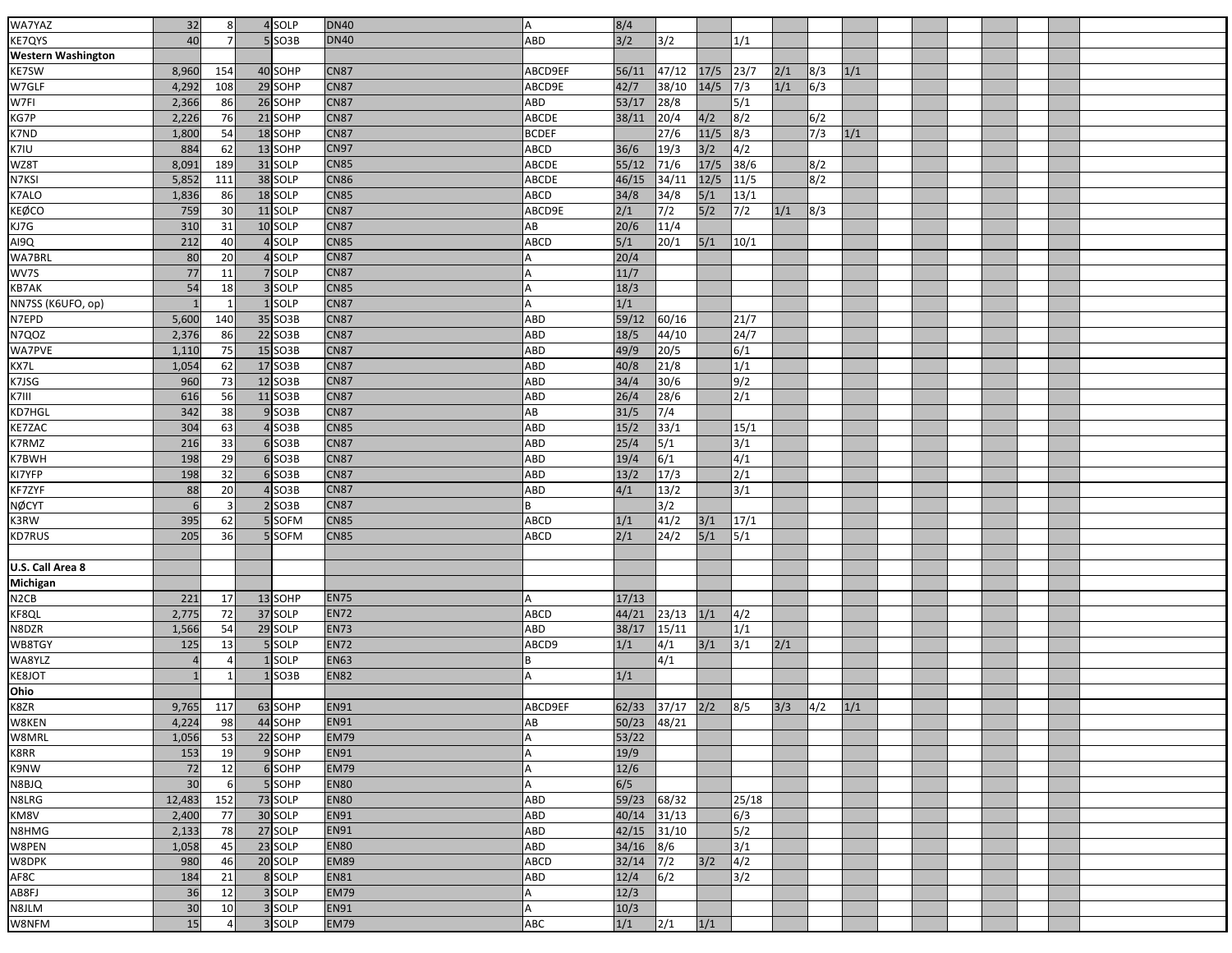| KV4ZY                 |                          |                 | 1 SOLP               | <b>EN91</b>                | ΙB.         |              | 2/1                   |      |                  |     |     |  |  |  |
|-----------------------|--------------------------|-----------------|----------------------|----------------------------|-------------|--------------|-----------------------|------|------------------|-----|-----|--|--|--|
| WA8TTM                | 2,886                    | 81              | 37 SO3B              | <b>EM79</b>                | AB          | 51/23        | 30/14                 |      |                  |     |     |  |  |  |
| KB8VAO                |                          |                 |                      | <b>EN91</b>                |             |              |                       |      |                  |     |     |  |  |  |
| N8MPF                 | 1,248                    | 48              | 26 SO3B              |                            | AB          | 33/17        | $\frac{15}{9}$        |      |                  |     |     |  |  |  |
|                       | 484                      | 38              | 11 SO3B              | <b>EN91</b>                | ABD         | 12/4         | 18/5                  |      | 8/2              |     |     |  |  |  |
| AC8ZU                 | 119                      | 17              | 7 SO3B               | <b>EM79</b>                | AB          | 16/6         | 1/1                   |      |                  |     |     |  |  |  |
| AA8MA                 | 96                       | 16              | 6 SO <sub>3</sub> B  | <b>EN80</b>                |             | 16/6         |                       |      |                  |     |     |  |  |  |
| AA8SW                 | 8                        |                 | $2$ SO3B             | <b>EM79</b>                | А           | 5/2          |                       |      |                  |     |     |  |  |  |
| N8PPF                 | 12                       | 3               | 3 SOFM               | <b>EN80</b>                | ABD         | 1/1          | 1/1                   |      | 1/1              |     |     |  |  |  |
| <b>West Virginia</b>  |                          |                 |                      |                            |             |              |                       |      |                  |     |     |  |  |  |
| KT1R                  | 3,597                    | 83              | 33 SOLP              | <b>FM09</b>                | ABDE        | 17/5         | 46/17                 |      | 16/8             |     | 4/3 |  |  |  |
| AC8NE                 | 833                      | 49              | 17 SO3B              | <b>FM19</b>                | ABD         | 41/13        | 7/3                   |      | 1/1              |     |     |  |  |  |
|                       |                          |                 |                      |                            |             |              |                       |      |                  |     |     |  |  |  |
| U.S. Call Area 9      |                          |                 |                      |                            |             |              |                       |      |                  |     |     |  |  |  |
| <b>Illinois</b>       |                          |                 |                      |                            |             |              |                       |      |                  |     |     |  |  |  |
| N9AKR                 | 12,936                   | 180             | 56 SOHP              | <b>EN61</b>                | ABCDE       | 79/25        | 53/18                 | 26/4 | 17/5             |     | 5/4 |  |  |  |
| W9FF<br>WS9V          | 4,895                    | 91              | 55 SOHP              | <b>EN40</b>                | AB          | 79/45        | 12/10                 |      |                  |     |     |  |  |  |
|                       | 3,916                    | 101             | 44 SOHP              | <b>EM59</b>                |             | 101/44       |                       |      |                  |     |     |  |  |  |
| K9YR<br>N2BJ          | 2,813                    | 67              | 29 SOHP              | <b>EN52</b>                | ABCD9E      | 19/8         | 21/7                  | 7/5  | 14/4             | 2/2 | 4/3 |  |  |  |
|                       | 1,952                    | 61              | 32 SOHP              | <b>EN61</b>                | AB          | 60/31        | $\sqrt{1/1}$          |      |                  |     |     |  |  |  |
| K9CT                  | 1,054                    | 34              | 31 SOHP              | <b>EN50</b>                | AB          | 26/23        | $\sqrt{8/8}$          |      |                  |     |     |  |  |  |
| TPIA                  | 864                      | $\overline{36}$ | 24 SOHP              | <b>EM69</b>                |             | 36/24        |                       |      |                  |     |     |  |  |  |
| WD9GJK                | 1,666                    | 75              | 17 SOLP              | <b>EN61</b>                | ABCDE       | 12/3         | 37/5                  | 12/4 | 12/3             |     | 2/2 |  |  |  |
| NT9E                  | 1,550                    | 63              | 25 SOLP              | <b>EN52</b>                | ABD         | 51/20        | $11/4$                |      | $\overline{1/1}$ |     |     |  |  |  |
| KC9ZAS                | 1,242                    | 61              | 18 SOLP              | <b>EN52</b>                | ABD         | 20/6         | 30/10                 |      | 11/2             |     |     |  |  |  |
| WB9W                  | 960                      | 66              | 12 SOLP              | <b>EN61</b>                | ABD         | 11/4         | 31/4                  |      | 24/4             |     |     |  |  |  |
| K9IJ                  | 528                      | 36              | 16 SOLP              | <b>EN52</b>                |             | 36/16        |                       |      |                  |     |     |  |  |  |
| <b>K9KQX</b>          | 392                      | 29              | 14 SOLP              | <b>EN51</b>                | A           | 29/14        |                       |      |                  |     |     |  |  |  |
| WB9AYW                | 325                      | 25              | 13 SOLP              | <b>EN51</b>                | AB          | 23/11        | 2/2                   |      |                  |     |     |  |  |  |
| W9CY                  | 306                      | 32              | 9 SOLP               | <b>EN51</b>                | ABD         | 19/6         | 9/2                   |      | 4/1              |     |     |  |  |  |
| WA9LEY                | 288                      | 24              | 12 SOLP              | <b>EN61</b>                | А           | 24/12        |                       |      |                  |     |     |  |  |  |
| <b>N9TUQ</b>          | 186                      | 29              | 6 SOLP               | <b>EN61</b>                | ABD         | 3/1          | 21/3                  |      | 5/2              |     |     |  |  |  |
| K9LH                  | 70                       | 13              | 5 SOLP               | <b>EN61</b>                | <b>BCD</b>  |              | 7/2                   | 2/1  | $\sqrt{4/2}$     |     |     |  |  |  |
|                       | 60                       | 12              | 4 SOLP               | <b>EN62</b>                | <b>BD</b>   |              | 9/3                   |      | 3/1              |     |     |  |  |  |
| AA9IL<br>WT2P<br>WQ9T | 48                       | 8               | 6 SOLP               | <b>EN51</b>                | AB          | 6/4          | 2/2                   |      |                  |     |     |  |  |  |
|                       | 44                       | 11              | 4 SOLP               | <b>EN40</b>                |             | 11/4         |                       |      |                  |     |     |  |  |  |
| KD9NHZ                | 30                       | 8               | 3 SOLP               | <b>EN51</b>                | ABD         | 4/1          | 2/1                   |      | $\overline{2/1}$ |     |     |  |  |  |
| WD9GDB                | 10                       | $\overline{4}$  | 2 SOLP               | <b>EN61</b>                | <b>BC</b>   |              | 3/1                   | 1/1  |                  |     |     |  |  |  |
| AC9S                  | $\mathbf{q}$             | $\overline{3}$  | 3 SOLP               | <b>EN50</b>                | AB          | 1/1          | $\sqrt{2}/2$          |      |                  |     |     |  |  |  |
| AB9YC                 | $\overline{\phantom{a}}$ | $\overline{2}$  | 1 SOLP               | <b>EN52</b>                |             | 2/1          |                       |      |                  |     |     |  |  |  |
| К9АА (КО9А, ор)       | 1,080                    | 38              | 18 SOP               | <b>EN52</b>                | ABCDE       | 10/4         | 10/4                  | 7/4  | 9/4              |     | 2/2 |  |  |  |
| KO9A                  |                          | 192             | 69 SO3B              | <b>EN52</b>                |             | 109/37       | 63/26                 |      | 20/6             |     |     |  |  |  |
| N9LYE                 | 14,628                   | 50              | 31 SO3B              | <b>EN51</b>                | ABD<br>ABD  | 30/16        | 19/14                 |      | 1/1              |     |     |  |  |  |
| WB8BZK                | 1,457                    |                 |                      |                            |             |              |                       |      |                  |     |     |  |  |  |
| KOØZ                  | 798<br>238               | 39<br>19        | 21 SO3B              | <b>EN52</b><br><b>EM59</b> | А<br>AB     | 39/21        |                       |      |                  |     |     |  |  |  |
| KD9MDO                | 144                      |                 | 14 SO3B              | <b>EN51</b>                | <b>BD</b>   | 10/6         | 9/8<br>13/3           |      |                  |     |     |  |  |  |
| AB9BZ                 |                          | 19              | 6SO3B                |                            |             |              |                       |      | 6/3              |     |     |  |  |  |
| KG9R                  | 105<br>105               | 21<br>19        | $5$ SO3B<br>$5$ SO3B | <b>EN61</b><br><b>EN51</b> | AB<br>ABD   | 17/4<br>3/1  | 4/1<br>$\frac{13}{2}$ |      | 3/2              |     |     |  |  |  |
|                       |                          |                 |                      |                            |             |              |                       |      |                  |     |     |  |  |  |
| NQ6N<br>W9KM          | 48<br>8                  | 12              | $4$ SO3B             | <b>EN51</b>                |             | 12/4         |                       |      |                  |     |     |  |  |  |
|                       |                          | $\overline{4}$  | $2$ SO3B             | <b>EN51</b>                | AB          | 1/1          | 3/1                   |      |                  |     |     |  |  |  |
| N9VPV                 | 6                        | $\overline{3}$  | $2$ SO3B             | <b>EN40</b>                | A           | 3/2          |                       |      |                  |     |     |  |  |  |
| WB9WOZ                | 996                      | 64              | 12 SOFM              | <b>EN51</b>                | <b>ABCD</b> | 6/2          | 31/4                  | 8/3  | 19/3             |     |     |  |  |  |
| K9JK                  | 24                       | 6               | 3 SOFM               | <b>EN52</b>                | ABD         | 2/1          | 2/1                   |      | 2/1              |     |     |  |  |  |
| Indiana               |                          |                 |                      |                            |             |              |                       |      |                  |     |     |  |  |  |
| KT9L                  | 7,440                    | 132             | 60 SOHP              | <b>EM69</b>                | AB          | 118/48 14/12 |                       |      |                  |     |     |  |  |  |
| N9YK                  | 1,624                    | 58              | 29 SOLP              | <b>EN71</b>                | ABC         | 52/23        | 5/5                   | 1/1  |                  |     |     |  |  |  |
| WA9DU                 | 560                      | 25              | 20 SOLP              | <b>EM69</b>                | <b>BD</b>   |              | 22/18                 |      | 3/2              |     |     |  |  |  |
| W9MRH                 | 352                      | 23              | 16 SOLP              | <b>EM69</b>                | A           | 23/16        |                       |      |                  |     |     |  |  |  |
| W9ZB                  | 1,584                    | 52              | 33 SO3B              | <b>EM69</b>                | ABD         | 35/22        | 16/10                 |      | 1/1              |     |     |  |  |  |
| W9NED                 | 1,363                    | 50              | 29 SO3B              | <b>EM68</b>                | AB          | 44/25        | $\sqrt{6/4}$          |      |                  |     |     |  |  |  |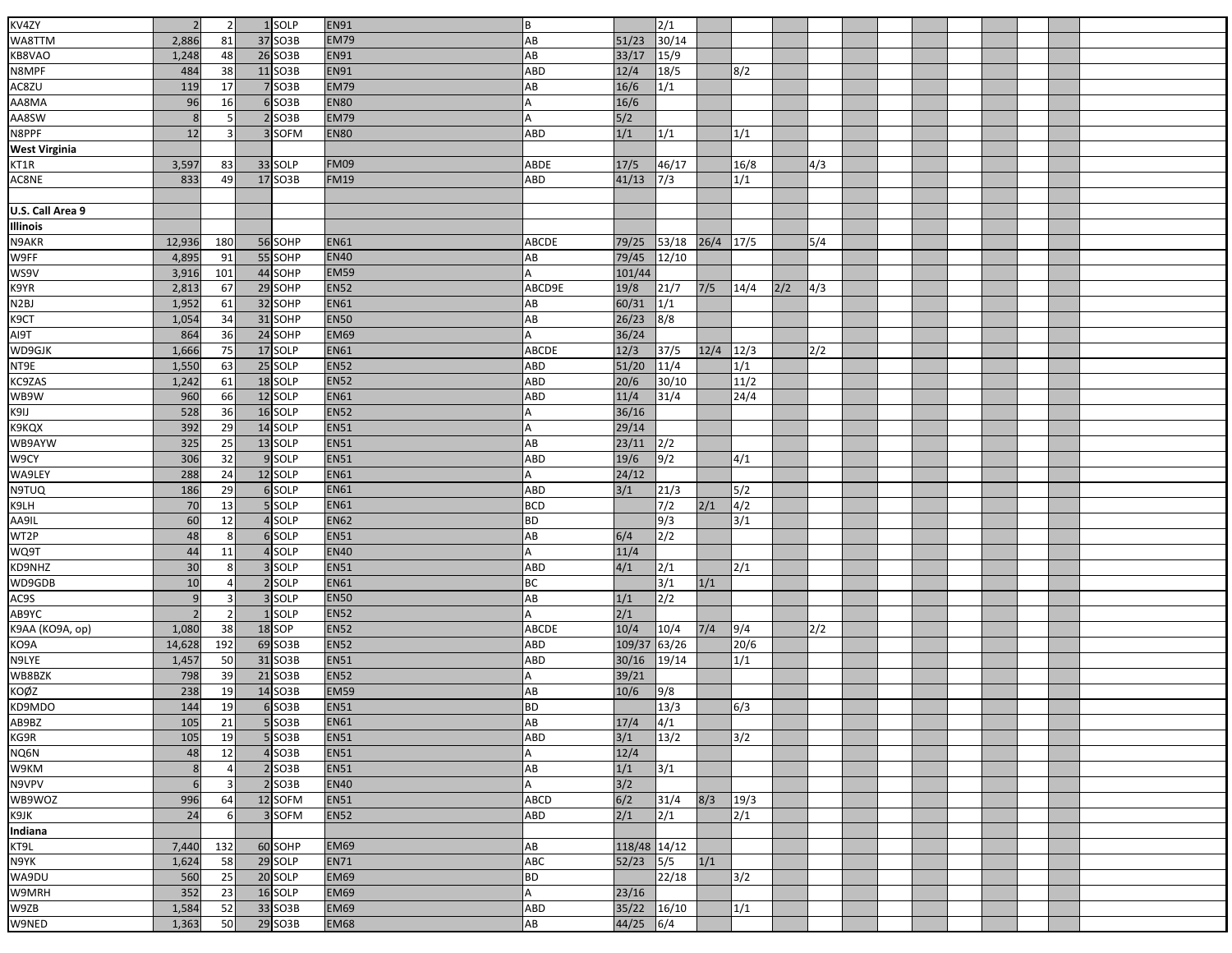| N4TZ                        | 99                       | 11              | 9 SO3B              | <b>EN70</b> | A             | 11/9  |       |       |                           |           |     |     |     |     |     |  |  |
|-----------------------------|--------------------------|-----------------|---------------------|-------------|---------------|-------|-------|-------|---------------------------|-----------|-----|-----|-----|-----|-----|--|--|
|                             |                          |                 |                     |             |               |       |       |       |                           |           |     |     |     |     |     |  |  |
| Wisconsin                   |                          |                 |                     |             |               |       |       |       |                           |           |     |     |     |     |     |  |  |
| WA9TT                       | 2,016                    | 60              | 32 SOHP             | <b>EN54</b> | <b>ABCD</b>   | 28/15 | 22/12 | 2/2   | 8/3                       |           |     |     |     |     |     |  |  |
| NØAKC                       | 672                      | 30 <sup>1</sup> | 21 SOHP             | <b>EN44</b> | <b>ABCD</b>   | 5/3   | 21/16 | 2/1   | 2/1                       |           |     |     |     |     |     |  |  |
| K9MU                        | 12,410                   | 144             | 73 SOLP             | <b>EN44</b> | ABCD9E        | 79/41 | 44/19 | $7/5$ | 11/6                      | 2/1       | 1/1 |     |     |     |     |  |  |
| N9LB                        | 360                      | 24              | 15 SOLP             | <b>EN52</b> | ABCD          | 19/10 | 3/3   | 1/1   | 1/1                       |           |     |     |     |     |     |  |  |
| N9ISN                       | 152                      | 15              | 8 SOLP              | <b>EN44</b> | ABCD          | 7/4   | 4/2   | 2/1   | 2/1                       |           |     |     |     |     |     |  |  |
| N9UX                        | 20                       | 5               | 4 SOLP              | <b>EN53</b> |               | 5/4   |       |       |                           |           |     |     |     |     |     |  |  |
| WV9E                        | 16                       | $\overline{4}$  | 4 SOLP              | <b>EN43</b> | AB            | 3/3   | 1/1   |       |                           |           |     |     |     |     |     |  |  |
| KA9FOX                      | 1,176                    | 42              | 28 SO3B             | <b>EN43</b> | AB            | 31/18 | 11/10 |       |                           |           |     |     |     |     |     |  |  |
| W9AV                        | 1,008                    | 44              | 24 SO3B             | <b>EN43</b> | A             | 44/24 |       |       |                           |           |     |     |     |     |     |  |  |
| KA9VDU                      | 924                      | 38              | 22 SO3B             | <b>EN53</b> | ABD           | 27/16 | 7/3   |       | 4/3                       |           |     |     |     |     |     |  |  |
| W9JN                        | 140                      | 16              | 10 SO3B             | <b>EN54</b> | AB            | 9/5   | 7/5   |       |                           |           |     |     |     |     |     |  |  |
| WB9MXX                      | 120                      | 19              | 6 SO3B              | <b>EN62</b> | ABD           | $7/2$ | 11/3  |       | 1/1                       |           |     |     |     |     |     |  |  |
|                             |                          |                 |                     |             |               |       |       |       |                           |           |     |     |     |     |     |  |  |
| Canada                      |                          |                 |                     |             |               |       |       |       |                           |           |     |     |     |     |     |  |  |
| British Columbia            |                          |                 |                     |             |               |       |       |       |                           |           |     |     |     |     |     |  |  |
| <b>VE7DAY</b>               | 1,508                    | 50              | 29 SOHP             | CO70        | ABDE          | 47/26 | 1/1   |       | 1/1                       |           | 1/1 |     |     |     |     |  |  |
| VE7ZD                       | 225                      | 26              | 9 SOHP              | <b>CN89</b> | A             | 26/9  |       |       |                           |           |     |     |     |     |     |  |  |
| VA7ST                       | 20                       | 6               | 4 SOHP              | <b>DO00</b> |               | 6/4   |       |       |                           |           |     |     |     |     |     |  |  |
| VE7JH                       | 480                      | 29              | 12 SOLP             | <b>CN88</b> | ABCD          | 2/2   | 16/5  | 5/2   | 6/3                       |           |     |     |     |     |     |  |  |
| VA7MCE                      | 154                      | 22              | 7 SOLP              | <b>CN88</b> | AB            | 5/2   | 17/5  |       |                           |           |     |     |     |     |     |  |  |
| VE7HR                       | 154                      | <b>16</b>       | 7 SOLP              | <b>CN89</b> | ABCD          | 2/1   | 8/4   | 3/1   | 3/1                       |           |     |     |     |     |     |  |  |
| <b>VA7RKM</b>               | 84                       | 16              | 6 SOLP              | <b>CN88</b> | AB            | 7/3   | 9/3   |       |                           |           |     |     |     |     |     |  |  |
| Alberta                     |                          |                 |                     |             |               |       |       |       |                           |           |     |     |     |     |     |  |  |
| VE6KC                       | 594                      | 42              | 11 SOLP             | <b>DO20</b> | <b>ABCD</b>   | 11/3  | 19/3  | 2/2   | 10/3                      |           |     |     |     |     |     |  |  |
| VA6ZO                       | 288                      | 22              | 12 SOLP             | DO32        | ABD           | 9/5   | 11/5  |       | 2/2                       |           |     |     |     |     |     |  |  |
|                             |                          |                 |                     | DO21        |               |       |       |       |                           |           |     |     |     |     |     |  |  |
| VE6SM                       | 112                      | 9               | 7 SOLP              |             | <b>ABDI</b>   | 2/2   | 4/3   |       | 2/1                       |           |     |     |     |     | 1/1 |  |  |
| VE6/KØXF                    | 264                      | 27              | 8 SO3B              | DO21        | ABD           | $7/2$ | 14/4  |       | 6/2                       |           |     |     |     |     |     |  |  |
| VA6RCN                      | 6                        | 3               | $2$ SO3B            | DO33        | AB            | 1/1   | 2/1   |       |                           |           |     |     |     |     |     |  |  |
| <b>Greater Toronto Area</b> |                          |                 |                     |             |               |       |       |       |                           |           |     |     |     |     |     |  |  |
| VE3DS                       | 30,876                   | 205             | 83 SOLP             | <b>FN03</b> | ABCD9EFG      | 56/20 | 50/17 |       | 28/12 38/16               | 14/8 13/5 |     | 4/3 | 2/2 |     |     |  |  |
| VE3FHM                      | 2,268                    | 66              | 28 SOLP             | FN03        | <b>ABCDE</b>  | 16/5  | 38/17 | 6/3   | 4/2                       |           | 2/1 |     |     |     |     |  |  |
| VE3SST                      | 5,292                    | 124             | 42 SO3B             | <b>FN03</b> | ABD           | 72/26 | 42/11 |       | 10/5                      |           |     |     |     |     |     |  |  |
| VA3MW                       | 2,001                    | 62              | 29 SO3B             | <b>FN03</b> | ABD           | 24/11 | 27/12 |       | 11/6                      |           |     |     |     |     |     |  |  |
| VE3RZ                       | 615                      | 43              | $15$ SO3B           | <b>EN93</b> | ABD           | 23/7  | 15/6  |       | 5/2                       |           |     |     |     |     |     |  |  |
| VE3EG                       | 21                       | 6               | 3 SO <sub>3</sub> B | <b>FN03</b> | ABD           | 2/1   | 3/1   |       | 1/1                       |           |     |     |     |     |     |  |  |
| <b>Ontario East</b>         |                          |                 |                     |             |               |       |       |       |                           |           |     |     |     |     |     |  |  |
| VE3FN                       | 561                      | 21              | 17 SOHP             | <b>FN25</b> | ABCDE         | 1/1   | 10/7  | 4/4   | 5/4                       |           | 1/1 |     |     |     |     |  |  |
| VA3KA                       | 375                      | 19              | 15 SOLP             | <b>FN15</b> | ABCD          | 3/2   | 8/6   | 4/4   | 4/3                       |           |     |     |     |     |     |  |  |
| VE3CVG                      | 126                      | 9               | 9 SOLP              | <b>FN24</b> | ABCD          | 2/2   | 2/2   | 2/2   | 3/3                       |           |     |     |     |     |     |  |  |
| VE3IKV                      |                          | $\overline{2}$  | 2 SOLP              | <b>FN03</b> |               | 2/2   |       |       |                           |           |     |     |     |     |     |  |  |
| VA3SY                       |                          | $\mathbf{1}$    | 1 SOLP              | <b>FN25</b> | А             | 1/1   |       |       |                           |           |     |     |     |     |     |  |  |
| VA3RKM                      | $\overline{\phantom{0}}$ | $\overline{2}$  | $1$ SO3B            | <b>FN25</b> | Α             | 2/1   |       |       |                           |           |     |     |     |     |     |  |  |
| <b>Ontario North</b>        |                          |                 |                     |             |               |       |       |       |                           |           |     |     |     |     |     |  |  |
| VA3SK                       | 154                      | <b>15</b>       | 11 SO3B             | <b>FN06</b> | AB            | 10/7  | 5/4   |       |                           |           |     |     |     |     |     |  |  |
| <b>Ontario South</b>        |                          |                 |                     |             |               |       |       |       |                           |           |     |     |     |     |     |  |  |
| VE3ZV                       | 47,058                   | 208             | 93 SOHP             | <b>EN92</b> | ABCD9EFGHI    | 26/8  | 70/27 |       | 26/13 38/17 12/6 13/6 9/5 |           |     |     | 7/4 | 3/3 | 4/4 |  |  |
| VA3PC                       | 12                       | $\overline{4}$  | 3 SOLP              | <b>FN06</b> | А             | 4/3   |       |       |                           |           |     |     |     |     |     |  |  |
| VE3PQ                       | 6                        | $\overline{4}$  | 2 SOLP              | <b>EN94</b> | B             |       | 4/2   |       |                           |           |     |     |     |     |     |  |  |
| Quebec                      |                          |                 |                     |             |               |       |       |       |                           |           |     |     |     |     |     |  |  |
| VE2GDR                      | 1,444                    | 48              | 19 SOHP             | <b>FN25</b> | ABCDE         | 12/5  | 15/5  | 5/3   | 12/4                      |           | 4/2 |     |     |     |     |  |  |
| VE2GT                       | 140                      | 13              | 10 SOHP             | <b>FN36</b> | ABD           | 8/5   | 3/3   |       | $\sqrt{2/2}$              |           |     |     |     |     |     |  |  |
| VE2UG                       | 1,449                    | 34              | 21 SOLP             | <b>FN35</b> | <b>ABCDEI</b> | 8/3   | 9/7   | 5/3   | $\sqrt{6/4}$              |           | 4/2 |     |     |     | 2/2 |  |  |
| VE2HAY                      |                          | 43              | 18 SOLP             | <b>FN35</b> | <b>ABCD</b>   | 12/6  |       | 6/3   |                           |           |     |     |     |     |     |  |  |
|                             | 1,044<br>144             | 16              | 8 SOLP              | <b>FN35</b> | ABD           | 4/3   | 16/5  |       | 9/4<br>$\sqrt{4/2}$       |           |     |     |     |     |     |  |  |
| VE2OTA                      |                          |                 |                     |             |               |       | 8/3   |       |                           |           |     |     |     |     |     |  |  |
| VE2NCG                      | 108                      | 15              | 6 SOLP              | <b>FN35</b> | ABCD          | 2/1   | 8/2   | 4/2   | 1/1                       |           |     |     |     |     |     |  |  |
| VA2FW                       | 8                        | $\overline{4}$  | 2 SOLP              | <b>FN35</b> | A             | 4/2   |       |       |                           |           |     |     |     |     |     |  |  |
| VA2BN                       | 1,624                    | 53              | 28 SO3B             | <b>FN36</b> | ABD           | 38/19 | 8/5   |       | 7/4                       |           |     |     |     |     |     |  |  |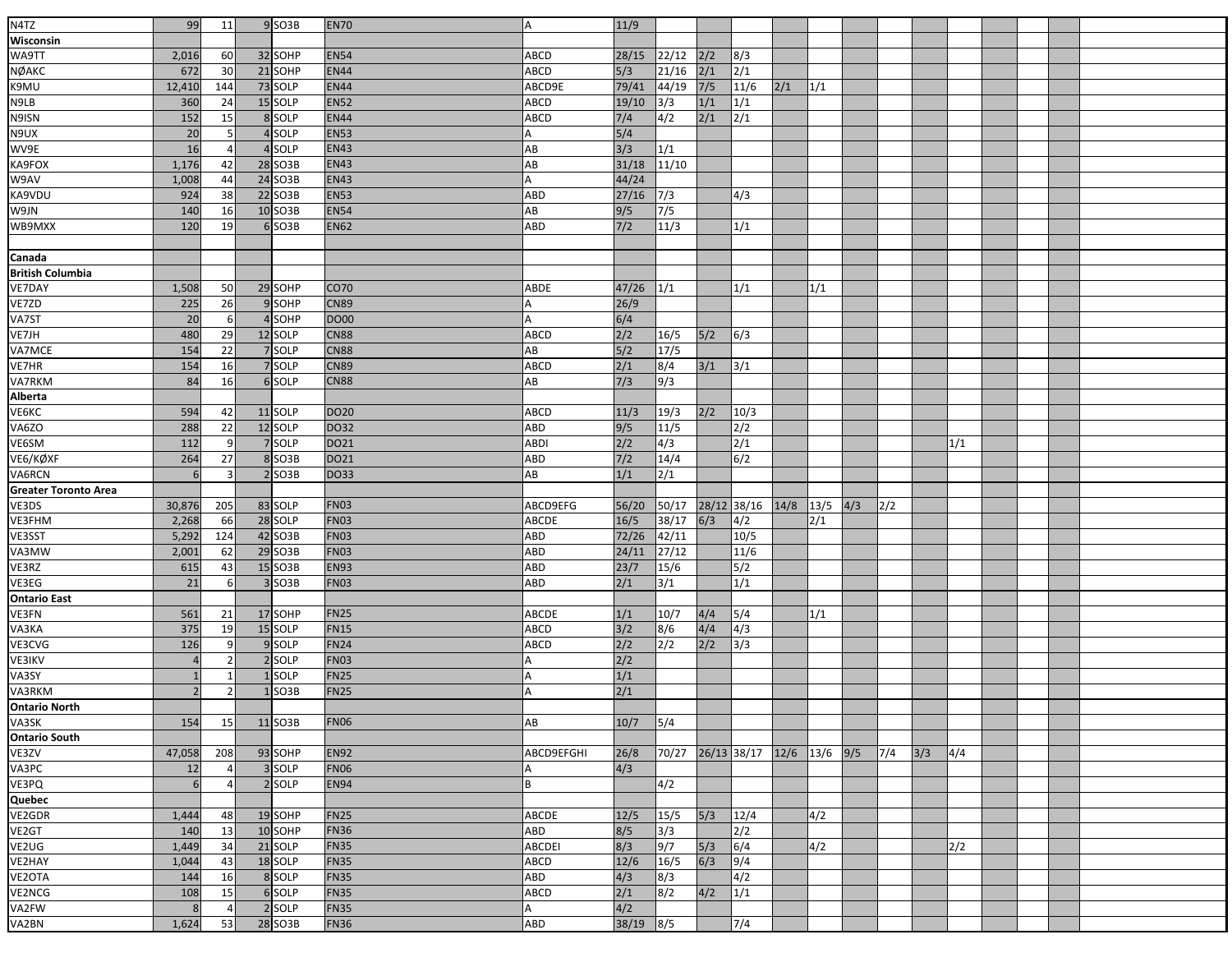| VE2YUC                                   | 216          |                |        | 12 SO3B           | <b>FN35</b>                                | ABD                      | 8/6                                   | 6/5                       |             | 2/1          |      |       |             |               |      |     |     |               |                              |
|------------------------------------------|--------------|----------------|--------|-------------------|--------------------------------------------|--------------------------|---------------------------------------|---------------------------|-------------|--------------|------|-------|-------------|---------------|------|-----|-----|---------------|------------------------------|
|                                          |              | 16             |        |                   |                                            |                          |                                       |                           |             |              |      |       |             |               |      |     |     |               |                              |
| VA2RF                                    | 153          | 17             |        | $9$ SO3B          | <b>FN46</b>                                | AB                       | 13/6                                  | 4/3                       |             |              |      |       |             |               |      |     |     |               |                              |
| VA2CZ                                    |              | $\overline{z}$ |        | $2$ SO3B          | <b>FN35</b>                                |                          | 2/2                                   |                           |             |              |      |       |             |               |      |     |     |               |                              |
| VE2NR (VE2DDZ, op)                       |              |                |        | SO <sub>3</sub> B | <b>FN35</b>                                | B                        |                                       | 2/1                       |             |              |      |       |             |               |      |     |     |               |                              |
| VA2DG                                    | 51           | 11             |        | 3SOFM             | <b>FN35</b>                                | <b>BCD</b>               |                                       | 5/1                       | 3/1         | 3/1          |      |       |             |               |      |     |     |               |                              |
| VE2HEW                                   |              | 1              |        | 1SOFM             | <b>FN35</b>                                | <b>B</b>                 |                                       | 1/1                       |             |              |      |       |             |               |      |     |     |               |                              |
| <b>Maritime</b>                          |              |                |        |                   |                                            |                          |                                       |                           |             |              |      |       |             |               |      |     |     |               |                              |
| VE1SKY                                   | 1,452        | 44             |        | 33 SOLP           | <b>FN74</b>                                | AB                       | 25/17                                 | 19/16                     |             |              |      |       |             |               |      |     |     |               |                              |
|                                          |              |                |        |                   |                                            |                          |                                       |                           |             |              |      |       |             |               |      |     |     |               |                              |
| <b>Multioperator scores by Call Area</b> |              |                |        |                   |                                            |                          |                                       |                           |             |              |      |       |             |               |      |     |     |               |                              |
|                                          |              |                |        |                   |                                            |                          |                                       |                           |             |              |      |       |             |               |      |     |     |               |                              |
| <b>Operating Category</b>                |              |                |        |                   |                                            |                          |                                       |                           |             |              |      |       |             |               |      |     |     |               |                              |
| <b>LM = Limited Multioperator</b>        |              |                |        |                   |                                            |                          |                                       |                           |             |              |      |       |             |               |      |     |     |               |                              |
|                                          |              |                |        |                   |                                            |                          |                                       |                           |             |              |      |       |             |               |      |     |     |               |                              |
| <b>UM = Unlimited Multioperator</b>      |              |                |        |                   |                                            |                          |                                       |                           |             |              |      |       |             |               |      |     |     |               |                              |
|                                          |              |                |        |                   |                                            |                          |                                       |                           |             |              |      |       |             |               |      |     |     |               |                              |
| Call                                     | <b>Score</b> |                |        |                   | <b>QSOs Mults Category Grids Activated</b> | <b>Bands Operated</b> 50 |                                       | 144                       | 222         | 432          | 902  | 1.2G  | $2.3G$ 3.4G |               | 5.7G | 10G | 47G | Light         | <b>Operators</b>             |
|                                          |              |                |        |                   |                                            |                          |                                       |                           |             |              |      |       |             |               |      |     |     |               |                              |
| U.S. Call Area 1                         |              |                |        |                   |                                            |                          |                                       |                           |             |              |      |       |             |               |      |     |     |               |                              |
| Connecticut                              |              |                |        |                   |                                            |                          |                                       |                           |             |              |      |       |             |               |      |     |     |               |                              |
| W1NRG                                    | 100          | 20             |        | 5LM               | <b>FN31</b>                                |                          | 20/5                                  |                           |             |              |      |       |             |               |      |     |     |               | (Ops: K1RCT, KB1TMC, N1YLN)  |
| KE1LI                                    | 36,935       | 398            |        | 83 UM             | <b>FN41</b>                                | ABCDE                    |                                       | 220/38 122/25 21/8 30/9   |             |              |      | 5/3   |             |               |      |     |     |               | (Ops: KB1DNO, KB1JLG, KB1TI  |
| <b>Eastern Massachusetts</b>             |              |                |        |                   |                                            |                          |                                       |                           |             |              |      |       |             |               |      |     |     |               |                              |
| KM1CC                                    | 2,988        | 78             | 36 LM  |                   | <b>FN51</b>                                | ABCD                     | 38/16                                 | 33/14                     | 2/2         | 5/4          |      |       |             |               |      |     |     |               | (Ops: K1EP, KL7JT, W1SZ, WA1 |
| N <sub>1</sub> SOH                       | 308          | 27             |        | $11$ LM           | <b>FN42</b>                                | ABD                      | 16/5                                  | 10/5                      |             | 1/1          |      |       |             |               |      |     |     |               | (Ops: N1SOH, W1FM)           |
| W1XM                                     | 14,472       | 202            |        | 54 UM             | <b>FN42</b>                                | ABCD9E                   | 87/18                                 | 77/17                     | 4/2         | 15/3         | 2/2  | 17/12 |             |               |      |     |     |               | (Ops: AB1IZ, AG4ZP, KB1NCS,  |
| <b>New Hampshire</b>                     |              |                |        |                   |                                            |                          |                                       |                           |             |              |      |       |             |               |      |     |     |               |                              |
| W1RGA                                    | 3,564        | 99             |        | <b>27 UM</b>      | <b>FN33</b>                                | ABCD9EFHI                | 47/9                                  | 41/9                      | 2/2         | 2/2          | 2/1  | 2/1   | 1/1         |               | 1/1  | 1/1 |     |               | (Ops: W1RGA, WA1PQY)         |
|                                          | 2,912        | 93             |        | 26 UM             | <b>FN43</b>                                | ABCD9E                   | 54/14                                 |                           | $7/2$       | 12/2         | 1/1  | 2/1   |             |               |      |     |     |               |                              |
| KA1SU                                    |              |                |        |                   |                                            |                          |                                       | 17/6                      |             |              |      |       |             |               |      |     |     |               | (Ops: KA1SU, KB1QV)          |
| <b>Western Massachusetts</b>             |              |                |        |                   |                                            |                          |                                       |                           |             |              |      |       |             |               |      |     |     |               |                              |
| NE1C                                     | 2,100        | 74             |        | 30 LM             | <b>FN32</b>                                | AB                       | 38/14                                 | 36/16                     |             |              |      |       |             |               |      |     |     |               | (Ops: K1NZ, K1TTT, K2IW, NT1 |
|                                          |              |                |        |                   |                                            |                          |                                       |                           |             |              |      |       |             |               |      |     |     |               |                              |
| U.S. Call Area 2                         |              |                |        |                   |                                            |                          |                                       |                           |             |              |      |       |             |               |      |     |     |               |                              |
| <b>Eastern New York</b>                  |              |                |        |                   |                                            |                          |                                       |                           |             |              |      |       |             |               |      |     |     |               |                              |
| WA3AFS                                   | 980          | 46             |        | 28 LM             | <b>FN32</b>                                | AB                       | 32/17                                 | 14/11                     |             |              |      |       |             |               |      |     |     |               | (Ops: KD2ERU, WA3AFS)        |
| <b>Northern New Jersey</b>               |              |                |        |                   |                                            |                          |                                       |                           |             |              |      |       |             |               |      |     |     |               |                              |
| N <sub>2</sub> NT                        | 114,452      | 685            | 142 LM |                   | <b>FN20</b>                                | ABCD                     |                                       | 273/55 270/45 67/21 75/21 |             |              |      |       |             |               |      |     |     |               | (Ops: N2NC, N2NT, WW2Y)      |
| <b>Southern New Jersey</b>               |              |                |        |                   |                                            |                          |                                       |                           |             |              |      |       |             |               |      |     |     |               |                              |
| W2MMD                                    | 25,772       | 318            |        | 68 LM             | <b>FM29</b>                                | ABCD                     | 157/32 87/21                          |                           | $31/7$ 43/8 |              |      |       |             |               |      |     |     |               | (Ops: K2QA, KB2AYU, KT2Y, N. |
| <b>Western New York</b>                  |              |                |        |                   |                                            |                          |                                       |                           |             |              |      |       |             |               |      |     |     |               |                              |
| N2JQR                                    | 6,786        | 150            |        | 39 LM             | <b>FN13</b>                                | ABCD                     | 65/22                                 | 53/11                     | $10/3$ 22/3 |              |      |       |             |               |      |     |     |               | (Ops: N2JQR, W3OAB)          |
| W2CCC                                    | 3,080        | 72             |        | 40 LM             | <b>FN23</b>                                | <b>ABCD</b>              | 41/18                                 | 19/12                     | 5/5         | $\sqrt{7/5}$ |      |       |             |               |      |     |     |               | (Ops: K2CS, K2QO)            |
|                                          |              |                |        |                   | <b>FN02</b>                                | <b>ABD</b>               | 33/10                                 |                           |             |              |      |       |             |               |      |     |     |               | (Ops: KD2LIG, KD2LLM, KD2PN  |
| W2SO                                     | 1,160        | 59             |        | 20 LM             |                                            |                          |                                       | 25/9                      |             | 1/1          |      |       |             |               |      |     |     |               |                              |
| W2OW                                     | 102          | 13             |        | 6LM               | <b>FN12</b>                                | <b>BD</b>                |                                       | 8/4                       |             | 5/2          |      |       |             |               |      |     |     |               | (Ops: K2RIS, KB2AVB, N2ENG)  |
| WA2EMO                                   | 40           | 10             |        | 5LM               | <b>FN13</b>                                | ABD                      | 7/3                                   | 2/1                       |             | 1/1          |      |       |             |               |      |     |     |               | (Ops: KA1CNF, N2MKT)         |
| KD2LGX                                   | 39,744       | 302            |        | 96 UM             | <b>FN13</b>                                | ABCD9E                   | 105/35 115/35 27/6 38/13 8/4 9/3      |                           |             |              |      |       |             |               |      |     |     |               | (Ops: KD2LGX, N2IK)          |
|                                          |              |                |        |                   |                                            |                          |                                       |                           |             |              |      |       |             |               |      |     |     |               |                              |
| U.S. Call Area 3                         |              |                |        |                   |                                            |                          |                                       |                           |             |              |      |       |             |               |      |     |     |               |                              |
| Eastern Pennsylvania                     |              |                |        |                   |                                            |                          |                                       |                           |             |              |      |       |             |               |      |     |     |               |                              |
| WD3R                                     | 2,511        | 78             |        | 27 LM             | <b>FN10</b>                                | <b>ACD</b>               | 58/17                                 |                           | 9/5         | 11/5         |      |       |             |               |      |     |     |               | (Ops: N2WM, WD3R)            |
| N3NGE                                    | 269,560      | 837            | 184 UM |                   | <b>FN20</b>                                | ABCD9EFHIKL              | 281/54 243/42 98/24 121/28 28/12 28/7 |                           |             |              |      |       | 20/6        |               | 9/5  | 6/4 | 1/1 | $\frac{2}{1}$ | (Ops: K1WHS, K3EGE, K9PW, I  |
| WØRSJ                                    | 25,920       | 277            |        | $60$ UM           | <b>FN20</b>                                | ABCD9EFG                 | 120/23 75/16                          |                           | 24/5 28/7   |              | 12/3 | 11/3  | 5/2         | $\frac{2}{1}$ |      |     |     |               | (Ops: WØRSJ, W1PV)           |
| WA3EHD                                   | 24,487       | 268            |        | 47 UM             | <b>FN20</b>                                | ABCD9EFL                 | 88/17                                 | 58/12 37/4 39/4           |             |              | 16/3 | 18/3  | 10/3        |               |      |     |     | 2/1           | (Ops: KB3SIG, WA3EHD)        |
| Maryland-DC                              |              |                |        |                   |                                            |                          |                                       |                           |             |              |      |       |             |               |      |     |     |               |                              |
| WA3EKL                                   | 6,660        | 154            |        | 45 LM             | <b>FM19</b>                                | AB                       | 90/21                                 | 64/24                     |             |              |      |       |             |               |      |     |     |               | (Ops: N3DPB, WA3EKL)         |
|                                          |              |                |        | 36 UM             | <b>FM19</b>                                | ABCD9                    | 33/9                                  |                           |             | 4/1          |      |       |             |               |      |     |     |               | (Ops: KØOO, W3RFC, WA3OFF    |
| W3RFC                                    | 4,428        | 117            |        |                   |                                            |                          |                                       | $74/24$ $3/1$             |             |              | 3/1  |       |             |               |      |     |     |               |                              |
| Western Pennsylvania                     |              |                |        |                   |                                            |                          |                                       |                           |             |              |      |       |             |               |      |     |     |               |                              |
| W3SO                                     | 27,234       | 286            |        | 89 LM             | <b>FN00</b>                                | ABD                      | 121/34 133/37                         |                           |             | 32/18        |      |       |             |               |      |     |     |               | (Ops: W3BTX, W3IDT, W3XOX    |
|                                          |              |                |        |                   |                                            |                          |                                       |                           |             |              |      |       |             |               |      |     |     |               |                              |
| U.S. Call Area 4                         |              |                |        |                   |                                            |                          |                                       |                           |             |              |      |       |             |               |      |     |     |               |                              |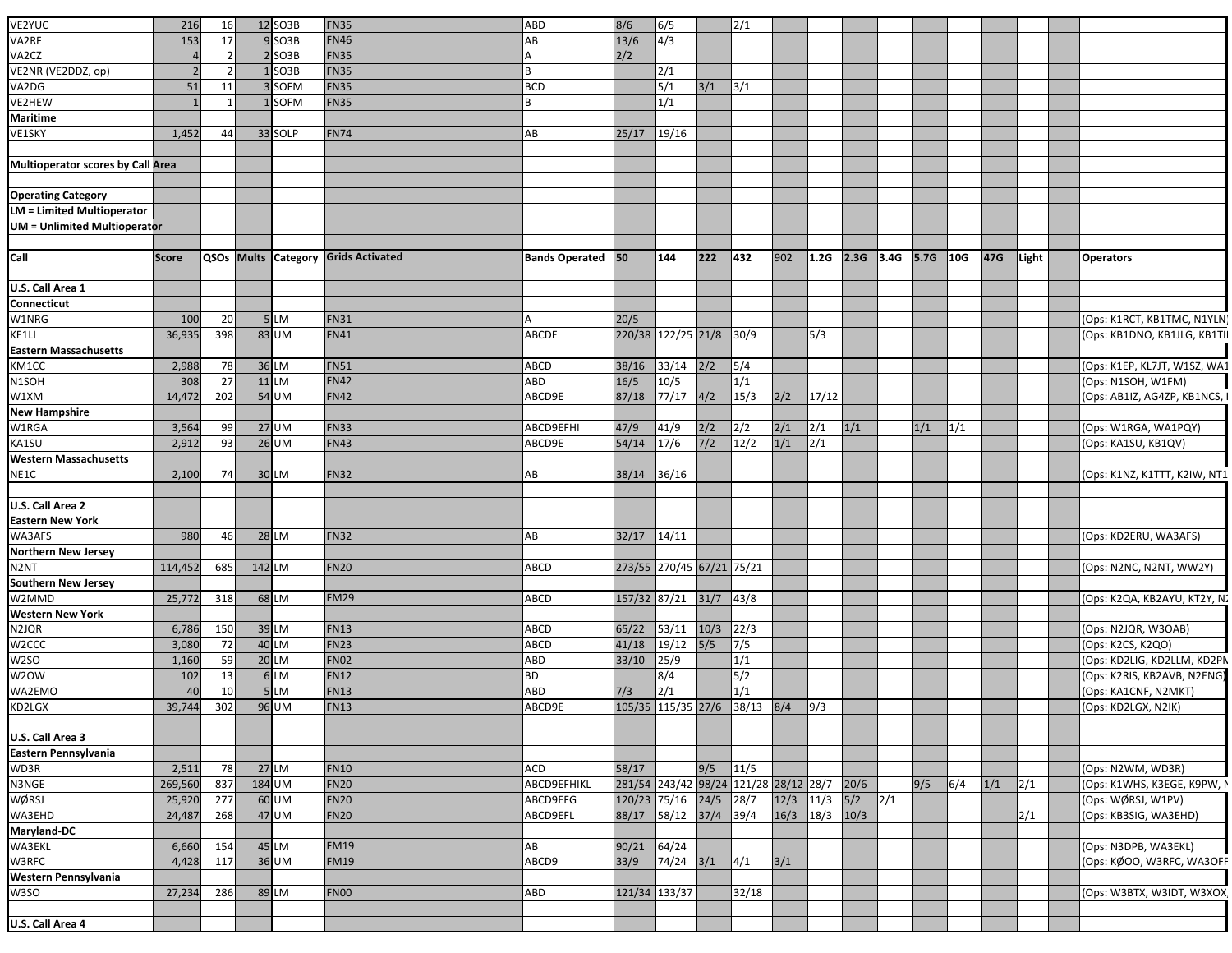| Alabama                                  |              |                |        |         |                                     |                   |                            |             |             |       |      |  |     |  |                              |
|------------------------------------------|--------------|----------------|--------|---------|-------------------------------------|-------------------|----------------------------|-------------|-------------|-------|------|--|-----|--|------------------------------|
| WB4WXE                                   | 2,880        | 67             |        | 36 LM   | <b>EM74</b>                         | ABCD              | 34/18                      | 15/7        | 6/5         | 12/6  |      |  |     |  | (Ops: KB4ZFA, WB4WXE)        |
| KN4BBD                                   | 350          | 26             |        | $14$ LM | <b>EM63</b>                         | ABD               | 18/11                      | 7/2         |             | 1/1   |      |  |     |  | (Ops: AB4WL, KF4INA)         |
| Georgia                                  |              |                |        |         |                                     |                   |                            |             |             |       |      |  |     |  |                              |
| W4NH                                     | 33,912       | 263            |        | 108 UM  | <b>EM84</b>                         | ABCDE             | 142/51 71/27               |             | 16/11 31/16 |       | 3/3  |  |     |  | (Ops: K4SQC, K4VBM, KI4US,   |
| Southern Florida                         |              |                |        |         |                                     |                   |                            |             |             |       |      |  |     |  |                              |
| AD4ES                                    | 7,668        | 131            |        | 54 LM   | <b>EL98</b>                         | ABD               | 99/42                      | 20/6        |             | 12/6  |      |  |     |  | (Ops: AD4ES, N8KH)           |
| Virginia                                 |              |                |        |         |                                     |                   |                            |             |             |       |      |  |     |  |                              |
| N4HB                                     | 25,203       | 261            |        | 93 LM   | <b>FM17</b>                         | ABCD              | 137/47 107/37 7/4          |             |             | 10/5  |      |  |     |  | (Ops: AB4SF, K1EEE, N4HB)    |
|                                          |              |                |        |         |                                     |                   |                            |             |             |       |      |  |     |  |                              |
| U.S. Call Area 5                         |              |                |        |         |                                     |                   |                            |             |             |       |      |  |     |  |                              |
| <b>South Texas</b>                       |              |                |        |         |                                     |                   |                            |             |             |       |      |  |     |  |                              |
| K5QE                                     | 94,941       | 368            | 231 LM |         | <b>EM31</b>                         | ABCD              | 168/104 149/89 22/15 29/23 |             |             |       |      |  |     |  | (Ops: K5MQ, K5QE, KV5W, N1   |
| <b>West Texas</b>                        |              |                |        |         |                                     |                   |                            |             |             |       |      |  |     |  |                              |
| KC5MVZ                                   | 120          | 12             |        | 8UM     | <b>DM93</b>                         | BCD               |                            | 8/5         | 1/1         | 3/2   |      |  |     |  | (Ops: KC5MVZ, KE5BZO)        |
|                                          |              |                |        |         |                                     |                   |                            |             |             |       |      |  |     |  |                              |
| U.S. Call Area 7                         |              |                |        |         |                                     |                   |                            |             |             |       |      |  |     |  |                              |
| Arizona                                  |              |                |        |         |                                     |                   |                            |             |             |       |      |  |     |  |                              |
| <b>WO1S</b>                              | 780          | 31             |        | $15$ LM | <b>DM34</b>                         | ABDE              | 1/1                        | 13/5        |             | 14/6  | 3/3  |  |     |  | (Ops: KE6GFI, WO1S)          |
| W7MRF                                    | 7,458        | 140            |        | $33$ UM | <b>DM43</b>                         | <b>ABCDEI</b>     | 50/14                      | 40/7        | 6/2         | 24/5  | 19/4 |  | 1/1 |  | (Ops: K7JFD, KI7UAJ, KW7MM   |
| Oregon                                   |              |                |        |         |                                     |                   |                            |             |             |       |      |  |     |  |                              |
| W7QH                                     | 663          | 41             |        | $13$ LM | <b>CN84</b>                         | ABCD              | 15/3                       | 15/6        | 8/3         | 3/1   |      |  |     |  | (Ops: K7JRB, W7QH)           |
|                                          |              |                |        |         |                                     |                   |                            |             |             |       |      |  |     |  |                              |
| U.S. Call Area 8                         |              |                |        |         |                                     |                   |                            |             |             |       |      |  |     |  |                              |
| Michigan                                 |              |                |        |         |                                     |                   |                            |             |             |       |      |  |     |  |                              |
|                                          |              |                |        |         | <b>EN82</b>                         |                   |                            |             |             |       |      |  |     |  |                              |
| W8RU<br>Ohio                             | 1,430        | 55             |        | $26$ LM |                                     | A                 | 55/26                      |             |             |       |      |  |     |  | (Ops: W8RU, WA9WIX)          |
|                                          |              |                |        |         |                                     |                   |                            |             |             |       |      |  |     |  |                              |
| N8GA                                     | 35,742       | 301            | 111 UM |         | <b>EN80</b>                         | ABCD              | 172/62 99/39               |             | 19/4 11/6   |       |      |  |     |  | (Ops: K8DZ, KB8ZR, N8UR, N82 |
|                                          |              |                |        |         |                                     |                   |                            |             |             |       |      |  |     |  |                              |
| U.S. Call Area 9                         |              |                |        |         |                                     |                   |                            |             |             |       |      |  |     |  |                              |
| Illinois                                 |              |                |        |         |                                     |                   |                            |             |             |       |      |  |     |  |                              |
| WD9EXD                                   | 20,350       | 179            | 110 LM |         | <b>EM57</b>                         | ABCD              | 119/65 51/36               |             | 4/4         | 5/5   |      |  |     |  | (Ops: KA9MDE, KD9OIM, W9A    |
| Wisconsin                                |              |                |        |         |                                     |                   |                            |             |             |       |      |  |     |  |                              |
| N9SD                                     | 1,104        | 52             |        | $23$ LM | <b>EN63</b>                         | AB                | 38/16                      | 14/7        |             |       |      |  |     |  | (Ops: N9SD, N9XOB)           |
| WB9TFH                                   | 612          | 37             |        | $18$ LM | <b>EN53</b>                         | AB                | 33/16                      | 4/2         |             |       |      |  |     |  | (Ops: W9ARE, WB9TFH)         |
|                                          |              |                |        |         |                                     |                   |                            |             |             |       |      |  |     |  |                              |
| Canada                                   |              |                |        |         |                                     |                   |                            |             |             |       |      |  |     |  |                              |
| <b>Greater Toronto Area</b>              |              |                |        |         |                                     |                   |                            |             |             |       |      |  |     |  |                              |
| VE3MIS                                   | 21,840       | 233            |        | 80 LM   | <b>FN03</b>                         | ABCD              | 80/27                      | 105/30 14/8 |             | 34/15 |      |  |     |  | (Ops: VA3CW, VE3NE, VE3SM,   |
|                                          |              |                |        |         |                                     |                   |                            |             |             |       |      |  |     |  |                              |
| DX Scores by Country                     |              |                |        |         |                                     |                   |                            |             |             |       |      |  |     |  |                              |
|                                          |              |                |        |         |                                     |                   |                            |             |             |       |      |  |     |  |                              |
| <b>SOLP = Single Operator, Low Power</b> |              |                |        |         |                                     |                   |                            |             |             |       |      |  |     |  |                              |
| SO3B = Single Operator, 3 Band           |              |                |        |         |                                     |                   |                            |             |             |       |      |  |     |  |                              |
| <b>UM = Unlimited Multioperator</b>      |              |                |        |         |                                     |                   |                            |             |             |       |      |  |     |  |                              |
|                                          |              |                |        |         |                                     |                   |                            |             |             |       |      |  |     |  |                              |
| Call                                     | <b>Score</b> |                |        |         | QSOs Mults Category Grids Activated | Bands Operated 50 |                            | 144         | 432         |       |      |  |     |  | <b>Operators</b>             |
|                                          |              |                |        |         |                                     |                   |                            |             |             |       |      |  |     |  |                              |
| Mexico                                   |              |                |        |         |                                     |                   |                            |             |             |       |      |  |     |  |                              |
| XE1H                                     | 300          | 20             |        | 15 SOLP | <b>DL80</b>                         | А                 | 20/15                      |             |             |       |      |  |     |  |                              |
| XE2JS                                    | 224          | 18             |        | 14 SOLP | <b>DL78</b>                         |                   | 18/14                      |             |             |       |      |  |     |  |                              |
| XE2YWH                                   | 165          | 15             |        | 11 SOLP | <b>DL92</b>                         | А                 | 15/11                      |             |             |       |      |  |     |  |                              |
| XE2CQ                                    | 2,886        | 89             |        | 26 SO3B | <b>DM12</b>                         | ABD               | $22/13$ 43/8               |             | 24/5        |       |      |  |     |  |                              |
| XE2YWB                                   | 12           | 4 <sup>1</sup> |        | 3 SO3B  | <b>DL82</b>                         |                   | 4/3                        |             |             |       |      |  |     |  |                              |
| XE2N                                     | 130          | 13             |        | $10$ UM | <b>DL95</b>                         | А                 | 13/10                      |             |             |       |      |  |     |  | (Ops: XE2DLC, XE2N, XE2NL)   |
|                                          |              |                |        |         |                                     |                   |                            |             |             |       |      |  |     |  |                              |
| Checklogs: AB4SF, K3BFS, K4PVA, NA6MG.   |              |                |        |         |                                     |                   |                            |             |             |       |      |  |     |  |                              |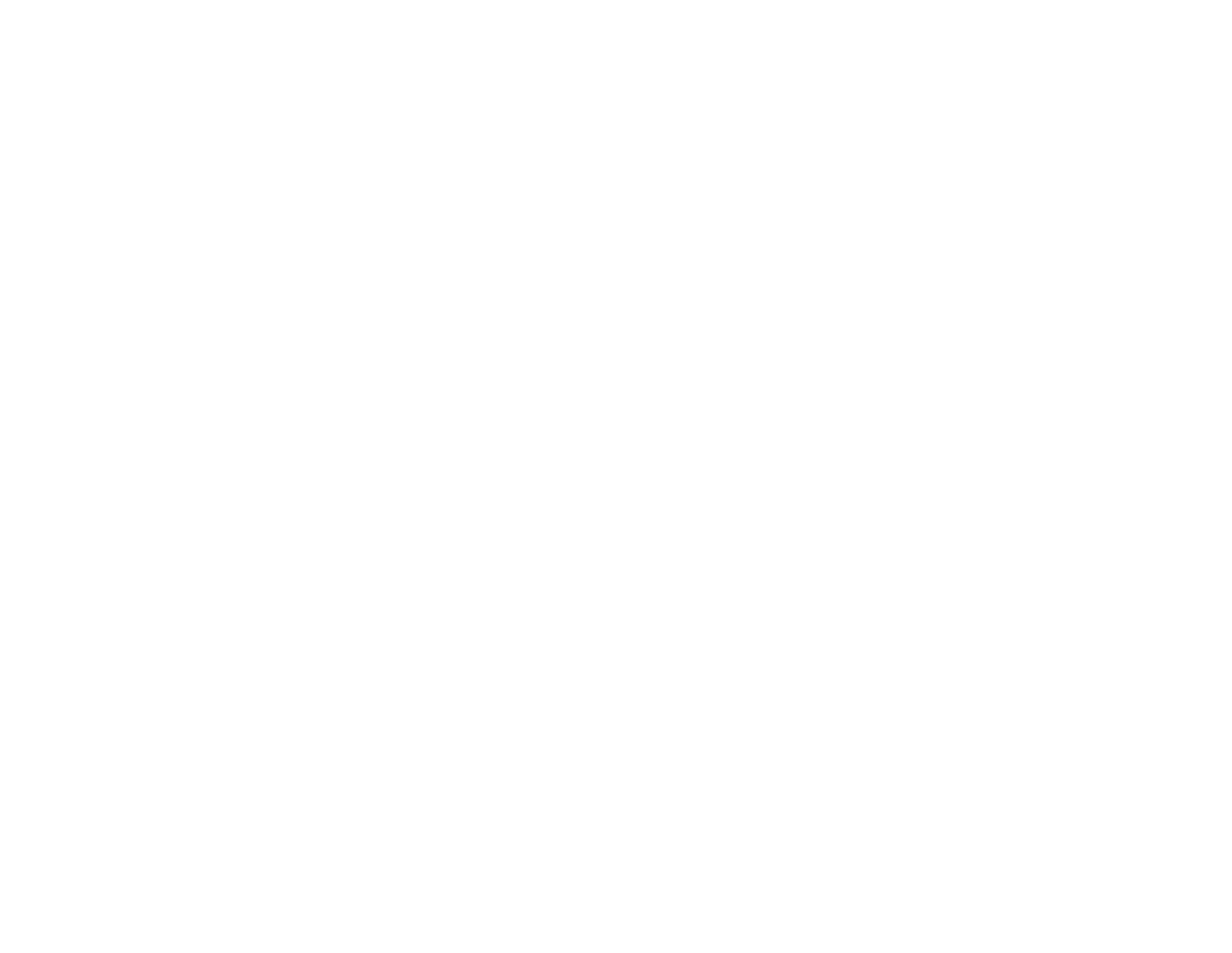$\ddot{=}$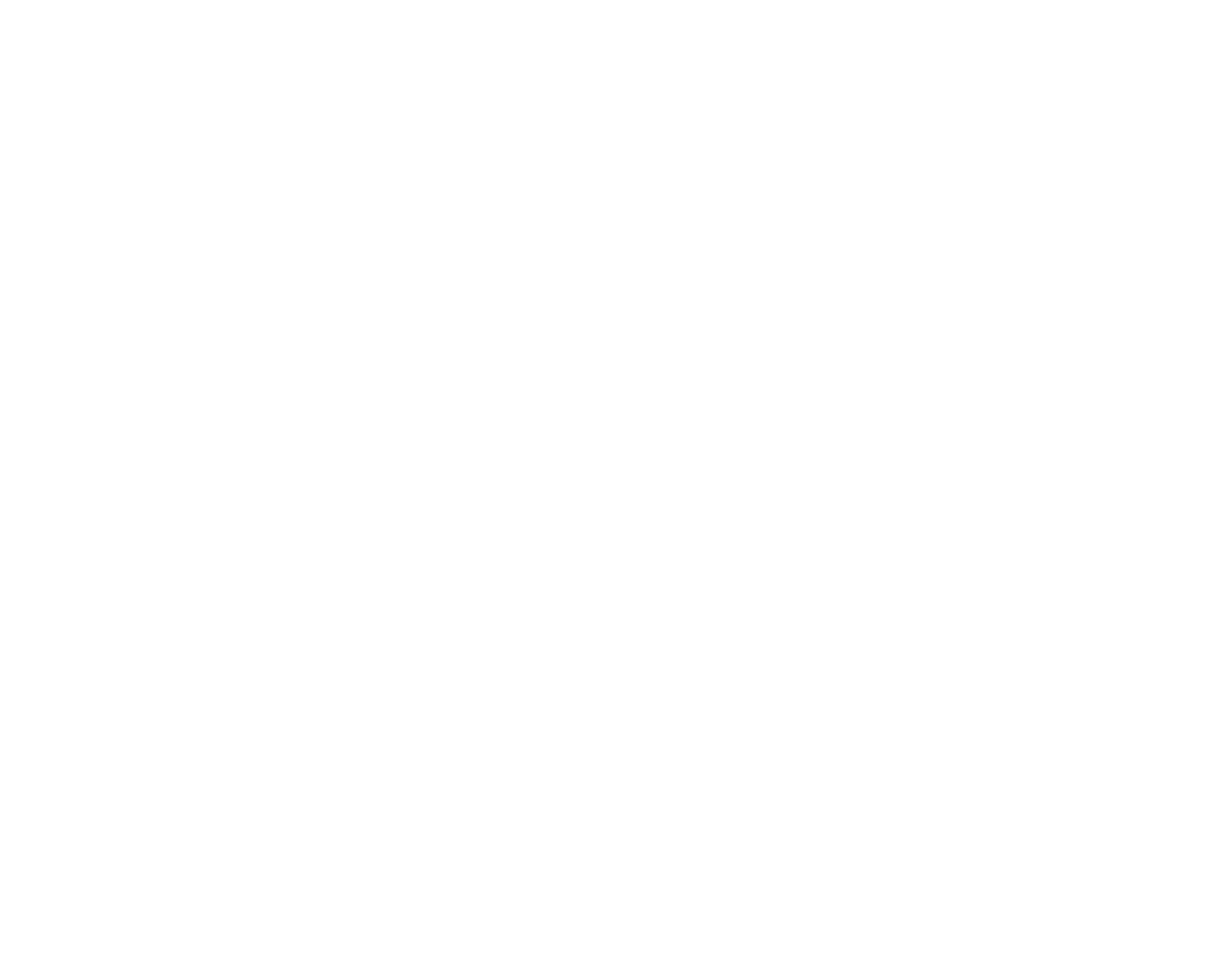, W3YOZ)

 $\ddot{\phantom{0}}$ 

N3EXA, N3NGE, WA3WUL)

MU, KD4HLV, N2DGU)

2GXJ, N3PUU)

1K, @K1TTT)

KC1EPN, KC1MCA, KX4MM, WA2ICY, WD4JQQ, WG1Z)

1HCO)

) M, KE1LI, NI1A, W1HJY)